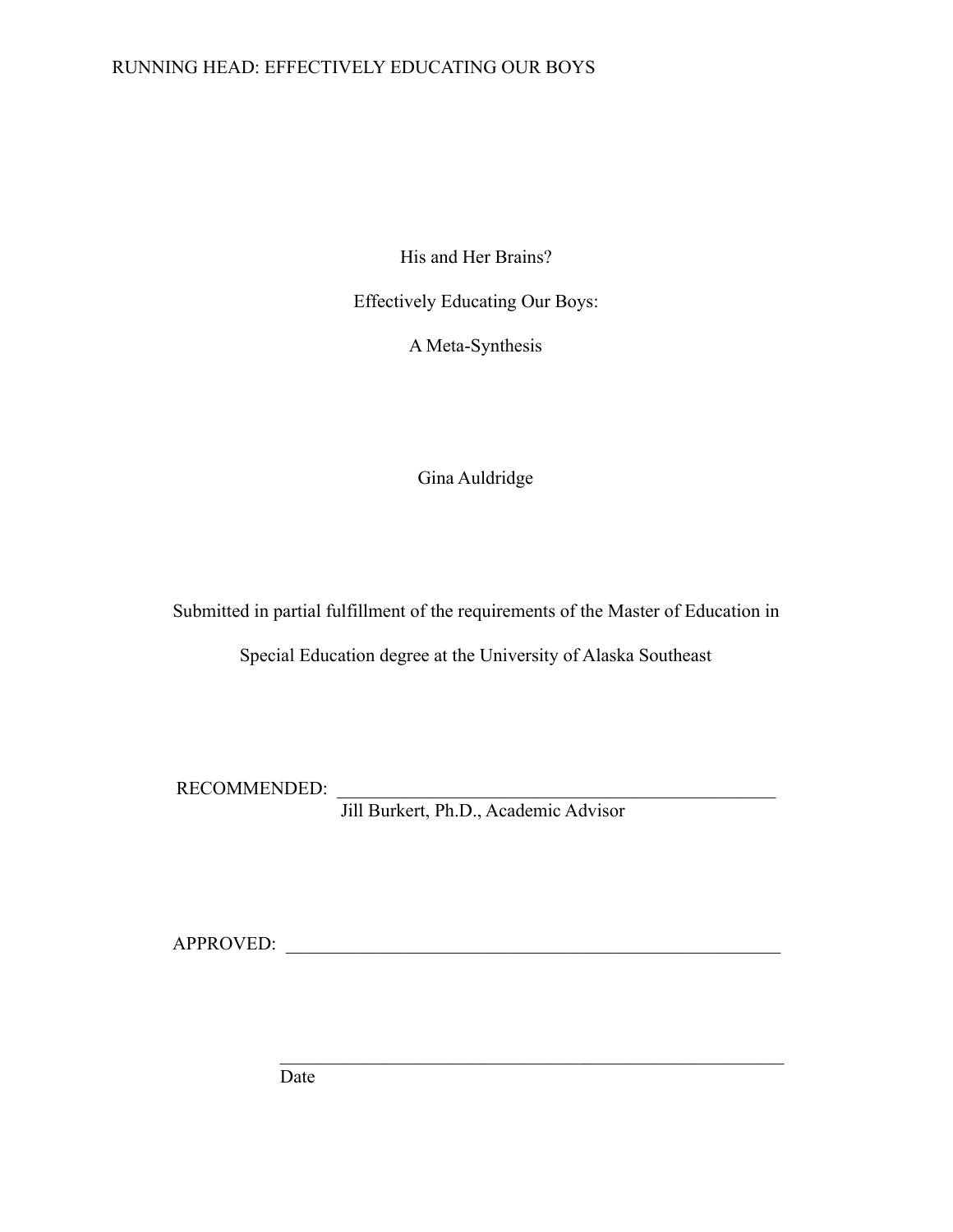#### Abstract

The statistical data from the U.S. Department of Education shows a decline in the performance and graduation rates for boys since 1967. By contrast, performance and graduation rates for girls has steadily increased and actually passed the boys in 1981. As reading scores for boys with disabilities continues to be among the lowest in the nation, girls are becoming more competitive in math, science, and AP courses. As this trend has continued in these opposing directions for some time, it has come to the attention of administrators, educators, and even reporters when more schools fail to make adequate yearly progress towards student performance measurements. This meta-synthesis of the literature on the academic achievement of boys as compared to girls examines the effectiveness of brain-based instruction and what impact it has on those outcomes.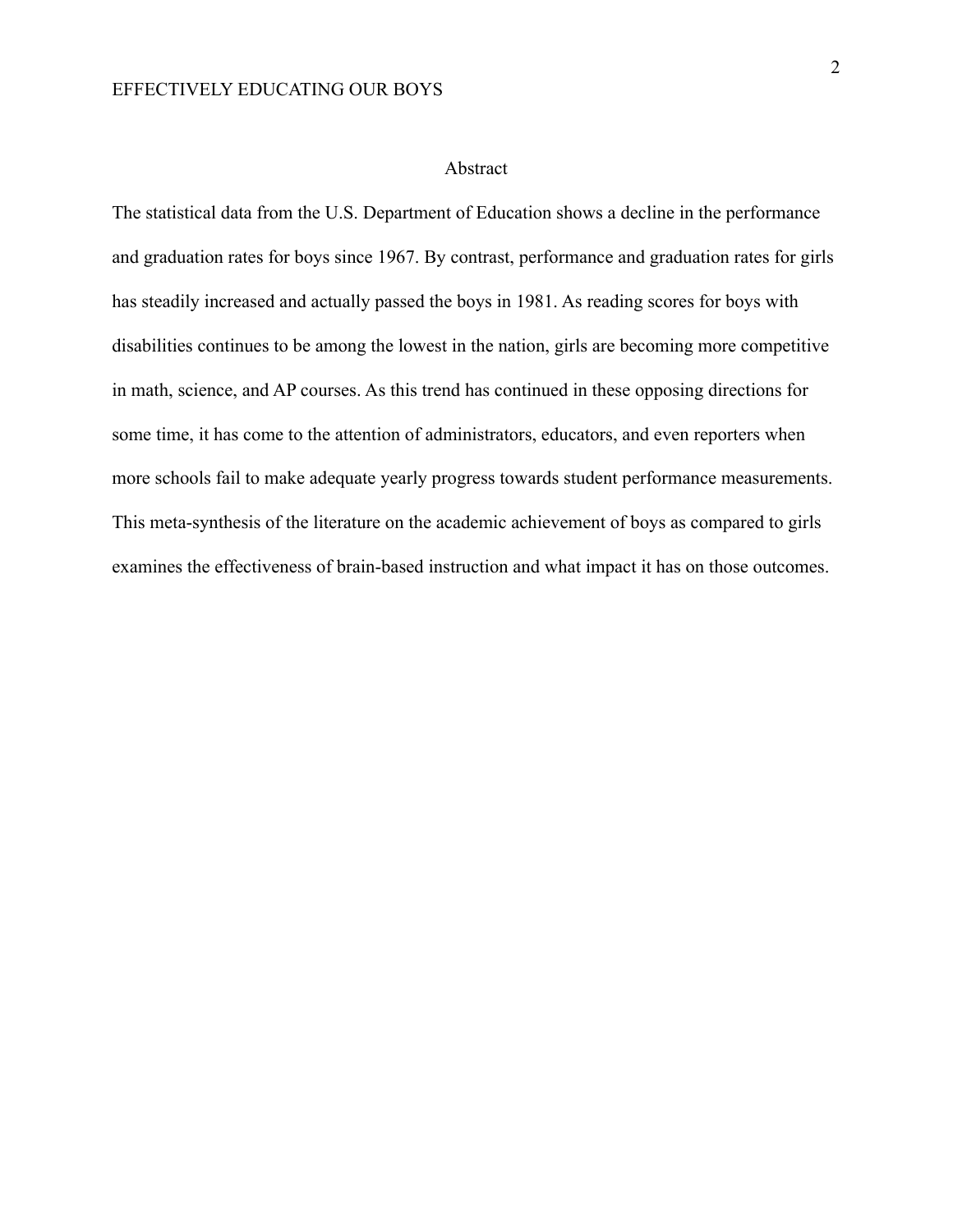#### **1. Introduction**

#### *1.1. Background*

The changes in American culture have driven changes in educational law and classroom instruction for children across the nation in incremental steps as parents advocated for their children to have access to an equal, free, and appropriate education. From the Civil Rights movement of the 1950s and 1960s, to the monumental piece of legislation accomplished with the passage of The Education Amendments Act of 1972. Included in this act was the portion identified as Title IX, which states that "No person in the United States shall, on the basis of sex, be excluded from participation in, be denied the benefits of, or be subjected to discrimination under any education program or activity receiving Federal financial assistance." This legislation provided more opportunities and access for females in educational programs and sports equal to male students, especially in secondary schools and institutions of higher education (U.S. Department of Education, 2010).

Just three years after this landmark anti-discrimination law was passed, President Gerald Ford signed into law what has come to be known as the Individuals with Disabilities Education Act (IDEA) (Public Law 94-142) and paved the way for all children to receive a free and appropriate education (FAPE) and related services in schools with their non-handicapped peers. Today, more than 6.9 million children with disabilities have access to a free and appropriate education through individualized education plans supported by special education programs and related services in all 50 states (U.S. Department of Education, 2014).

In order to close what was termed the "gender gap" in academic achievement so that girls were performing equal to their male counterparts in math and science, there has been much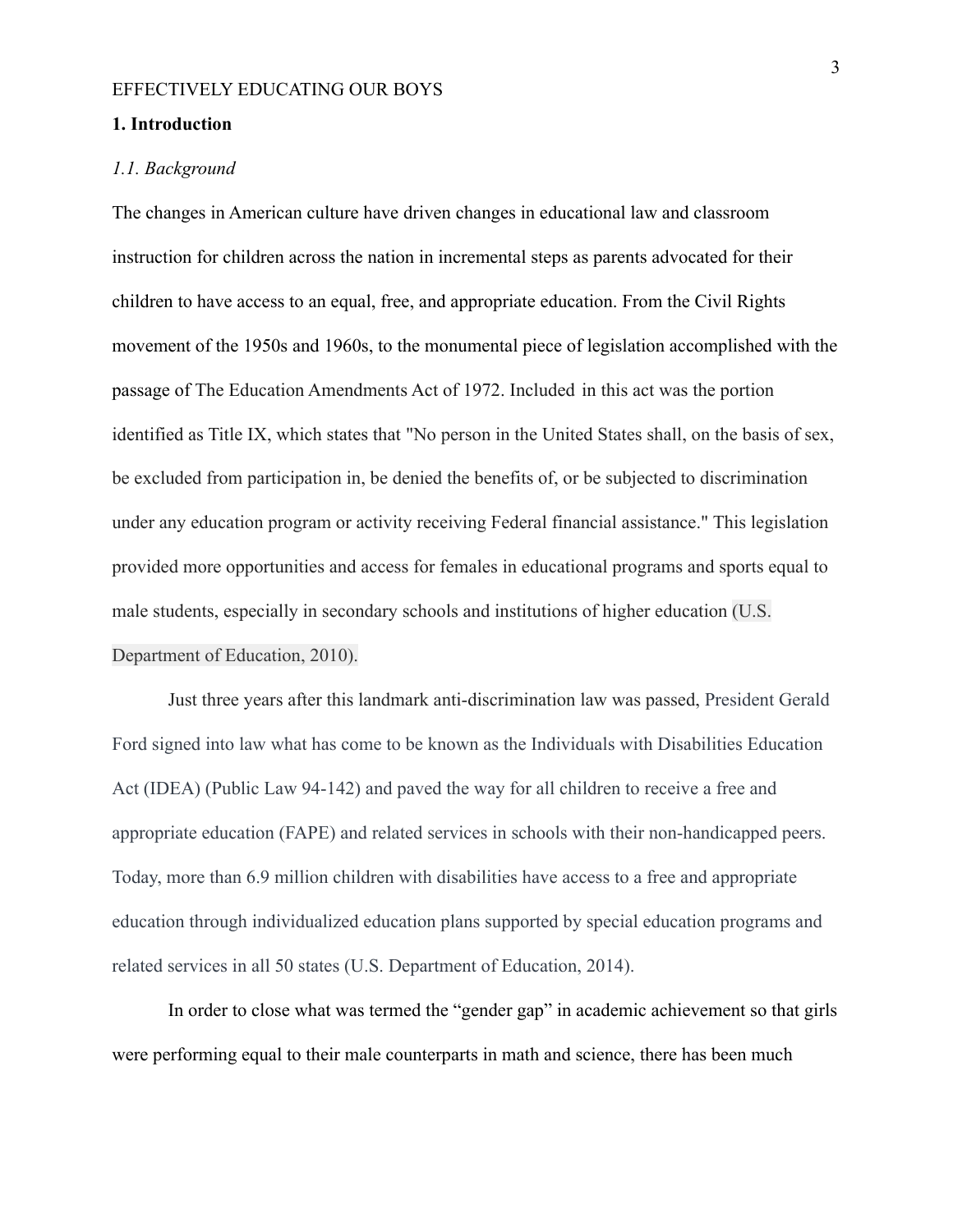research and advocacy promoting the cause of girls in the STEM (science, technology, engineering, and mathematics) courses. And that gap closed at a fairly rapid rate; however, as female students caught up and even surpassed the male students of the same age and grade, a surprising trend emerged. Male performance across all age groups and demographics was declining (Gurian, 2017; Gurian & Stevens, 2005; Kleinfeld, 1998; Pollack, 2000; Sax, 2016; U.S. Department of Education; Warren, 2013; Whitmire, 2010). This downward trend has become so dramatic that researchers and advocates for male students are looking for answers to what many have termed the "boy crisis".

In the 1990s, the ratio of males to females receiving special education services varied from 2:1 – 3:1. There began to be some concern that there was higher incidence of evaluation referral rates for boys due more to maladaptive classroom behaviors that teachers found difficult to manage, but perhaps did not reflect a true disability (Coleman, 2001; Donovan & Cross, 2002; Fairclough, Toldson, & Lucio, 2014; Farrell & Gray, 2018). Researchers have examined a host of variables ranging from race, teacher opinion and attitude, to socio-economic demographics and varying adverse childhood experiences (ACEs) in order to determine the cause of the variance in referral rates (Beaman, Wheldall, & Kemp, 2006; Healy, 2010; Oswarld, Best, & Coutinho, 2006). And this emphasis on a boy crisis has also generated a rebuttal that this is merely an attempt to diminish the opportunities of girls, but this met with strong rebuttal from researchers, medical professionals, psychologists, and even reporters (Eliot, 2011, Farrell & Gray, 2018; Gurian, 2018; Kleinfeld, 1998; Pollack, 2000; Sax, 2016; Sommers, 2000; Whitmire, 2010).

What happened in 1966 that a dip in the academic performance of boys became a downhill slide? What was the basis of this vast difference in performance between male and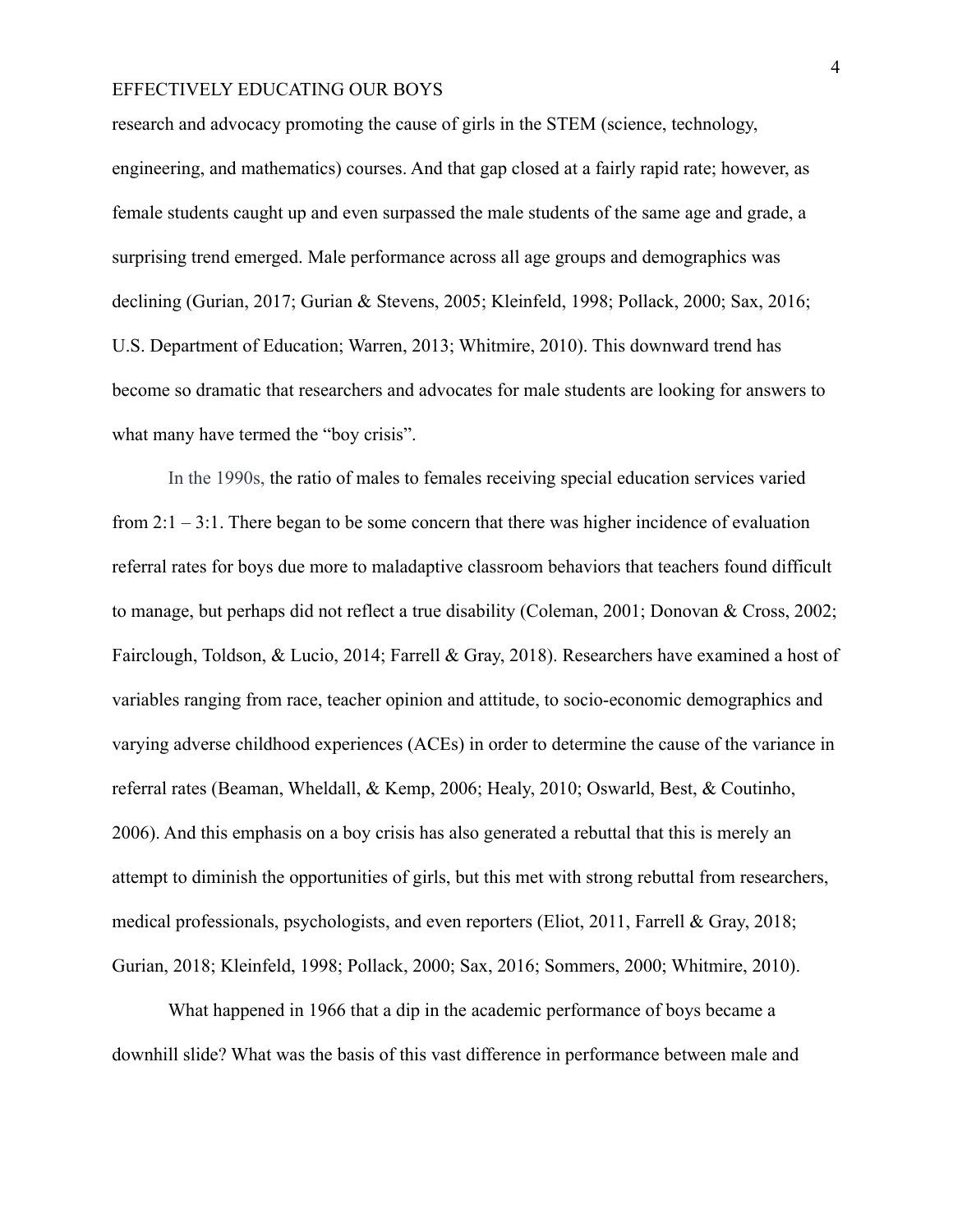female students over the course of K-12 education? With a history of advocating for equal access, equal rights, and a free and appropriate education, was something missed or overlooked with regards to the needs of boys? Or, had something changed in the American educational system and pedagogy that was not meeting their particular academic needs? As administrators and teachers seek to bring up scores of these low-performing students on standardized assessments, they have experimented with single-sex classrooms and implemented other various methods in an attempt to see improvement (Barton, 1988; Blinkhorn, 2009; Canada, 2012; Carrier, 2009; Doren, Murray, & Gau, 2014; Gibson & Cartledge, 2012; Hart, 2015; Piechura-Couture, Heins, & Tchenor, 2011; Spielhagen, 2011; Younger & Warrington, 2002).

According to a report published by the White House Coalition for Men and Boys, this boy crisis extends beyond the classroom and affects a wide range of issues for males including resiliency, social emotional well-being, physical and mental health, suicide, completion of higher education degrees, the ability to establish and maintain stable relationships, marriage, and employment, and even the likelihood of prison time (Farrell & Gray, 2018; Gurian & Stevens, 2005; Kleinfeld, 1998; Pollack, 2000; Sax, 2016; Sommers, 2000; Warren, 2013; Whitmire, 2010). This spectrum of issues spans the male lifetime beyond the range of an educator's reach; however, the effect of a quality teacher or mentor early in a student's educational years can have a lifetime of positive impact. Some of the proponents for addressing this boy crisis claim that it is a matter of brain differences and that the educational system is not adequately differentiating or teaching to boys in the manner in which their brain learns (Gurian & Stevens, 2005; Sax, 2016; Sommers, 2000; Whitmire, 2010). And still others cite numerous other non-academic variables that are contributing to this issue with boys (Coleman, 2001; Doren, et al, 2014; Elliott, DiPerna,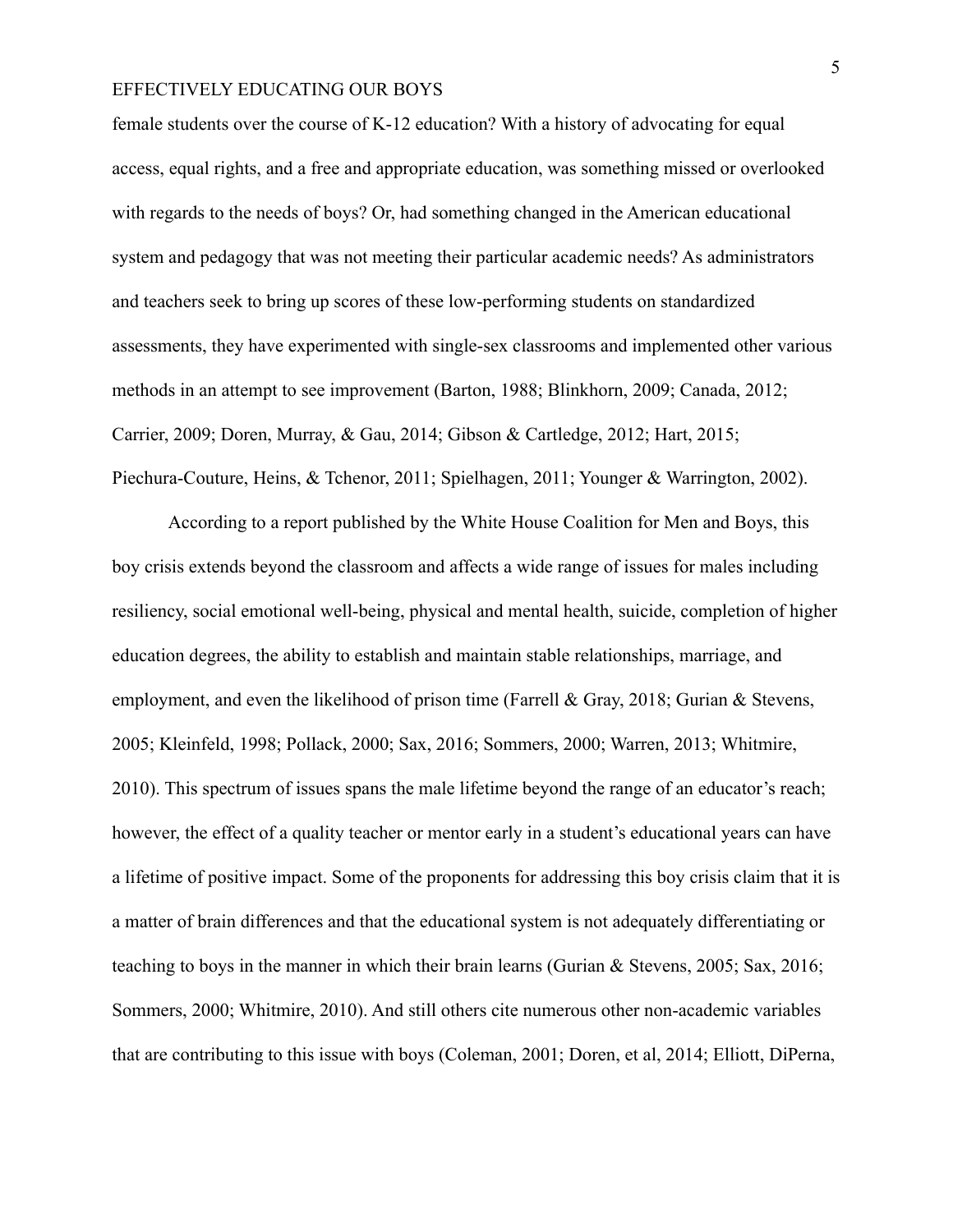Mroch, & Lang, 2004; Farrell & Gray, 2018; Gurian & Stevens, 2005; Kleinfeld, 1998; Pollack, 2000; Sax, 2016; Sommers, 2000; Warren, 2013; Whitmire, 2010.) Despite these criticisms, statistical trends, and rising questions about the underachievement of boys, particularly those with learning disabilities, there have been little if any, specific dissemination of information, guidance, or directives to trickle down to the classroom level.

#### *1.2. Author's beliefs and experiences*

For the purpose of this paper it is necessary to define this author's personal bias and beliefs. Neither myself nor my five siblings, nor my children had physical disabilities; neither were any identified as having any learning disabilities. My interests have always been towards academics, to discover what works in a given situation, and how best to enhance or improve the process.

I began my teaching career at a large high school in a suburban Alaskan school district where I taught language arts to students with a wide range of abilities. I was periodically requested to attend the annual meetings for students with IEPs however, I had no deep understanding of what the process actually comprised or accomplished. Our school administration encouraged professional development and I participated in a number of courses and FLTs (focused-learning teams) where we studied topics such as literacy, school climate and culture, and differentiated instruction, to name a few. I was always searching for new strategies or understanding that would equip me to be a better teacher and help my students achieve more.

The next fall my assigned course load included two classes of students who I now realize must have been "far below proficient" on the annual state achievement test. All but one or two in each class had IEPs but since I was not a special education teacher, I felt ill-equipped to meet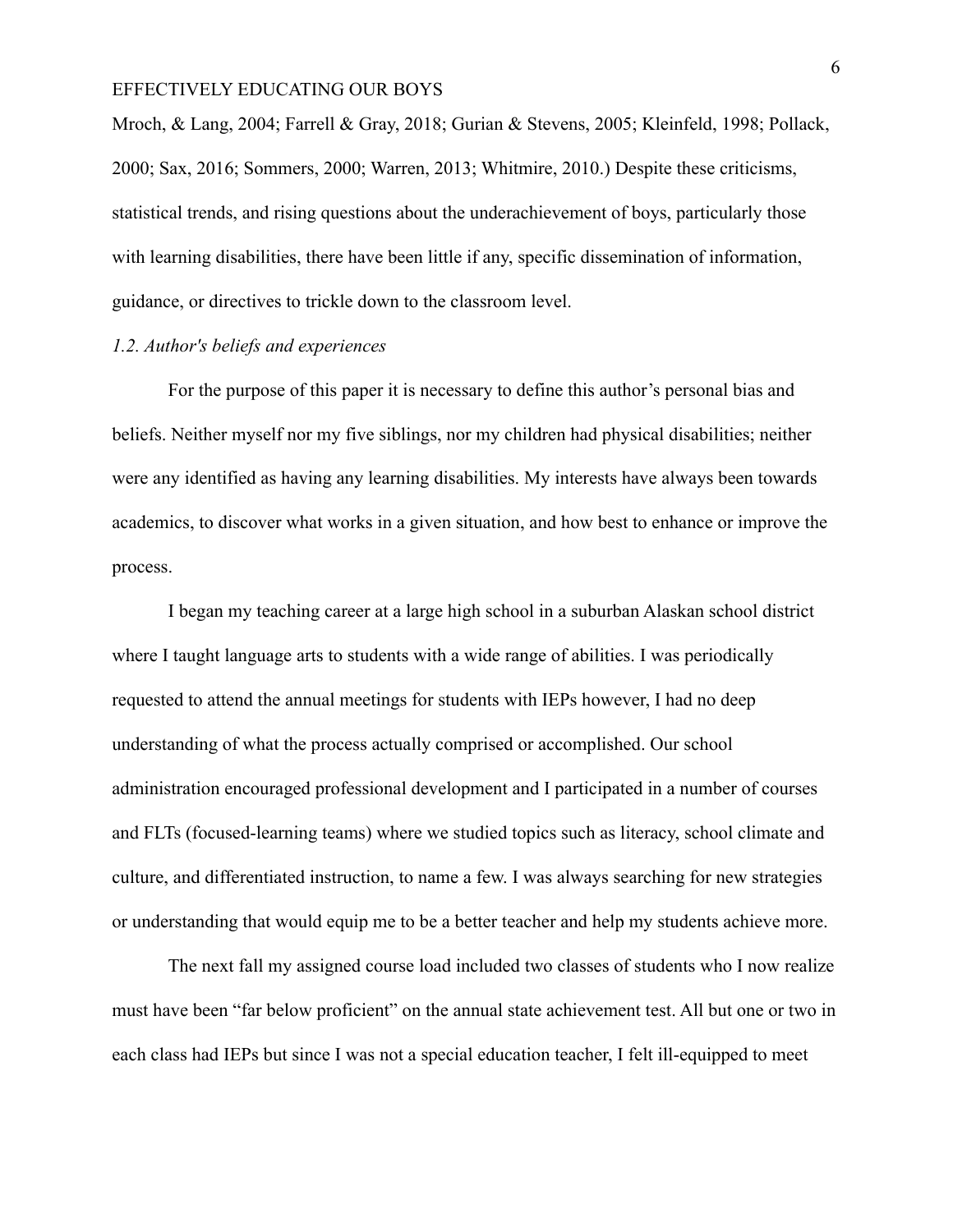their unique learning needs. This group did not come with an instruction manual or even a teacher's annotated text; I was not given any instructions, data, or even suggestions for strategies with which to help these struggling readers. I had not yet heard of "brain-based" learning but I utilized strategies learned from a course on differentiated instruction in order to provide some choice and variety of assessment. One mother reported enthusiastically that her 16 year old son told her that this was "probably the first English class I don't hate."

Since transitioning to special education, I have learned more ways to make curriculum accessible for students with exceptionalities; I have been introduced to the work of Spencer Kagan and his classroom structures for enhancing learning through "brain-friendly" cooperative learning activities. Additionally, Temple Grandin was an inspiration; in her book, *The Autistic Brain*, she recounted her personal struggles to learn as she worked to identify how her brain perceived information and then she began to work in harmony with those learning differences. As an English teacher in a resource class for Tier III reading intervention (MTSS-multi-tiered system of support) I have access to various pieces of data and information about the students assigned to my classes—from evaluations such as the Wechsler Individual Achievement Test–Third Edition (WIAT-III) or the Wechsler Intelligence Scale for Children-Fifth Edition (WISC-V), district reading and math assessments, state testing, and curriculum-based assessments from past and present teachers. At times, it still doesn't feel like enough information to identify what they each need.

Last year at an education conference in the Southeastern United States, I attended a panel discussion that was focused on changing the learning trajectory for poorly achieving students, namely African-American boys, but more broadly, male students as an entire demographic.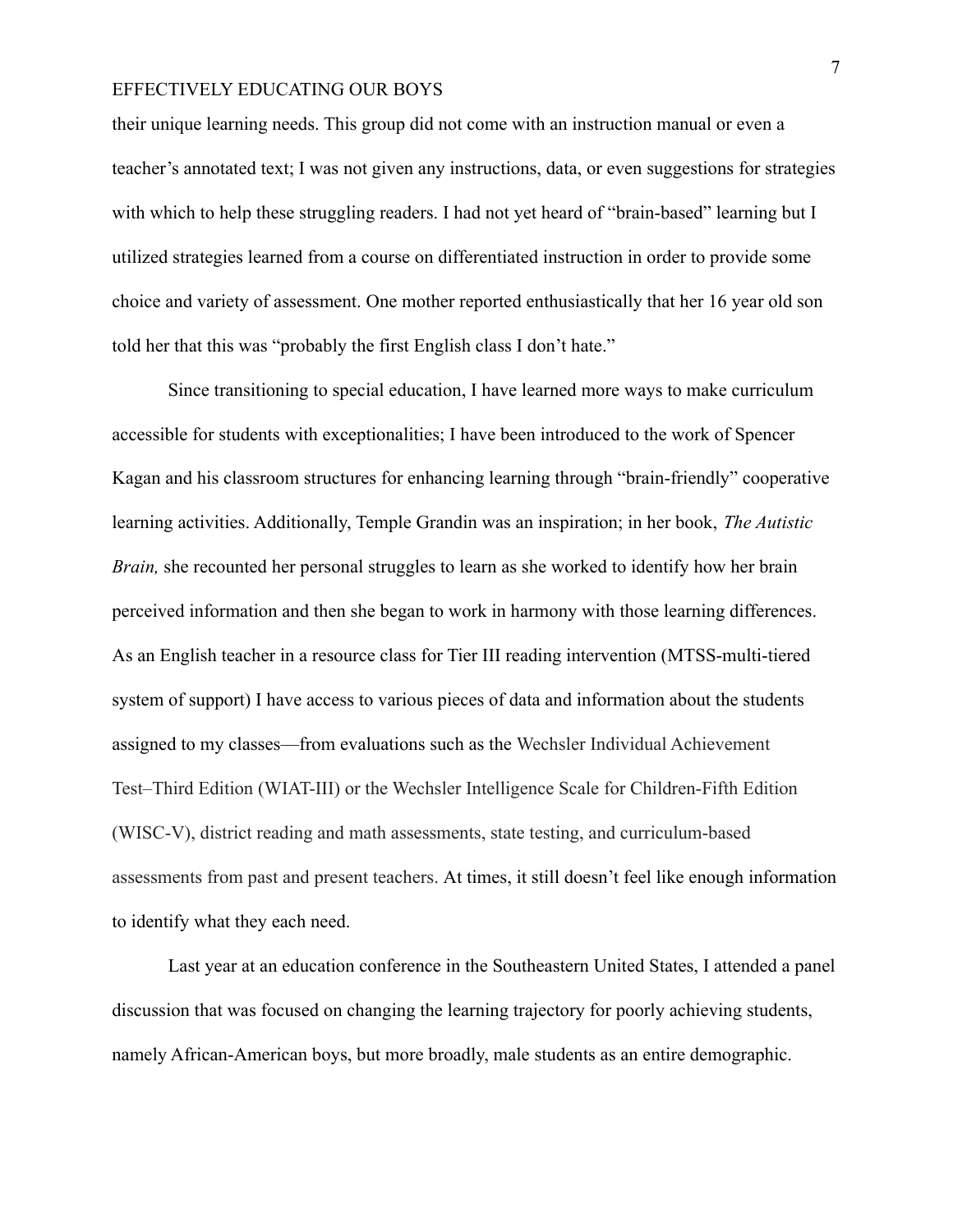Members of the panel included principals, a school counselor, a district social worker, and a psychologist and family therapist. As each of the panelists shared, they discussed the links between emotional development, poverty, neglect, and family structure, and how these variables can impact school performance, classroom behavior and discipline issues, and drop-out rates. The questions from the audience reflected similar cases of male academic underachievement from Missouri, Texas, New York, New Jersey, the Carolinas, Mississippi, Alabama, and Georgia. The educational performance of boys across America was pretty grim.

Lastly, psychologist and family therapist, Dr. Michael Gurian shared information regarding the differences between the male and the female brain pertaining to physical structure and the timeline of development, including emotions, language and speech, and problem-solving and decision-making ability. The big picture painted by the panel was that statistics from the U.S. Department of Education revealed a decline in male academic achievement that extended into college. The decline had begun in 1966 and by 1981, female students caught up to their male peers and now exceeded male students in high school graduation rates, college enrollment, and number of college and professional degrees completed. The perspective of these professionals was that these physiological differences and non-academic variables were the impetus behind the higher rate of special education referrals for boys, particularly African-American boys.

This new information about brain differences was very intriguing, but I wanted to know more. In my resource classroom, the ratio of boys to girls the year prior had been approximately 9:1; this year it varied between 7:1 and 5:1. I went away from the conference session with the determination to find answers to improve my practice and improve the academic achievement for the students in my resource classroom.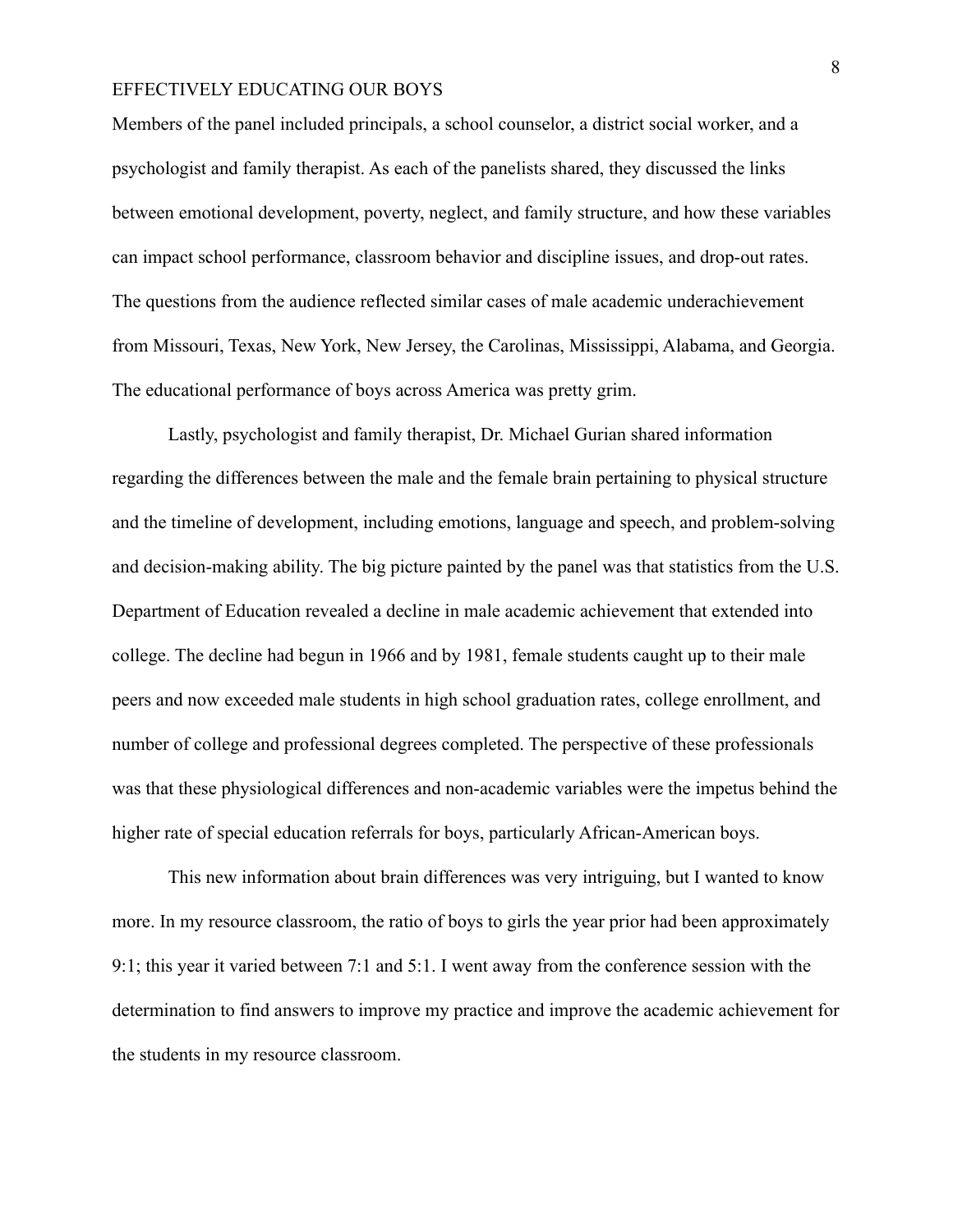While most students with exceptionalities look and act like their typically-developing peers, the fact is that they do not learn the same. This is the whole purpose for the Individuals with Disabilities Education Act (IDEA). These students were referred for evaluation and identified as eligible for special education services due to a need or deficit in their ability to perform at a level similar to their peer group. But the heart of the IDEA law is that students with disabilities receive a free and *appropriate* education (FAPE). Would this concept of brain differences affect the appropriateness of special education for male students with disabilities? With this meta-synthesis I plan to investigate the following research questions:

- 1. What does the research literature reveal about how developmental brain differences affect the way in which male and female students learn?
- 2. Are there instructional strategies shown to be more effective for the academic achievement of male students?
- 3. Does the research demonstrate the versatility of "brain-based" instructional strategies across all settings and ability levels – for students with and without learning disabilities in both special education, general education, and inclusive classrooms?

#### *1.3. Purpose of this meta-synthesis*

This meta-synthesis, which focuses on the efficacy of brain-based instruction for boys with learning disabilities, has multiple purposes. The first purpose is to review journal articles related to brain-based instructional methods and strategies to evaluate if there has been any proven difference in efficacy by gender. Due to the decremental trend of underachievement for boys, I was also looking for articles that specifically addressed the learning needs of boys with learning disabilities. A third purpose was to classify each article by publication type, to identify the research design, participants, and data sources of each research study, and to summarize the findings of each study. The final purpose in conducting this meta-synthesis was to identify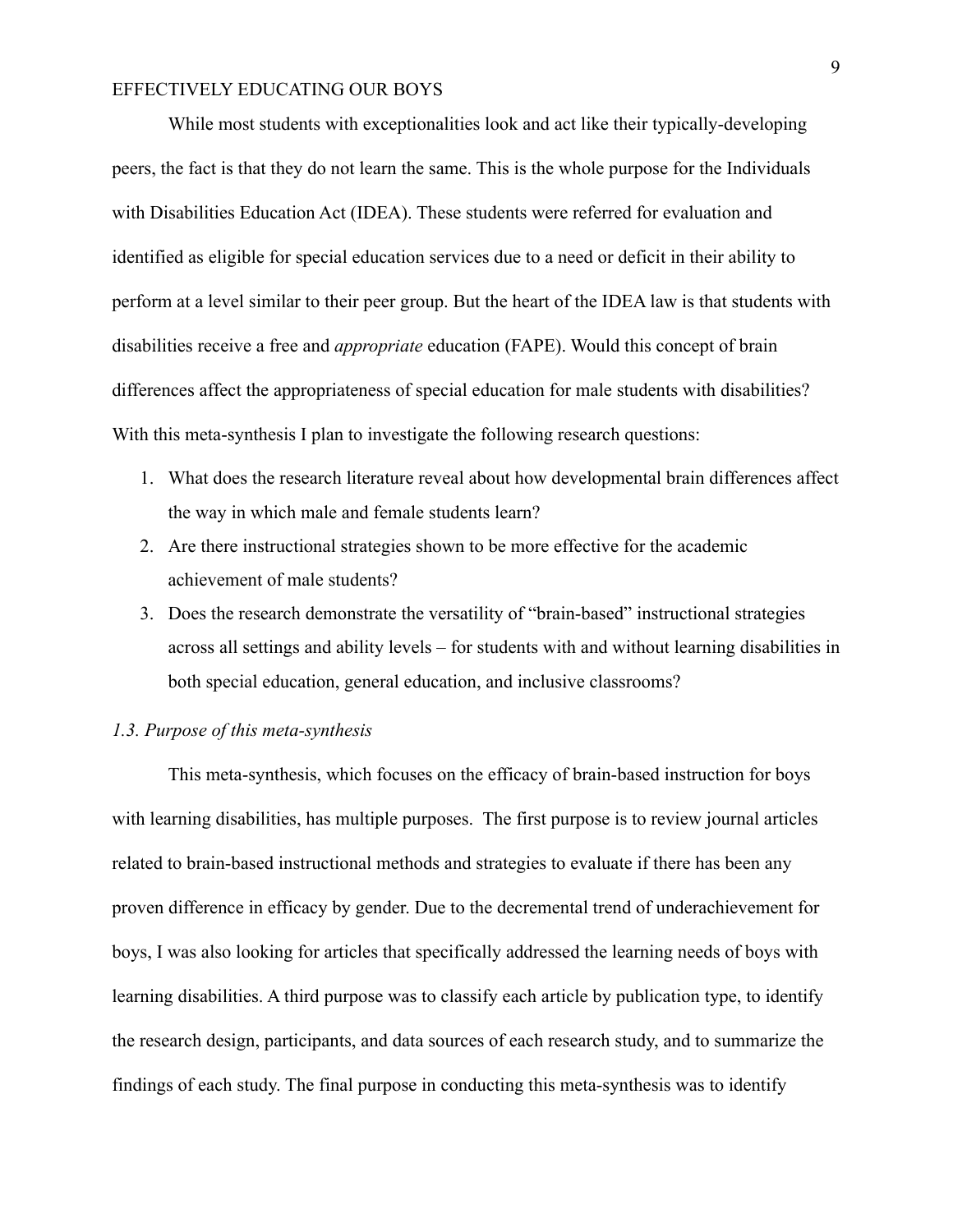significant themes in the articles in order to connect them to my classroom experience of teaching a diverse population of high school students with special education needs in an urban Alaskan school district.

### **2. Methods**

### *2.1. Selection criteria*

The 48 articles included in this meta-synthesis met the following selection criteria.

- 1. The articles explored issues related to the academic achievement of boys with disabilities.
- 2. The articles explored issues related to differences in academic performance outcomes of girls versus boys.
- 3. The articles explored issues related to performance outcomes of brain-based instruction.
- 4. The articles were published in peer-reviewed journals, professional journals, and online related to the field of brain-based education.
- 5. The articles were published between 1988 and 2018.

### *2.2. Search procedures*

Database searches and ancestral searches were conducted to locate articles for this meta-synthesis.

#### *2.2.1 Database searches*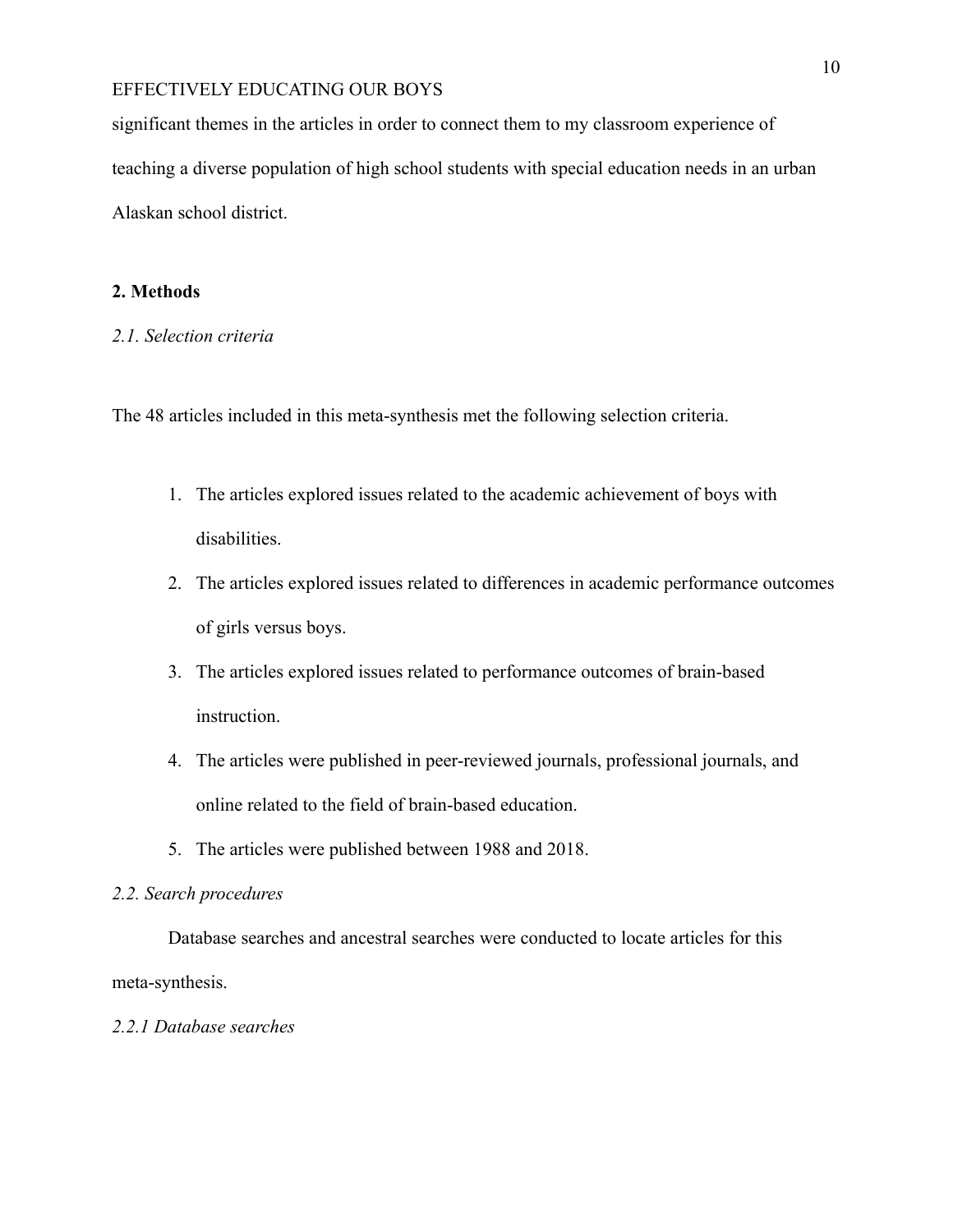I conducted systematic searches within three databases which included: (a) Education Resources Information Center (ERIC, Ebscohost); (b) Education Database (ProQuest); (c) Google Scholar. I used the following search term combinations to conduct Boolean searches of each database:

- 1. ("brain-based instruction") AND ("boys with disabilities").
- 2. ("students with disabilities") AND ("academic achievement") AND ("boys")
- 3. ("students with disabilities") AND ("brain-based learing") AND ("boys")
- 4. ("instructional strategies") AND ("gender differences") AND ("brain")
- 5. ("brain-based instruction") AND ("males") OR ("boys")
- 6. ("effective instructional strategies") AND ("males") OR ("boys")

These database searches yielded a total of 43 articles (Alferrink and Farmer-Dougan,

2010; Anfara & Mertens, 2008; Banikowski & Mehring, 1999; Barton, 1988; Beaman, Wheldall, & Kemp, 2006; Blinkhorn, 2009; Bonomo, 2010; Busso & Pollack, 2015; Canada, 2012; Carrier, 2009; Coleman, 2001; Connell, 2009; Doren, Murray, & Gau, 2014; Eliot, 2013; Elliott, DiPerna, Mroch, & Lang, 2004; Fairclough, Toldson, & Lucio, 2014; Gibson & Cartledge, 2012; Gruart, 2014; Hardiman, 2001; Hart, 2015; Jantz & Plotts, 2014; King & Gurian, 2006; Kleinfeld, 1998; Konecki & Schiller, 2003; Landrum & McDuffie, 2010; Laxman & Chin, 2010; Leutwyler, 2007; Masson & Foisy, 2014; Oswald, Best, & Coutinho, 2006; Pagnani, 2013; Piechurra-Courture, Heins, & Tichenor, 2011; Powell, 2018; Reichert, 2016; Saleh, 2011; Senn, 2012, Spielhagen, 2011; Taylor, 2014; Taylor & Lorimer, 2002; Warren, 2013; Whitehead, 2011; Winters, 2001; Wolfe, 2010; Wood & Jocius, 2013).

### *2.2.2 Ancestral searches*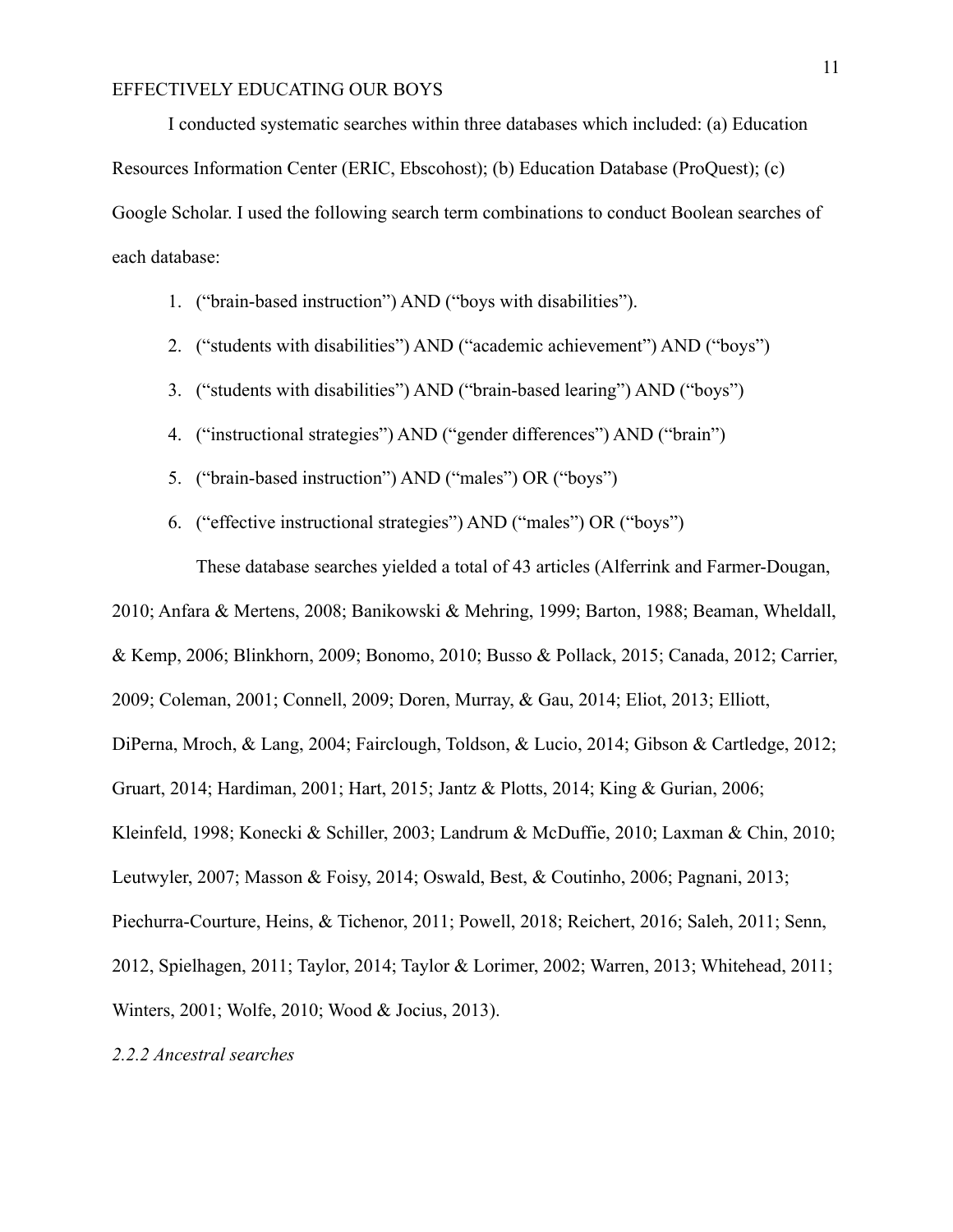An ancestral search involves reviewing the reference lists of previously published works to locate literature relevant to one's topic of interest (Welch, Brownell, & Sheridan, 1999). I conducted ancestral searches using the reference lists of the previously retrieved articles and the search yielded five additional articles that met the selection criteria (Caine & Caine, 1990; Clement & Lovat, 2012; Geake & Cooper, 2003; Radin, 2009; Younger & Warrington, 2002) *2.3. Coding procedures*

# I used a coding form to categorize the information presented in each of the 44 articles. This coding form was based on: (a) publication type; (b) research design; (c) participants; (d) data sources; and (e) findings of the studies.

#### *2.3.1. Publication type*

Each journal article was evaluated and classified according to publication type (e.g., research study, theoretical work, descriptive work, opinion piece/position paper, guide, annotated bibliography, review of the literature). *Research studies* use a formal research design to gather and/or analyze quantitative and/or qualitative data. *Theoretical works* use existing literature to analyze, expand, or further define a specific philosophical and/or theoretical assumption. *Descriptive works* describe phenomena and experiences, but do not disclose particular methods for attaining data. *Opinion pieces/position papers* explain, justify, or recommend a particular course of action based on the author's opinions and/or beliefs. *Guides* give instructions or advice explaining how practitioners might implement a particular agenda. An *annotated bibliography* is a list of cited works on a particular topic, followed by a descriptive paragraph describing, evaluating, or critiquing the source. *Reviews of the literature* critically analyze the published literature on a topic through summary, classification, and comparison (Table 1).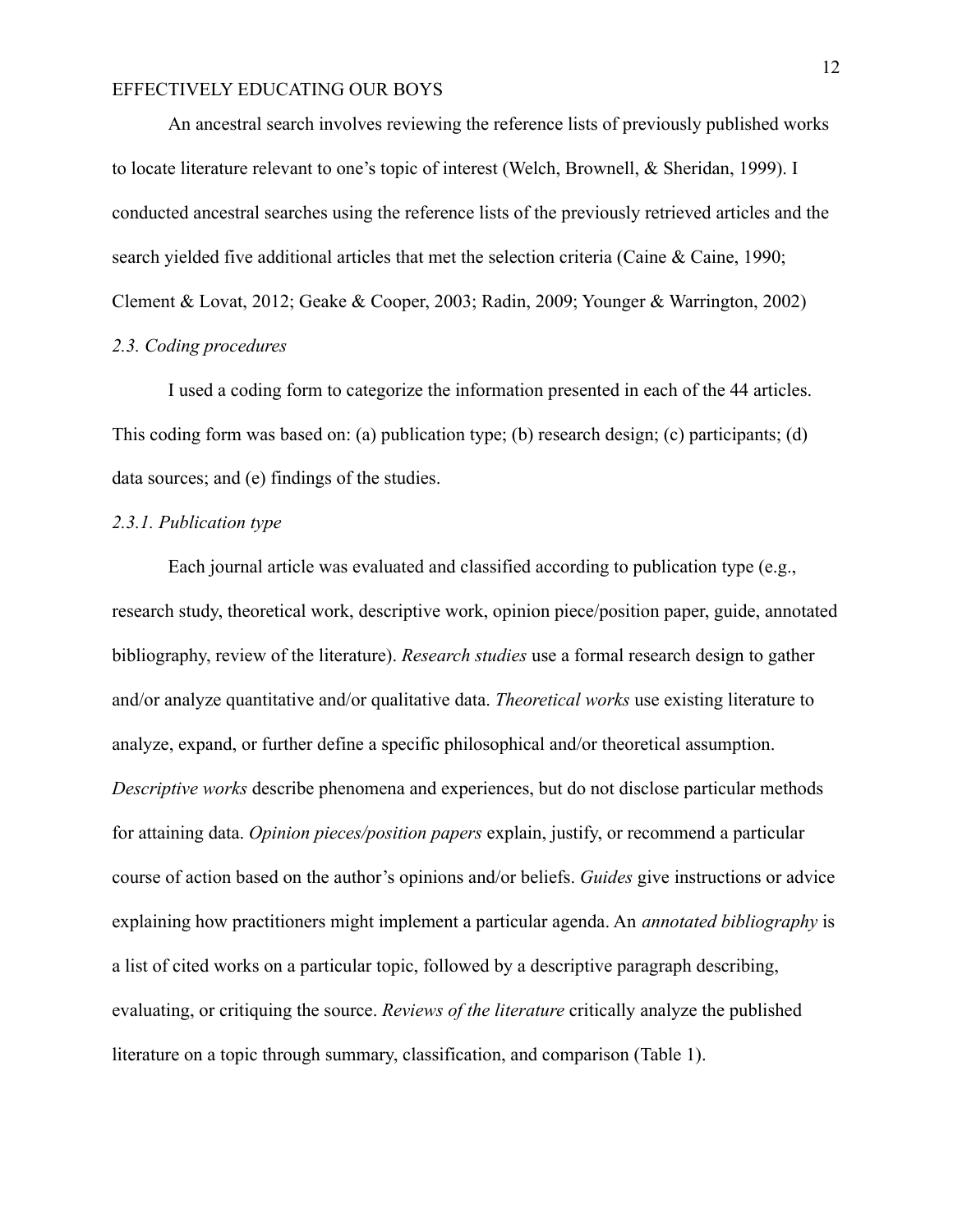#### *2.3.2. Research design*

Each empirical study was further classified by research design (i.e., quantitative, qualitative, mixed methods research). *Quantitative* research utilizes numbers to convey information. Instead of numbers, *qualitative* research uses language to explore issues and phenomena, and to tell people's stories. *Mixed methods* research involves the use of both quantitative and qualitative methods to present information within a single study.

#### *2.3.3. Participants, data sources, and findings*

I identified the participants in each study (e.g. students receiving instruction utilizing brain-based strategies, students receiving traditional instruction, students in single-gender classes, students in mixed-gender classes, teachers in single-gender classrooms. I also identified the data sources that were analyzed for each study (e.g., standardized tests, national longitudinal data, surveys, observations, interviews) Finally, I summarized the findings of each study (Table 2).

#### *2.4. Data analysis*

I used a modified version of the Stevick-Colaizzi-Keen method previously employed by Duke (2011) and Duke and Ward (2009) to analyze the 48 articles included in this metasynthesis. Significant statements were first identified within each article. For the purpose of this meta-synthesis, significant statements were identified as statements that addressed issues related to: (a) addressing the academic needs of boys with disabilities; (b) alternate approaches or methods to achieving academic progress for boys; (c) outcomes by gender following use of brain-based instructional strategies; (d) gender-based classrooms and instruction; (e) teachers' perspectives on gender-based education; (f) scientific support for brain-based education. I then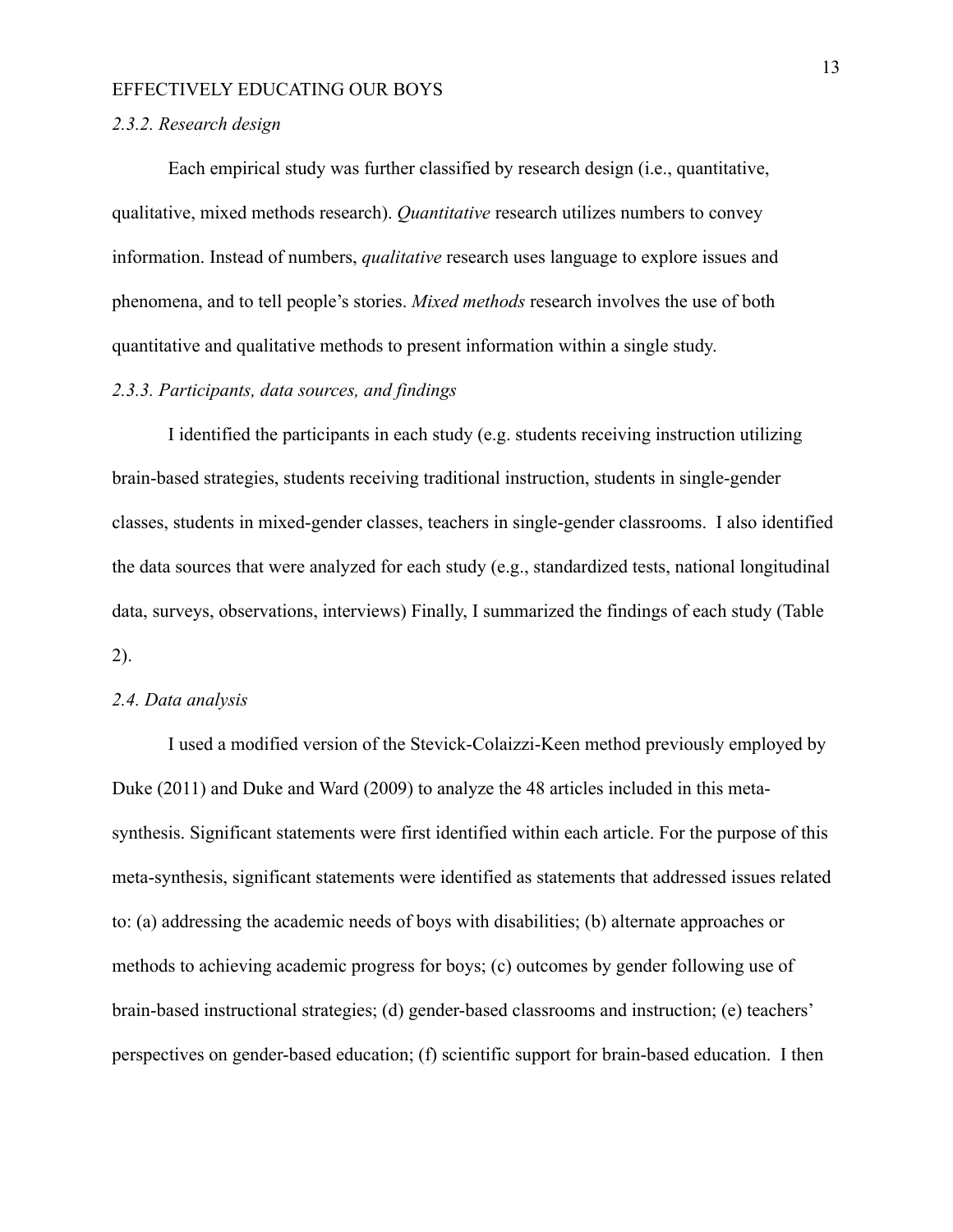generated a list of non-repetitive, non-overlapping (verbatim) significant statements with (paraphrased) formulated meanings. These formulated meanings represented my interpretation of each significant statement. Lastly, I grouped the formulated meanings from all 49 articles in theme clusters (or emergent themes). These emergent themes represented the essence or content of the entire body of literature (Table 3).

#### **3. Results**

#### *3.1. Publication type*

I located 48 articles that met my selection criteria. The publication type of each article is located in Table 1. Twenty of the 48 articles (41.7%) included in this meta-synthesis were research studies (Barton, 1988; Blinkhorn, 2009; Canada, 2012; Carrier, 2009; Coleman, 2001; Doren et al., 2014; Elliott et al., 2004; Fairclough et al., 2014; Gibson & Cartledge, 2012; Hart, 2015; Leutwyler, 2007; Oswald et al., 2006; Piechurra-Couture et al., 2011; Powell, 2018; Radin, 2009; Saleh, 2011; Spielhagen, 2011; Taylor, 2014; Warren, 2013). Twelve of the articles (25%) were theoretical works (Alferrink & Farmer-Dougan, 2010; Beaman et al., 2006; Busso & Pollack, 2015; Clement & Lovat, 2012; Eliot, 2013; Geake & Cooper, 2003; Gruart, 2014; Jantz & Plotts, 2014; Kleinfeld, 1998; Landrum & McDuffie, 2010; Masson & Foisy, 2014; Winters, 2001). Eight of the articles (16.7%) were guides (Banikowski & Mehring, 1999; Connell, 2009; King & Gurian, 2006; Reichert, 2016; Senn, 2012; Taylor & Lorimer, 2002; Wolfe, 2010; Wood & Jocius, 2013). Four of the articles (8.3%) were descriptive works (Bonomo, 2010; Caine & Caine, 1990; Hardiman, 2001; Konecki & Schiller, 2003). Three of the articles (6.3%) were reviews of literature (Anfara & Mertens, 2008; Laxman & Chin, 2010; Pagnani, 2013). One article (2%) was an opinion piece (Whitehead, 2011).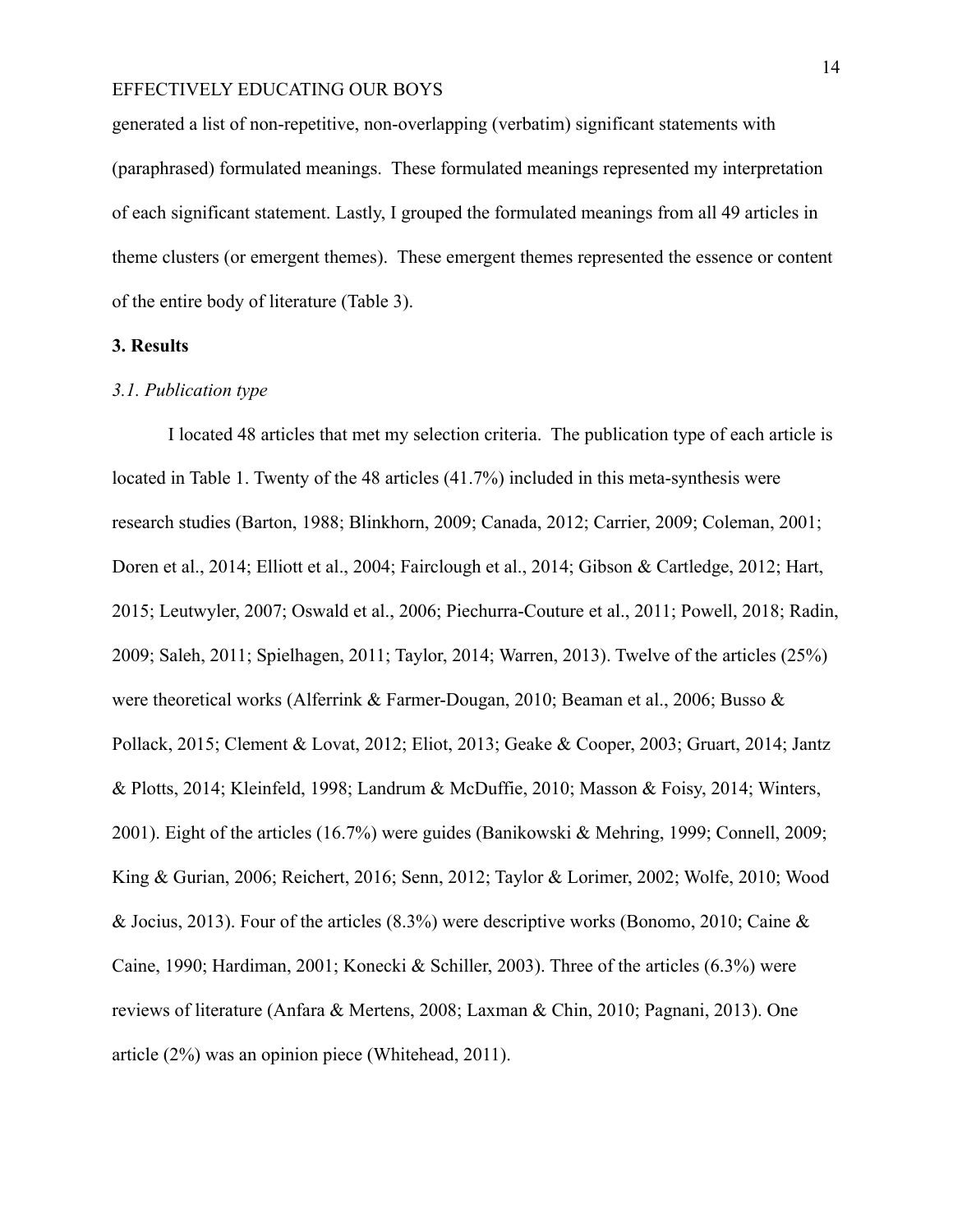| . . |  |
|-----|--|
|     |  |

| <b>Author(s) &amp; Year of Publication</b> | <b>Publication Type</b> |
|--------------------------------------------|-------------------------|
| Alferrink and Farmer-Dougan, 2010          | <b>Theoretical Work</b> |
| Anfara and Mertens, 2008                   | Review of Literature    |
| Banikowski and Mehring, 1999               | Guide                   |
| Barton, 1988                               | <b>Research Study</b>   |
| Beaman, Wheldall, and Kemp, 2006           | <b>Theoretical Work</b> |
| Blinkhorn, 2009                            | Research Study          |
| Bonomo, 2010                               | Descriptive Work        |
| Busso and Pollack, 2015                    | Theoretical Work        |
| Caine and Caine, 1990                      | Descriptive Work        |
| Canada, 2012                               | <b>Research Study</b>   |
| Carrier, 2009                              | <b>Research Study</b>   |
| Clement and Lovat, 2012                    | <b>Theoretical Work</b> |
| Coleman, 2001                              | <b>Research Study</b>   |
| Connell, 2009                              | Guide                   |
| Doren, Murray, and Gau, 2014               | <b>Research Study</b>   |
| Eliot, 2013                                | <b>Theoretical Work</b> |
| Elliott, DiPerna, Mroch, and Lang, 2004    | <b>Research Study</b>   |
| Fairclough, Toldson, and Lucio,            | <b>Research Study</b>   |
| Geake and Cooper, 2003                     | <b>Theoretical Work</b> |
| Gibson and Cartledge, 2012                 | <b>Research Study</b>   |
| Gruart, 2014                               | <b>Theoretical Work</b> |
| Hardiman, 2001                             | Descriptive Work        |
| Hart, 2015                                 | <b>Research Study</b>   |
| Jantz and Plotts, 2014                     | Theoretical Work        |
| King and Gurian, 2006                      | Guide                   |
| Kleinfeld, 1998                            | Theoretical Work        |
| Konecki and Schiller, 2003                 | Descriptive Work        |
| Landrum and McDuffie, 2010                 | Theoretical Work        |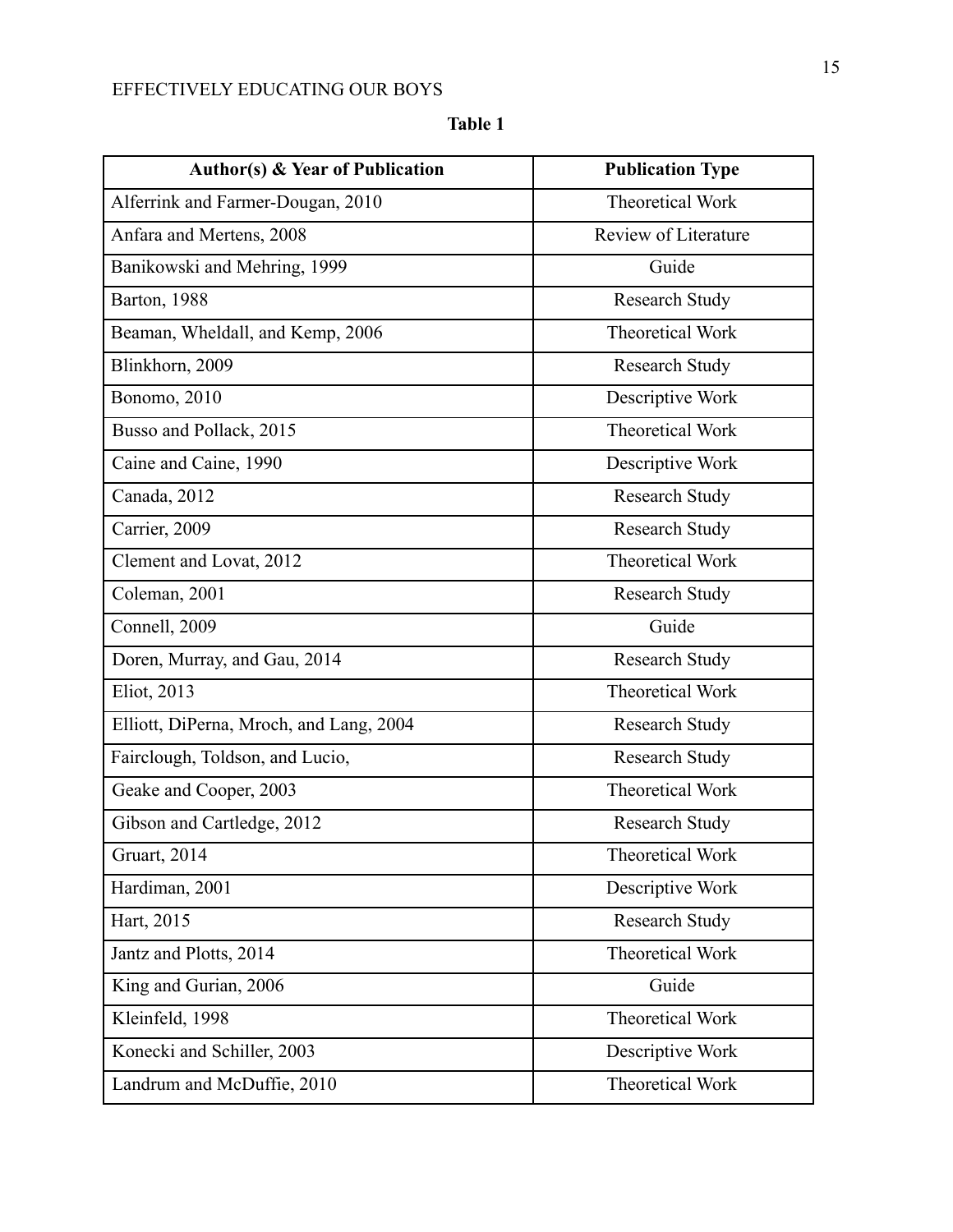| Laxman and Chin, 2010                       | Review of Literature    |
|---------------------------------------------|-------------------------|
| Leutwyler, 2007                             | <b>Research Study</b>   |
| Masson and Foisy, 2014                      | <b>Theoretical Work</b> |
| Oswald, Best, and Coutinho, 2006            | <b>Research Study</b>   |
| Pagnani, 2013                               | Review of Literature    |
| Piechura-Couture, Heins, and Tichenor, 2011 | Research Study          |
| Powell, 2018                                | Research Study          |
| Radin, 2009                                 | <b>Research Study</b>   |
| Reichert, 2016                              | Guide                   |
| Saleh, 2011                                 | Research Study          |
| Senn, 2012                                  | Guide                   |
| Spielhagen, 2011                            | <b>Research Study</b>   |
| Taylor, 2014                                | <b>Research Study</b>   |
| Taylor and Lorimer, 2002                    | Guide                   |
| Warren, 2013                                | Research Study          |
| Whitehead, 2011                             | <b>Opinion Piece</b>    |
| Winters, 2001                               | <b>Theoretical Work</b> |
| Wolfe, 2010                                 | Guide                   |
| Wood and Jocius, 2013                       | Guide                   |
| Younger and Warrington, 2002                | <b>Research Study</b>   |

*3.2. Research design, participants, data sources, and findings of the studies*

As stated previously, I located 20 research studies that met my selection criteria (Barton, 1988; Blinkhorn, 2009; Canada, 2012; Carrier, 2009; Coleman, 2001; Doren et al., 2014; Elliott et al., 2004; Fairclough et al., 2014; Gibson & Cartledge, 2012; Hart, 2015; Leutwyler, 2007; Oswald et al., 2006; Piechurra-Couture et al., 2011; Powell, 2018; Radin, 2009; Saleh, 2011; Spielhagen, 2011; Taylor, 2014; Warren, 2013). The research design, participants, data sources, and findings of each of these studies are identified in Table 2.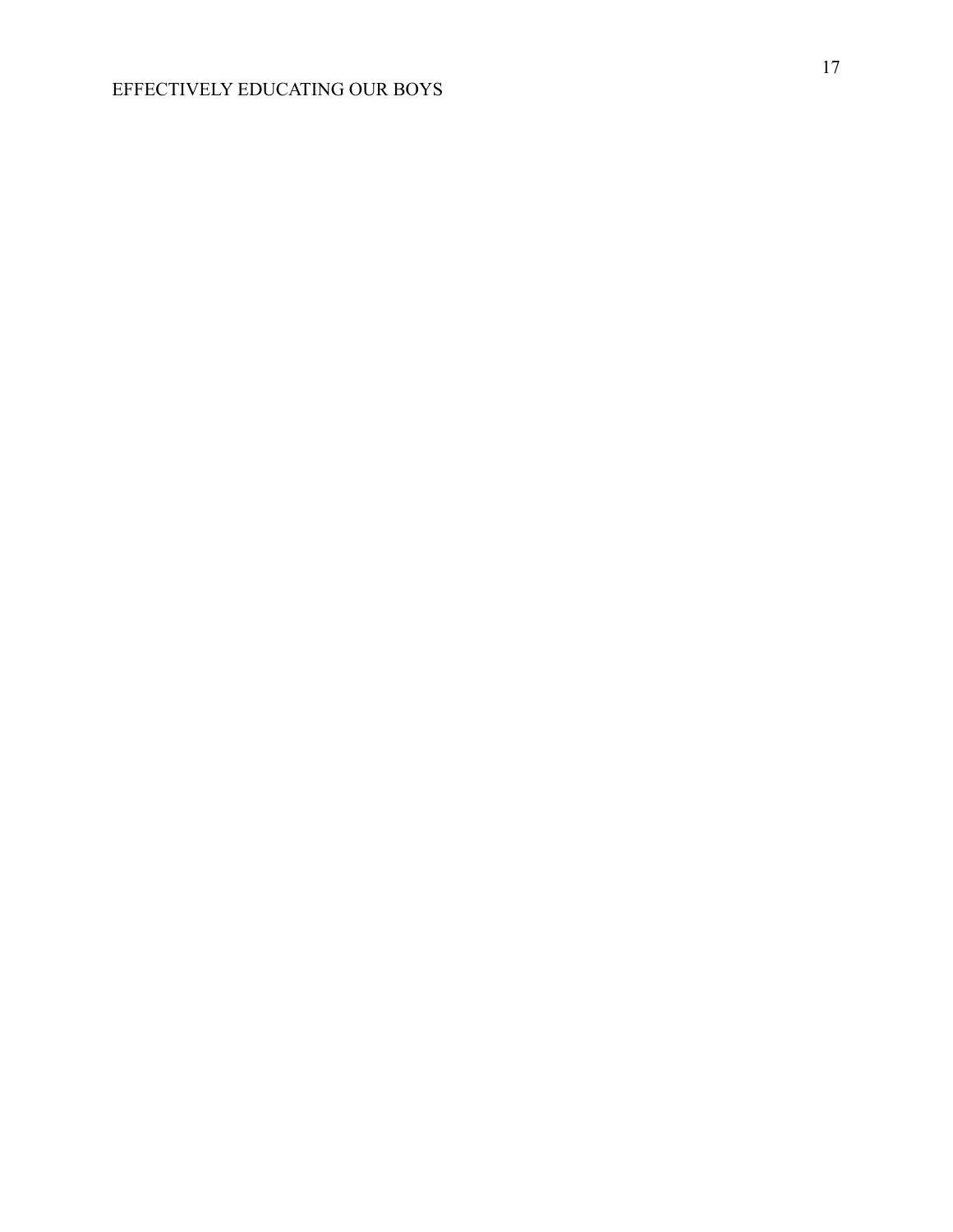| <b>Authors</b>     | <b>Research</b><br>Design | Participants                                                                                                                                                                                                                                          | <b>Data Sources</b>                                                                           | <b>Findings</b>                                                                                                                                                                                                                                                                                                                                                                                                                                                                                                                                                                                                                                                                 |
|--------------------|---------------------------|-------------------------------------------------------------------------------------------------------------------------------------------------------------------------------------------------------------------------------------------------------|-----------------------------------------------------------------------------------------------|---------------------------------------------------------------------------------------------------------------------------------------------------------------------------------------------------------------------------------------------------------------------------------------------------------------------------------------------------------------------------------------------------------------------------------------------------------------------------------------------------------------------------------------------------------------------------------------------------------------------------------------------------------------------------------|
| Barton,<br>1988    | Quantitative              | 96 Male students,<br>8-13 years old.<br>Included students<br>in general<br>education and<br>special education.                                                                                                                                        | A stimulus<br>array for the<br>20-Questions<br>Game                                           | This study examined if boys<br>with disabilities would be able<br>to learn a meta-cognitive<br>questioning strategy to the<br>same degree as their<br>non-disabled peers. The study<br>also was measuring for<br>transfer and retention.<br>All boys improved after the<br>training, though the younger<br>boys with disabilities were<br>less skilled at asking<br>questions that led to<br>problem-solving than their<br>peers without disabilities.                                                                                                                                                                                                                          |
| Blinkhorn,<br>2009 | Quantitative              | 88 Students in<br>grades 9-11 from<br>a southern<br>suburban school<br>district at a Title I<br>high school.<br>Included students<br>in general<br>education,<br>students identified<br>as at-risk, and<br>students with<br>disabilities<br>$(SWD)$ . | Online version<br>of the<br>end-of-course-t<br>$est (EOCT)$ as<br>a pre-test and<br>post test | This study examined the<br>effectiveness of a multi-modal<br>multisensory instructional<br>strategy in biology and history<br>classes. The study examined<br>outcomes for students with<br>and without disabilities as<br>well as those identified as<br>"at-risk". The students<br>without disabilities in the<br>experimental group performed<br>comparable to their peers in<br>the control group. The SWD<br>demonstrated more gains on<br>the post-test than their control<br>group peers and more than<br>either group of at-risk<br>students. The students who<br>received the training in the<br>biology class demonstrated<br>the greatest gains out of all<br>groups. |
| Canada,<br>2012    | Quantitative              | 29,523 Middle<br>school students<br>from<br>single-gender and                                                                                                                                                                                         | Student test<br>scores for<br>states                                                          | The focus of this study was to<br>make a comparison of state<br>assessment scores between<br>student who had participated                                                                                                                                                                                                                                                                                                                                                                                                                                                                                                                                                       |

**Table 2**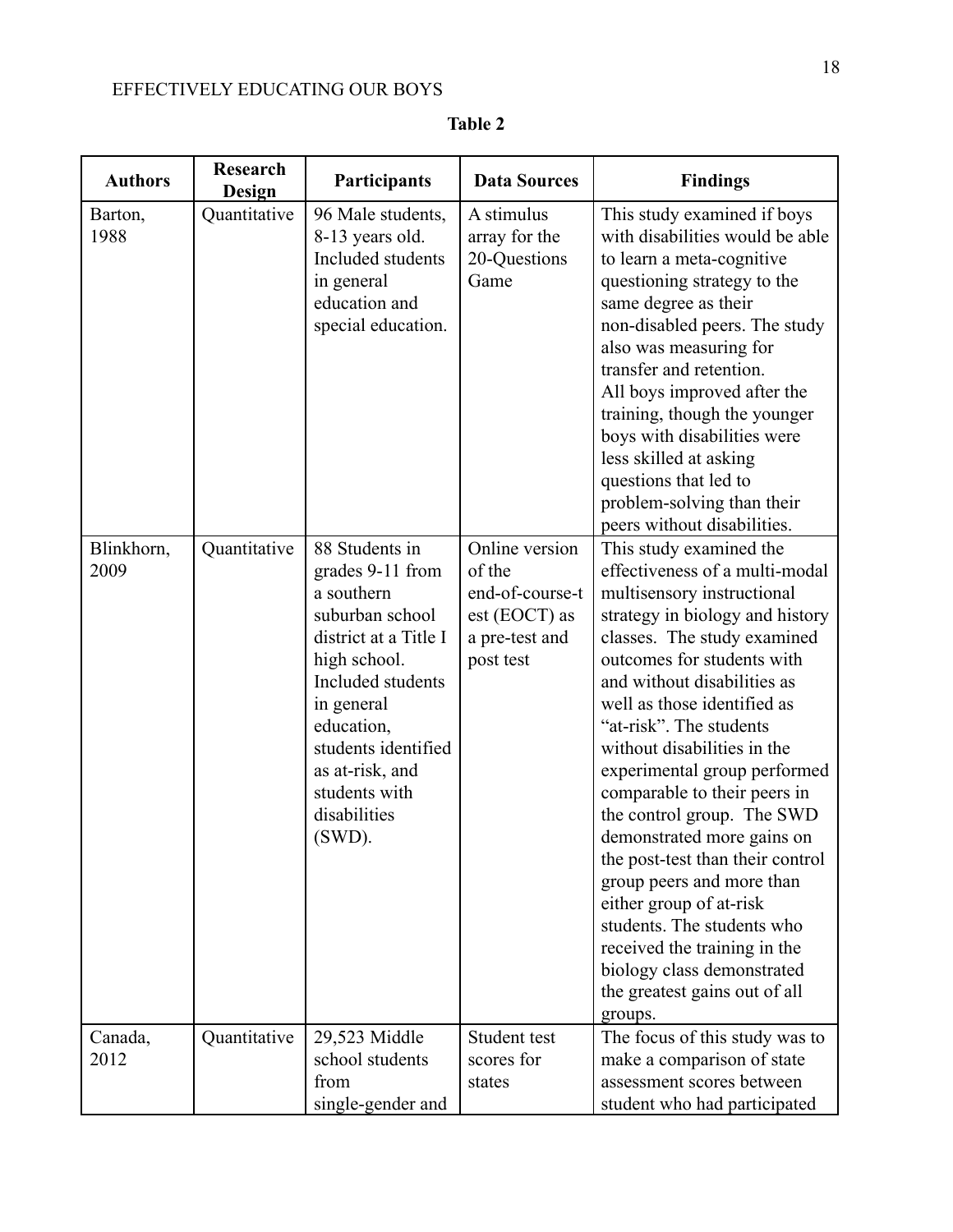|                  |                  | mixed gender<br>schools in South<br>Carolina                                         | performance<br>assessment                                                                                                                              | in single-gender classrooms<br>and those in mixed-gender<br>classes. The also examined<br>the comparison of score<br>differences for males and<br>females from the two different<br>settings. The study concluded<br>that there was no significant<br>difference in outcomes<br>between the boys and the<br>girls, nor for the<br>mixed-gender group in<br>comparison to the<br>single-gender group.                                                                                                                                                                                                                                                                                                                                                                           |
|------------------|------------------|--------------------------------------------------------------------------------------|--------------------------------------------------------------------------------------------------------------------------------------------------------|--------------------------------------------------------------------------------------------------------------------------------------------------------------------------------------------------------------------------------------------------------------------------------------------------------------------------------------------------------------------------------------------------------------------------------------------------------------------------------------------------------------------------------------------------------------------------------------------------------------------------------------------------------------------------------------------------------------------------------------------------------------------------------|
| Carrier,<br>2009 | Mixed<br>methods | 80 Students in<br>grades 4 and 5<br>from the<br>southeastern<br><b>United States</b> | Pre-test and<br>post-test<br>using Musser<br>and Malkus's<br>(1994)<br>Children's<br>Attitudes<br>Toward the<br>Environment<br>scale, and a<br>survey. | This study examined the<br>effectiveness of an<br>environmental science lesson<br>taught in the schoolyard with<br>hands-on activities as<br>compared to peers receiving<br>the same lesson through<br>traditional methods in a<br>classroom.<br>The results indicated that boys<br>demonstrated greater growth<br>than the girls in both groups<br>across all four areas: (a)<br>knowledge, (b) attitudes, (c)<br>behaviors, and (d) comfort<br>levels.<br>The girls in the experimental<br>group demonstrated greater<br>gains than the girls in the<br>traditional group in 3 of the 4<br>areas. The girls in the<br>experimental group<br>demonstrated a decrease in<br>environmental attitudes after<br>treatment than their<br>counterparts in the traditional<br>class. |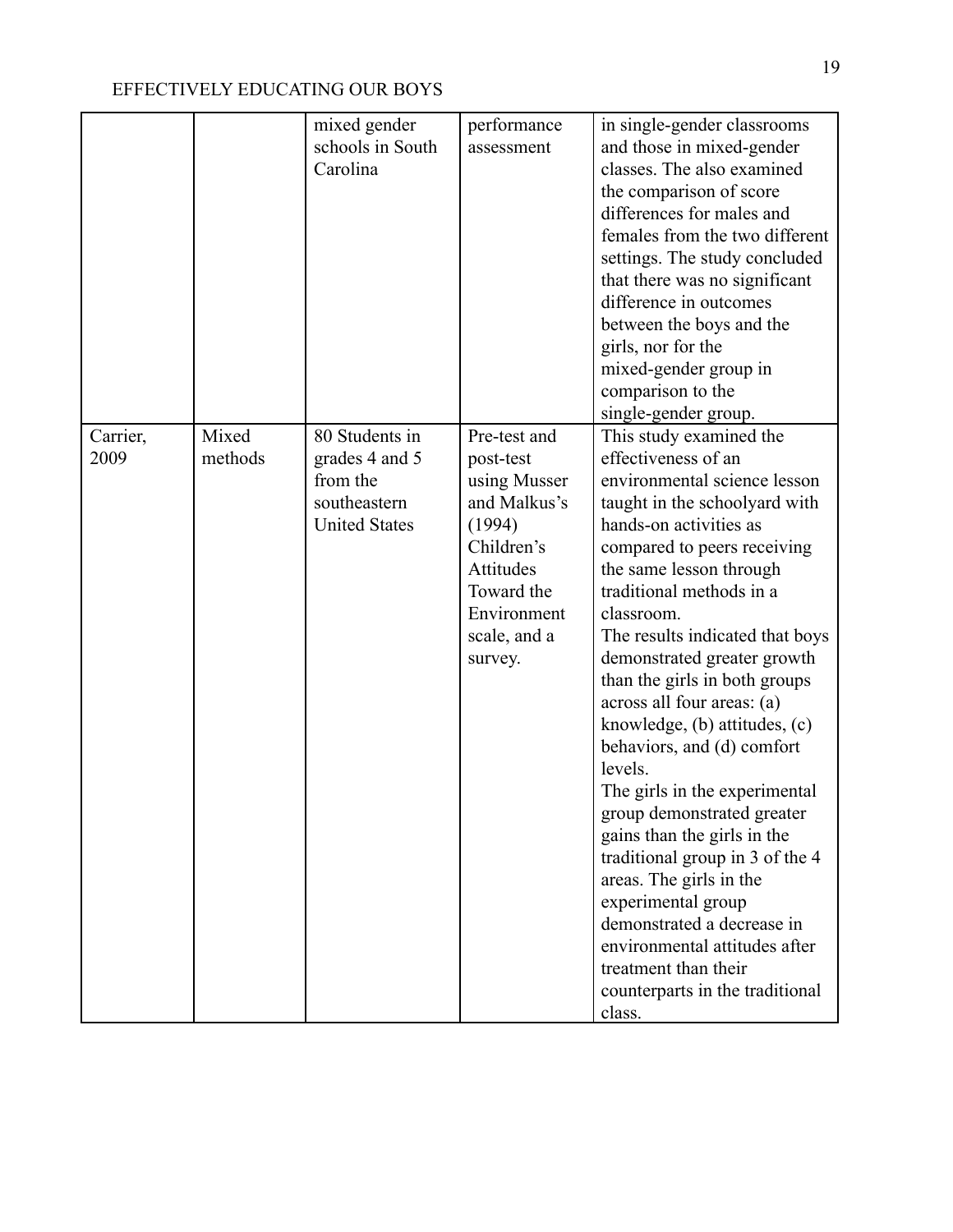| Coleman,<br>2001                               | Qualitative  | 21 Middle-school<br>boys grades 6-8;<br>all participants<br>were identified as<br>twice exceptional,<br>both with<br>giftedness and a<br>learning disability | Interviews                                                                                                                                                                                             | This study investigated the<br>qualities that were beneficial<br>for academic success for boys<br>who were identified as both<br>gifted and learning disabled.<br>Four major themes emerged<br>for helping boys who were<br>twice exceptional to succeed<br>in school:<br>(a) strategies to cope with<br>their environment,<br>(b) strategies to cope with<br>academic content, (c)<br>strategies for test taking,<br>(d) general strategies for<br>encouragement, attitude, and<br>communication.         |
|------------------------------------------------|--------------|--------------------------------------------------------------------------------------------------------------------------------------------------------------|--------------------------------------------------------------------------------------------------------------------------------------------------------------------------------------------------------|------------------------------------------------------------------------------------------------------------------------------------------------------------------------------------------------------------------------------------------------------------------------------------------------------------------------------------------------------------------------------------------------------------------------------------------------------------------------------------------------------------|
| Doren,<br>Murray, $\&$<br>Gau, 2014            | Quantitative | 11,000 students<br>13-17 years old<br>who were<br>receiving special<br>education services                                                                    | Data from<br>National<br>Longitudinal<br>Transition<br>Study-2<br>(NLTS2)<br>including<br>questionnaire,<br>telephone and<br>face-to-face<br>interview with<br>parents,<br>guardians, and<br>students. | This study examined data<br>from the National<br>Longitudinal Study to identify<br>factors that cause students<br>with disabilities to drop out of<br>school.<br>Results revealed the most<br>frequent reasons that SWD<br>dropped out of school was due<br>to poor grades, poor social<br>skills, risk behaviors, and<br>having been arrested.<br>Students were less likely to<br>drop out with improved<br>grades, increased social skills,<br>and increase in getting along<br>with teachers and peers. |
| Elliott,<br>DiPerna,<br>Mroch, &<br>Lang, 2004 | Quantitative | 2,060 K-12<br>students from a<br>national sampling<br>of 80 schools<br>from 30 states;<br>also included 401<br>teachers                                      | <b>ACES</b> (rating<br>scale to<br>evaluate<br>learners'<br>academic and<br>study skills)                                                                                                              | This study focused on<br>identifying the academic and<br>study skills that enable<br>learners to succeed.<br>General education students<br>received higher ratings on<br>academic enablers than (a)<br>students with learning<br>disabilities and (b) at-risk<br>students.                                                                                                                                                                                                                                 |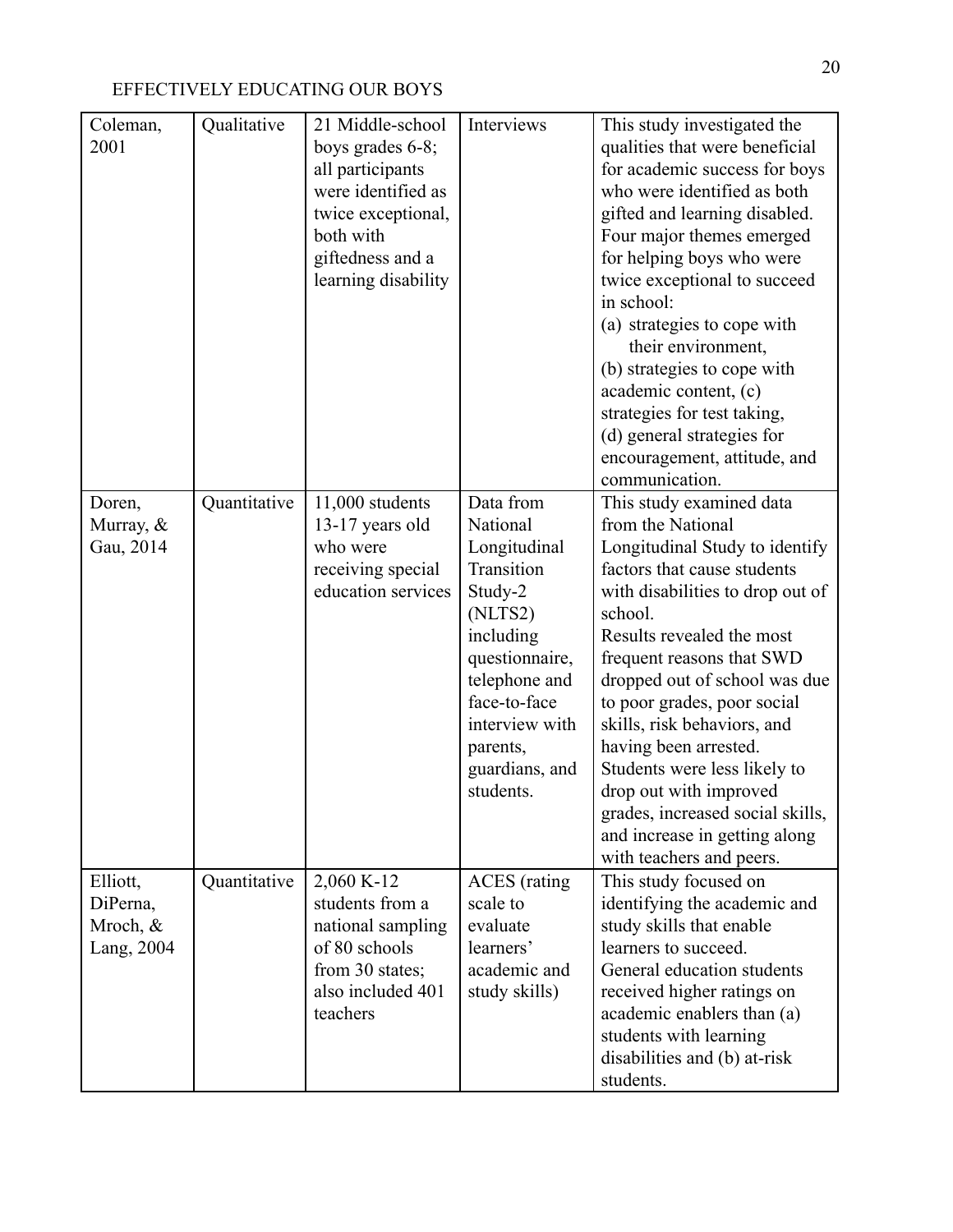|                                            |                  |                                                                                                              |                                                                                                                                              | Females generally received<br>higher ratings than males on<br>academic enablers.<br>Students with disabilities<br>demonstrated higher ratings<br>for academic enablers than the<br>at-risk students.                                                                                                                                                                                                                                              |
|--------------------------------------------|------------------|--------------------------------------------------------------------------------------------------------------|----------------------------------------------------------------------------------------------------------------------------------------------|---------------------------------------------------------------------------------------------------------------------------------------------------------------------------------------------------------------------------------------------------------------------------------------------------------------------------------------------------------------------------------------------------------------------------------------------------|
| Fairclough,<br>Toldson, $&$<br>Lucio, 2014 | Qualitative      | American Indian,<br>African<br>American, and<br>Latino males with<br>disabilities                            | U.S.<br>Department of<br><b>Education</b> data<br>on dropout<br>rates                                                                        | This extensive longitudinal<br>study examined causes and<br>extent of dropout rates for<br>males across three minority<br>groups. The study included<br>causes, gaps in research,<br>suggestions for interventions<br>and improved practice. Also<br>included were implications for<br>policy changes and                                                                                                                                         |
| Gibson &<br>Cartledge,<br>2012             | Qualitative      | 4 first grade<br>African American<br>male students                                                           | <b>DIBELS</b><br>winter and<br>spring<br>benchmark<br>sub-tests;<br>Standard<br>reading<br>passages from<br>first grade<br>AimsWeb<br>(2004) | school-level changes.<br>This case study examined the<br>effectiveness of targeted,<br>direct, explicit instruction for<br>males with significant reading<br>delays.<br>Results indicated that direct<br>instruction in reading fluency<br>were effective individually<br>and in small group setting.<br>Three of the four participants<br>demonstrated significant<br>growth; the fourth<br>demonstrated improvement,<br>but to a lesser degree. |
| Hart, 2015                                 | Mixed<br>Methods | 109 Female sixth<br>grade students in<br>single-sex<br>classrooms in<br>Southeastern<br><b>United States</b> | Quasi-experim<br>ental group<br>comparison,<br>post-test                                                                                     | This study examined<br>academic attitudes and school<br>satisfaction of middle school<br>girls with a comparison<br>between those in<br>single-gender classrooms and<br>those in coeducational<br>classrooms.<br>The girls in the single-gender<br>classrooms expressed more<br>positive attitudes about school<br>than peers in coeducational<br>classrooms.                                                                                     |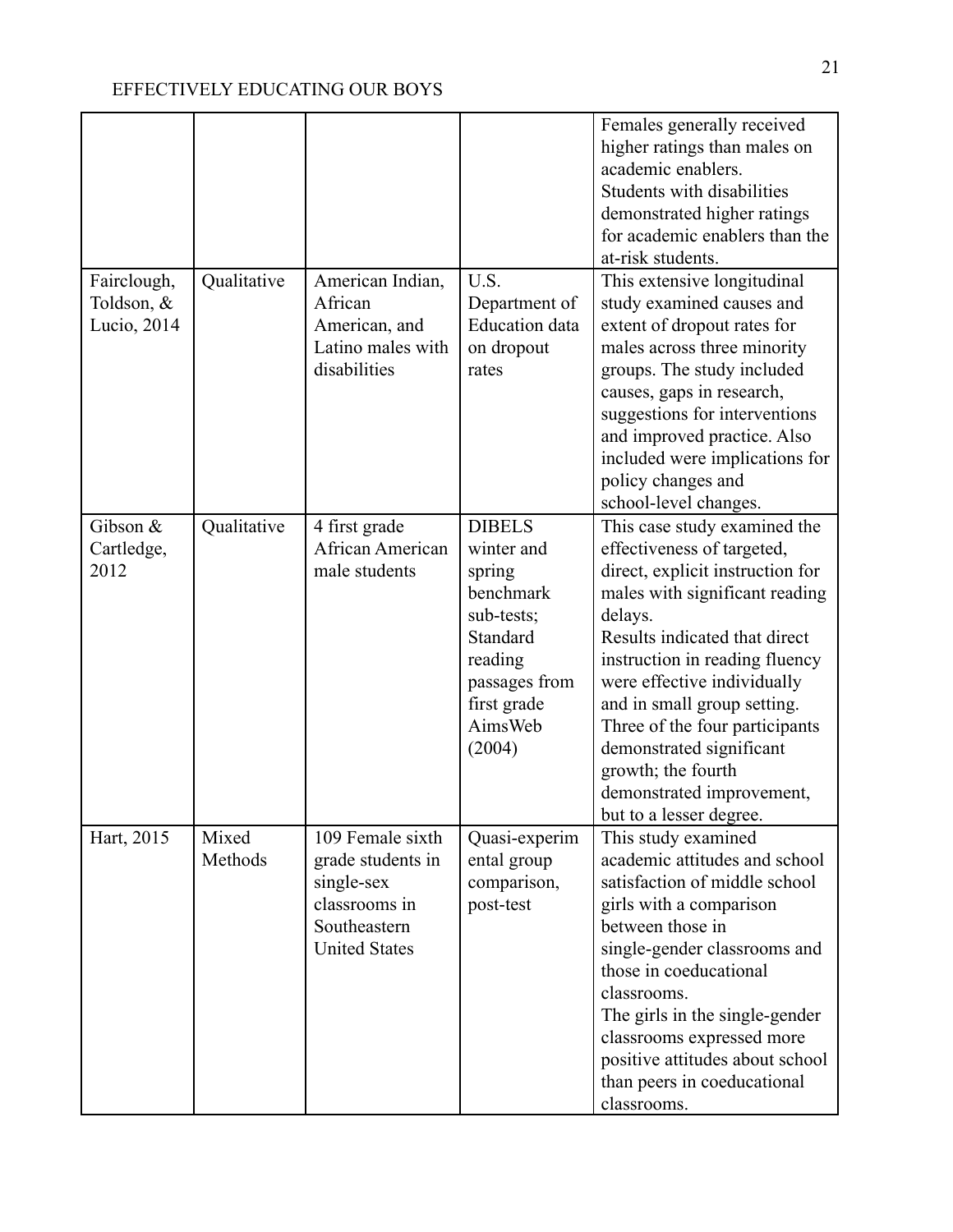|                                                           |                   |                                                                                                                                                   |                                                                                                                                                  | The girls in single-gender<br>classrooms demonstrated<br>more intellectual risk-taking<br>behaviors than peers in<br>mixed-gender classrooms,<br>especially in science and math<br>classes.                                                                                                                                                                                                                                                                                          |
|-----------------------------------------------------------|-------------------|---------------------------------------------------------------------------------------------------------------------------------------------------|--------------------------------------------------------------------------------------------------------------------------------------------------|--------------------------------------------------------------------------------------------------------------------------------------------------------------------------------------------------------------------------------------------------------------------------------------------------------------------------------------------------------------------------------------------------------------------------------------------------------------------------------------|
| Leutwyler,<br>2007                                        | Mixed-Meth<br>ods | 1,432 High school<br>students from 20<br>high schools in<br>Zurich,<br>Switzerland                                                                | Questionnaire                                                                                                                                    | This study analyzed the<br>developmental patterns of<br>high school students over a<br>three-year period to evaluate<br>their self-reported use of three<br>forms of meta-cognitive<br>learning strategies. Female<br>students reported using<br>meta-cognitive strategies<br>more often than males;<br>however, the results did not<br>reveal a significant pattern of<br>growth or development over<br>the course of the three-year<br>study.                                      |
| Oswald,<br>Best, $&$<br>Coutinho,<br>2006                 | Quantitative      | Sample included<br>1,052 schools for<br>a total sample of<br>23,926 subjects;<br>Sample included<br>students with and<br>without<br>disabilities. | Sample using<br>the NELS-88<br>Longitudinal<br>study by<br>National<br>Center for<br>Education<br><b>Statistics</b><br>(NCES),<br>surveys, tests | This study examined 10 years<br>of longitudinal data from<br>NCES to determine if there<br>was a pattern of probability<br>for predicting a student<br>identified as special education<br>status.<br>The probability of predicting<br>special education status varied<br>between males and females<br>with regards to a single<br>covariate - self-concept.<br>Across race/ethnicity, black<br>males with the lowest<br>self-concept were more likely<br>to be in special education. |
| Piechura-Co<br>uture,<br>Heins, $\&$<br>Tichenor,<br>2011 | Quantitative      | 2200 students,<br>178 parents, 181<br>teachers from 41<br>different schools<br>k-12 throughout<br>South Carolina;<br>students included            | Voluntary<br>surveys posted<br>on the website<br>of the South<br>Carolina<br>Department of<br>Education                                          | This study focused on<br>attitudes and behavioral<br>outcomes of boys who had<br>participated in single-gender<br>classrooms.<br>Teachers in single-gender<br>classrooms reported                                                                                                                                                                                                                                                                                                    |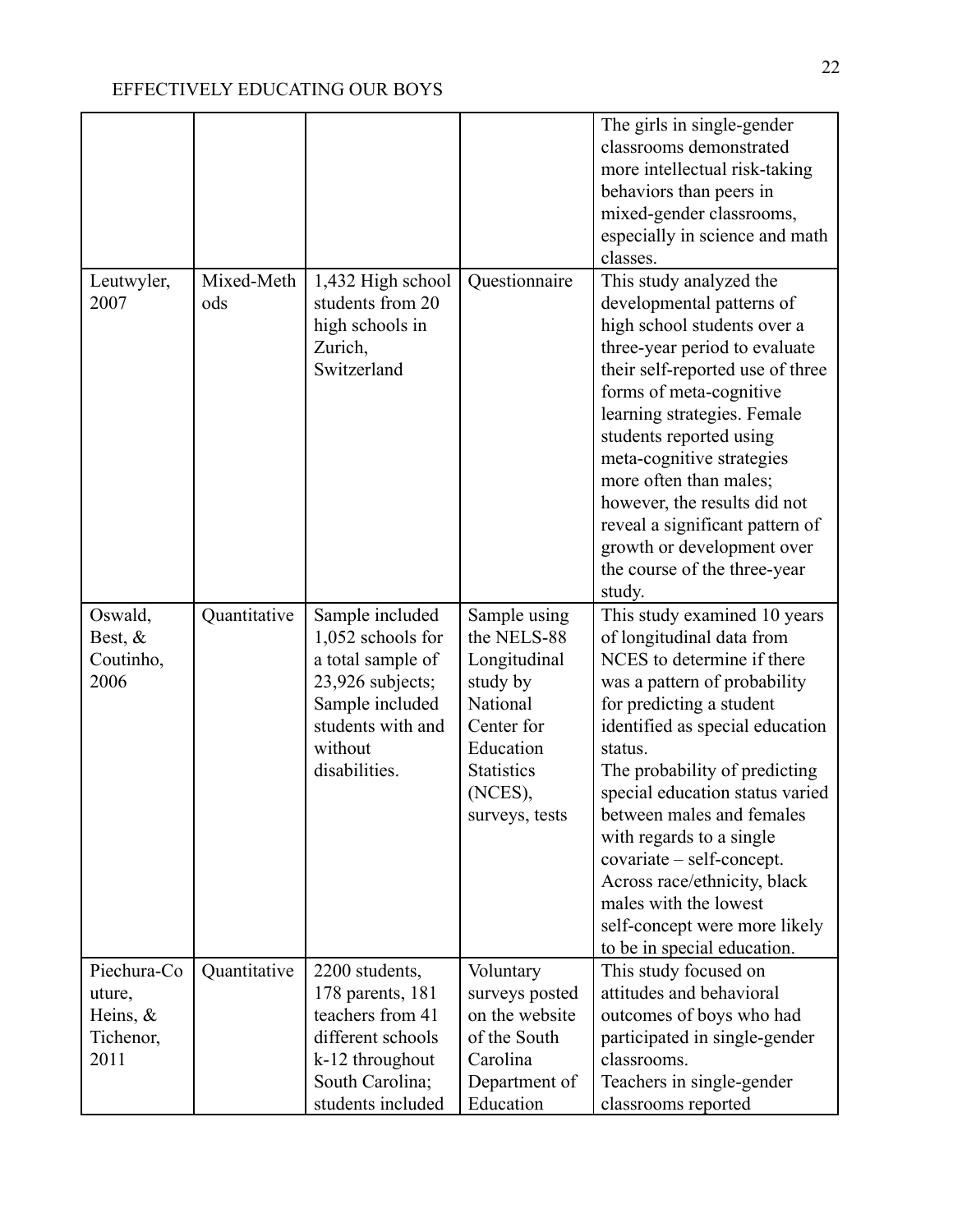|                 |              | students with and<br>without<br>disabilities                                                                       |                                         | improvement for boys in three<br>areas: behavior, participation,<br>and attitude toward school.<br>According to student<br>self-reports:<br>boys indicated that they<br>believe they have improved in<br>the areas of focus, grades, and<br>ability to succeed in school;                                                                                                                                                                                                                |
|-----------------|--------------|--------------------------------------------------------------------------------------------------------------------|-----------------------------------------|------------------------------------------------------------------------------------------------------------------------------------------------------------------------------------------------------------------------------------------------------------------------------------------------------------------------------------------------------------------------------------------------------------------------------------------------------------------------------------------|
|                 |              |                                                                                                                    |                                         | also indicated increased<br>interest in trying new ways to<br>learn.<br>Parents reported grade                                                                                                                                                                                                                                                                                                                                                                                           |
|                 |              |                                                                                                                    |                                         | improvements, son's desire<br>for academic success, and<br>developing<br>autonomy/independence.                                                                                                                                                                                                                                                                                                                                                                                          |
| Powell,<br>2018 | Quantitative | 436 African<br>American male<br>students in grades<br>10-12 from 5<br>urban high<br>schools in eastern<br>Virginia | Non-cognitive<br>questionnaire<br>(NCQ) | This study examined seven<br>non-cognitive variates to<br>determine factors that<br>contributed to academic<br>success. Three of the seven<br>noncognitive variables were<br>significantly linked to<br>academic success:<br>(a) leadership experience,<br>(b) realistic self-appraisal, and<br>(c) availability of a strong<br>support person.                                                                                                                                          |
| Radin, 2009     | Qualitative  | 10 Educational<br>Theorists                                                                                        | Surveys,<br>interviews                  | This study focused on<br>identifying the qualities and<br>characteristics that are<br>essential for classroom<br>teachers in the modern school.<br>The researchers compiled a<br>list of the top traits from the<br>surveys and interviews: (a)<br>the teacher's adaptability to<br>student learning styles and<br>needs within any given class<br>is most important quality for<br>student achievement; (b)<br>implementation of<br>brain-compatible instruction<br>which includes five |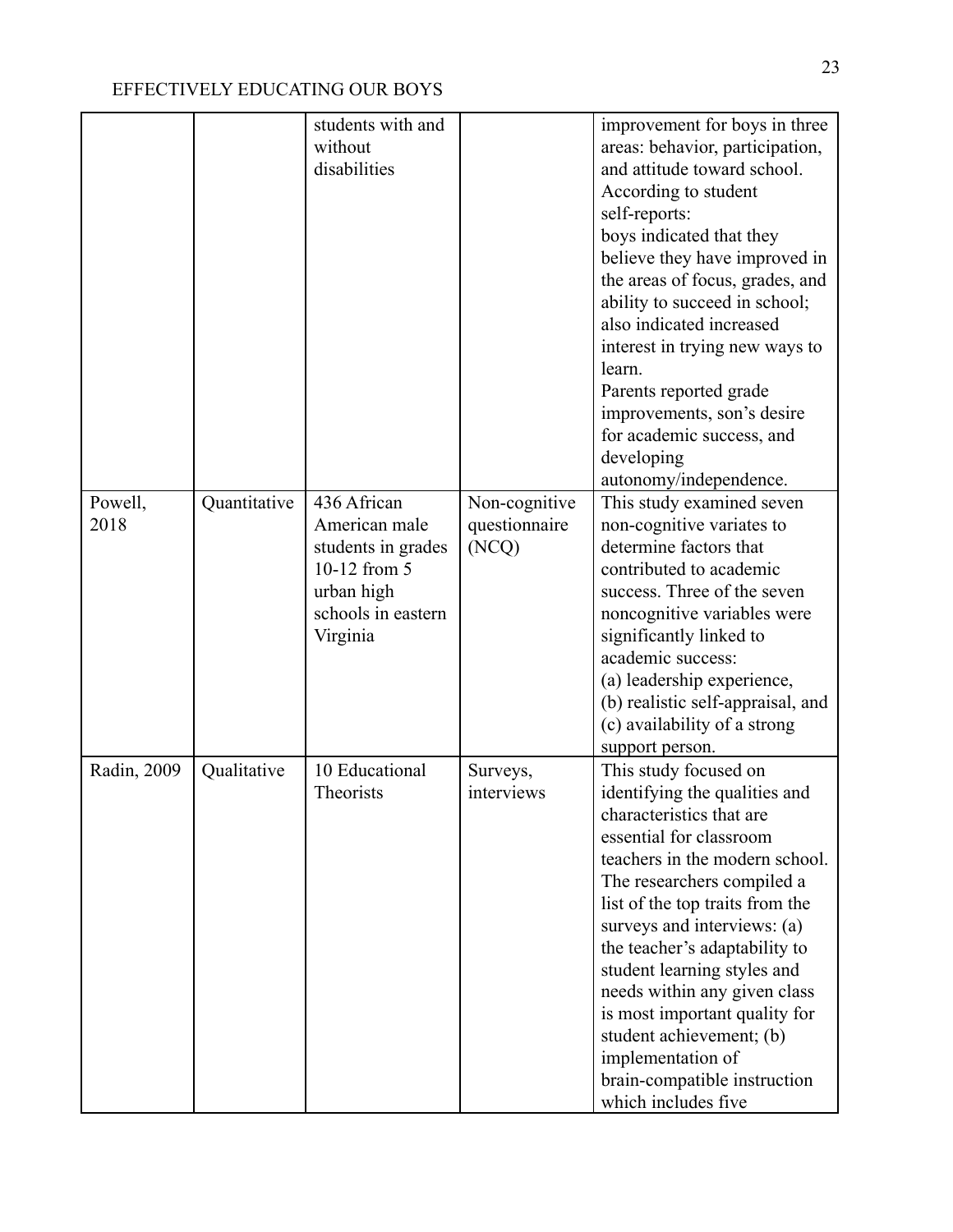|                     |                         |                                                                                        |                                                                                                                     | characteristics of an enriched<br>environment: emotional<br>involvement for both teacher<br>and student; the physical<br>systems of the room; lowered<br>stress and threat levels;<br>variety of experiences in the<br>classroom; challenges,<br>problem-solving, and<br>authentic work. And also<br>concurred that on-going<br>training and professional<br>development in brain science<br>contributes to a more<br>brain-compatible instruction.                        |
|---------------------|-------------------------|----------------------------------------------------------------------------------------|---------------------------------------------------------------------------------------------------------------------|----------------------------------------------------------------------------------------------------------------------------------------------------------------------------------------------------------------------------------------------------------------------------------------------------------------------------------------------------------------------------------------------------------------------------------------------------------------------------|
| Saleh, 2011         | Qualitative             | 100 secondary<br>Malaysian<br>students taking a<br>basic (beginning)<br>Physics course | Pretest<br>/post-test<br>assessments                                                                                | This study compared the<br>learning outcomes for<br>students who received the<br>physics unit incorporating<br>brain-based teaching<br>strategies to those of the<br>students who were taught with<br>conventional teaching<br>methods. The students in the<br>experimental class<br>demonstrated greater<br>knowledge and understanding<br>of the physics concepts than<br>the students receiving<br>conventional instruction.                                            |
| Spielhagen,<br>2011 | Mixed-meth<br>ods study | 52 teachers in 2<br>single-sex middle<br>school academies                              | Focus group<br>interviews,<br>Likert-type<br>initial survey,<br>follow-up<br>survey with<br>open-ended<br>responses | This year-long study<br>examined the effectiveness of<br>single-sex classes from the<br>perspective of the teachers<br>who were hired for positions<br>with this new initiative. In<br>addition to interviews,<br>teachers completed surveys<br>prior to start of classes and<br>then at the end of the school<br>year. Their reports revealed<br>that (a) both boys and girls<br>seemed "comfortable" with<br>the single-sex classrooms; (b)<br>boys and girls do process |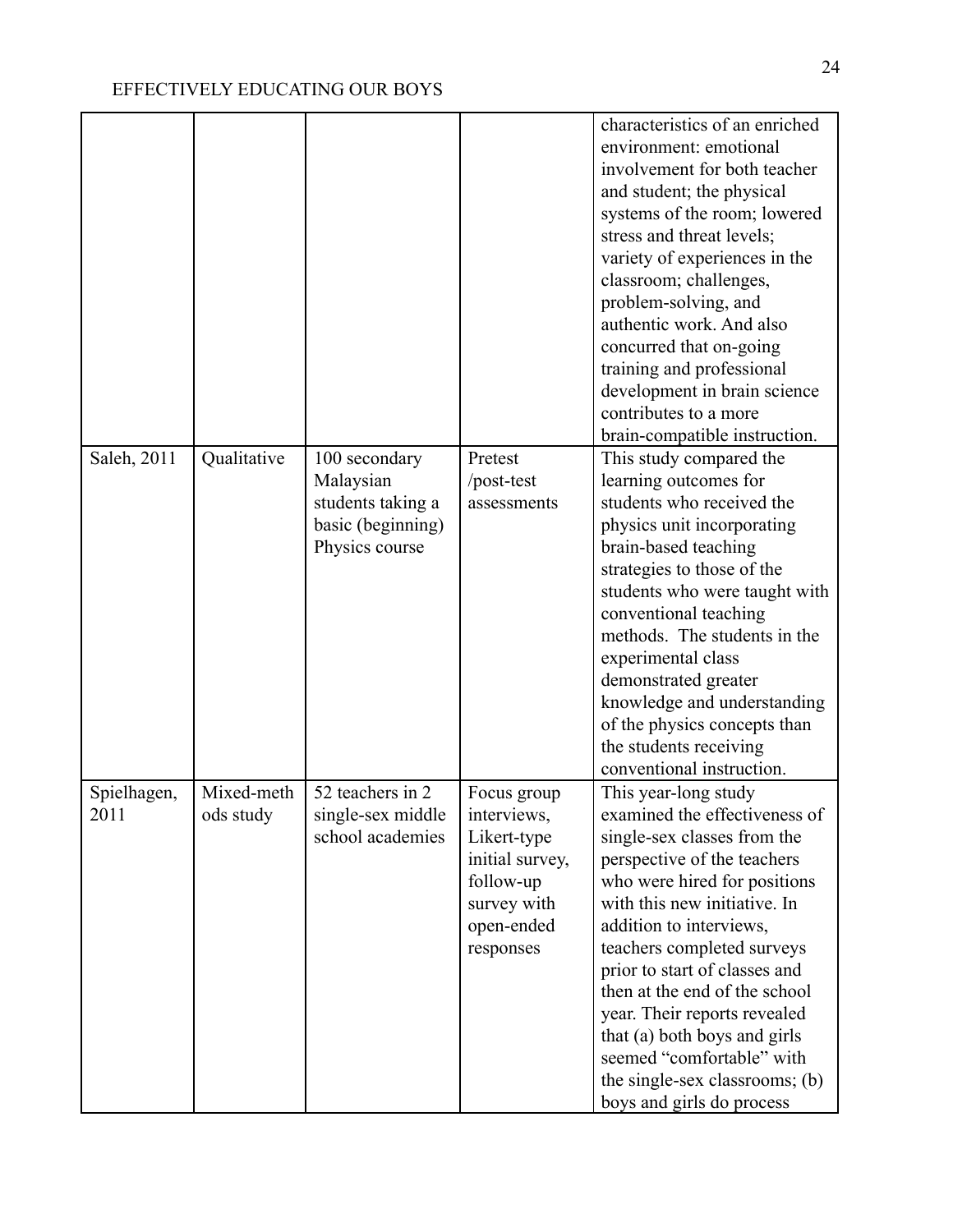|              |                           |                                                                                                                |                                                                                                         | information differently, (c) the<br>single-sex classroom allowed<br>teachers to address learning<br>needs specific to each group,<br>(d) boys are better behaved in<br>a single-sex classes, (e) both<br>genders demonstrated more<br>participation than in<br>co-educational classes, (f)<br>teachers felt it was easier to<br>teach the students, (g) believe<br>that single-sex classes should<br>continue to be an option.                                                                                                                                                                                                                                                                                                                                                                                                                                                                                                                         |
|--------------|---------------------------|----------------------------------------------------------------------------------------------------------------|---------------------------------------------------------------------------------------------------------|--------------------------------------------------------------------------------------------------------------------------------------------------------------------------------------------------------------------------------------------------------------------------------------------------------------------------------------------------------------------------------------------------------------------------------------------------------------------------------------------------------------------------------------------------------------------------------------------------------------------------------------------------------------------------------------------------------------------------------------------------------------------------------------------------------------------------------------------------------------------------------------------------------------------------------------------------------|
| Taylor, 2014 | Qualitative<br>Case study | 3 teachers and 10<br>high school<br>students in<br>gender-based<br>reading classes<br>(all boy or all<br>girl) | Parent<br>orientation,<br>classroom<br>observations,<br>student<br>interviews,<br>teacher<br>interviews | This study examined the<br>effectiveness of reading<br>strategies in a single-gender<br>classroom from the<br>perspective of both the<br>teachers and the students. The<br>boys reported that the<br>strategies that had a favorable<br>and positive effect on their<br>learning were: summarizing,<br>chunking, and KWL; they<br>also valued the<br>camaraderie/relationships of<br>the all-male classroom.<br>The girls reported that they<br>also benefitted from the same<br>three strategies; however, the<br>girls expressed frustration<br>over the peer "attitudes" that<br>felt distracting in the<br>all-female classroom.<br>Teachers reported that while<br>the reading<br>materials/selections were<br>gender-specific in the areas of<br>student interest, the actual<br>instructional strategies were<br>not gender-specific.<br>The boys demonstrated<br>increased engagement in<br>lessons and classroom<br>activities, but the girls |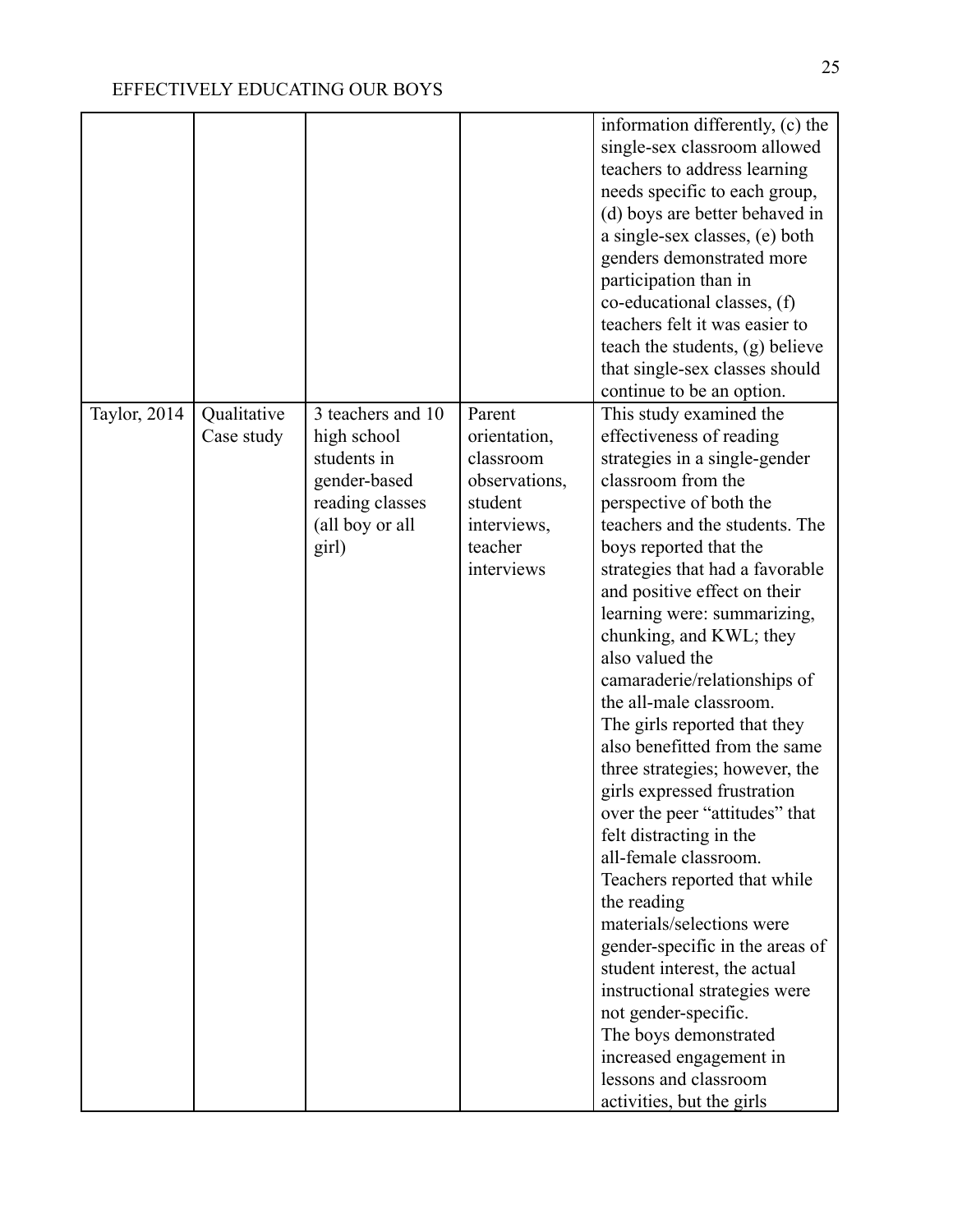|             |             |                 |                 | preferred to work quietly and |
|-------------|-------------|-----------------|-----------------|-------------------------------|
|             |             |                 |                 | independently.                |
| Warren,     | Qualitative | 4 white high    | semi-structured | This study examined the       |
| 2013        |             | school teachers | interview,      | benefit of empathy for        |
|             |             | from a          | classroom       | improving student-teacher     |
|             |             | Midwestern      | observations,   | interactions between white    |
|             |             | school district | student         | female teachers and their     |
|             |             | within a        | surveys; and an | Black male students.          |
|             |             | predominantly   | interactive     | Three themes emerged: safe    |
|             |             | black community | narrative       | and trusting teacher-student  |
|             |             |                 | between         | relationships, increased      |
|             |             |                 | teacher and     | willingness to take risks and |
|             |             |                 | students        | demonstrate flexibility,      |
|             |             |                 |                 | increased capacity to develop |
|             |             |                 |                 | proactive academic            |
|             |             |                 |                 | interactions                  |
| Younger &   | Mixed-Meth  | Students and    | 12-year         | Girls reported that the       |
| Warrington, | ods         | teachers from a | Longitudinal    | single-gender classroom felt  |
| 2002        |             | <b>British</b>  | data, classroom | more academically "safe".     |
|             |             | Comprehensive   | observations,   | Girls' in single-gender       |
|             |             | School (ages    | interviews      | classroom demonstrated        |
|             |             | $11-16$         |                 | greater confidence and        |
|             |             |                 |                 | self-esteem than female peers |
|             |             |                 |                 | in mixed-gender classrooms.   |
|             |             |                 |                 | Teachers reported less        |
|             |             |                 |                 | "drama" in single-gender      |
|             |             |                 |                 | classrooms.                   |
|             |             |                 |                 | Teacher reported increased    |
|             |             |                 |                 | instructional time and fewer  |
|             |             |                 |                 | behavior incidents in all-boy |
|             |             |                 |                 | classrooms as compared to     |
|             |             |                 |                 | mixed-gender classrooms.      |
|             |             |                 |                 | Boys in single-gender         |
|             |             |                 |                 | classrooms expressed          |
|             |             |                 |                 | appreciation for relaxed      |
|             |             |                 |                 | atmosphere and teachers with  |
|             |             |                 |                 | a sense of humor.             |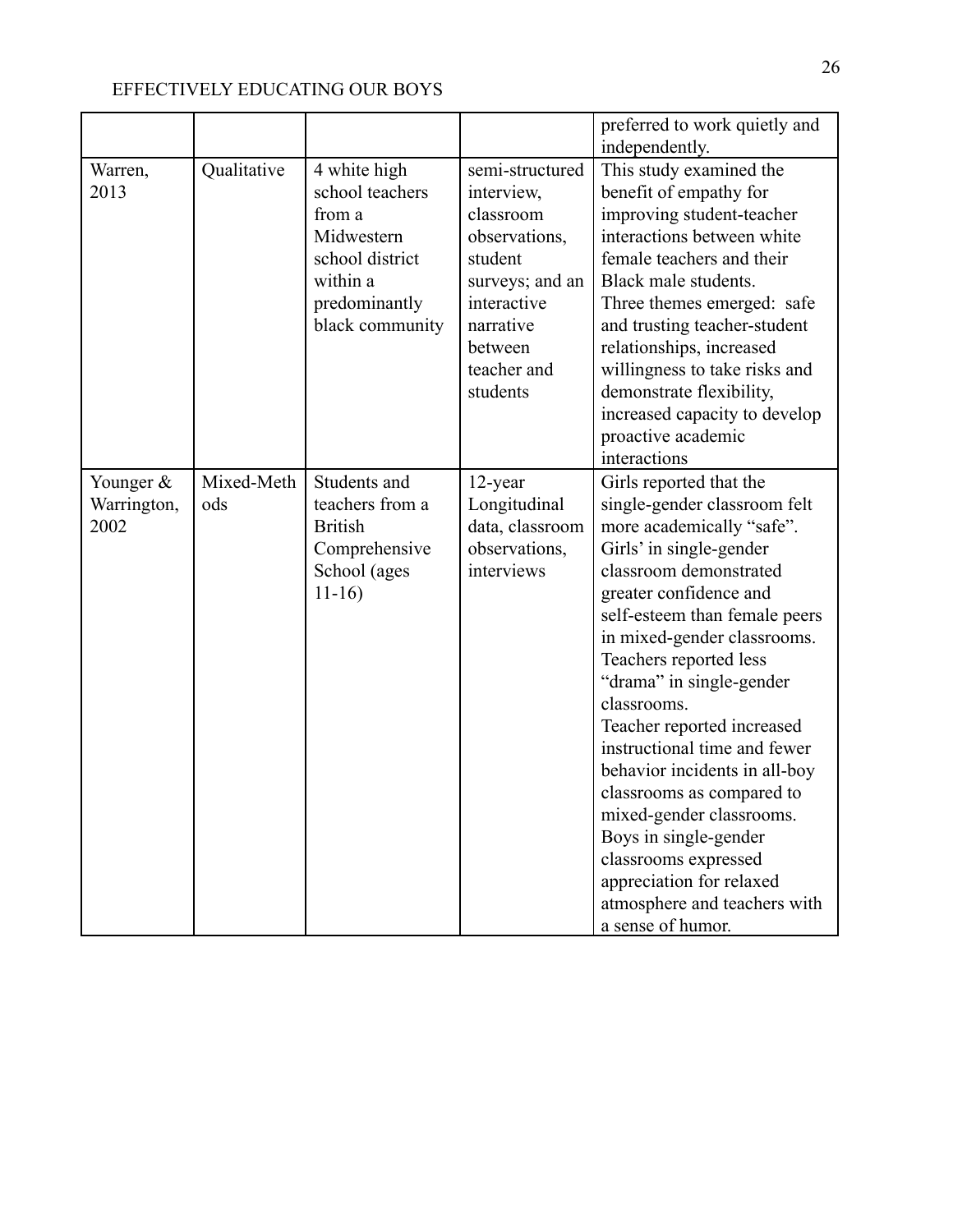#### *3.2.1. Research design*

Eight of the 20 studies (40%) in this meta-synthesis employed a quantitative research design (Barton, 1988; Blinkhorn, 2009; Canada, 2012; Doren et al, 2014; Elliott et al, 2004; Oswald et al, 2006; Piechura et al, 2011; Powell, 2018). Seven of the studies (35%) employed a qualitative research design (Coleman, 2001; Fairclough et al, 2014; Gibson & Cartledge, 2003; Radin, 2009; Saleh, 2011; Taylor, 2014; Warren, 2013). Five of the studies (25%) employed a mixed methods research design, collecting and analyzing a combination of both quantitative (i.e., numerical) and qualitative (i.e., non-numerical) data (Carrier, 2009; Hart, 2015; Leutwyler, 2007; Spielhagen, 2011; Younger & Warrington, 2002).

#### *3.2.2. Participants and data sources*

The majority of the 20 studies included in this meta-synthesis analyzed data collected from K-12 students both with and without disabilities. Twelve of the 20 studies (60%) analyzed data collected from K-12 students with disabilities (Barton, 1988; Blinkhorn, 2009; Canada, 2012; Coleman, 2001; Doren et al, 2014; Elliott et al, 2004; Fairclough et al, 2014; Gibson & Cartledge, 2012; Hart, 2015; Oswald et al, 2006; Piechura et al, 2011; Taylor, 2014). Seven of the studies (35%) analyzed data collected from K-12 students who received instruction utilizing brain-based strategies (Barton, 1988; Blinkhorn, 2009; Carrier, 2009; Gibson & Cartledge, 2012; Leutwyler, 2007; Radin, 2009; Saleh, 2011). Six of the studies (30%) analyzed data collected from K-12 students who received instruction in a single-sex (all-male or all-female) classroom (Canada, 2012; Hart, 2015; Piechura et al, 2011; Spielhagen, 2011; Taylor, 2014; Young & Warrington, 2002). In addition to K-12 students with and without disabilities in these various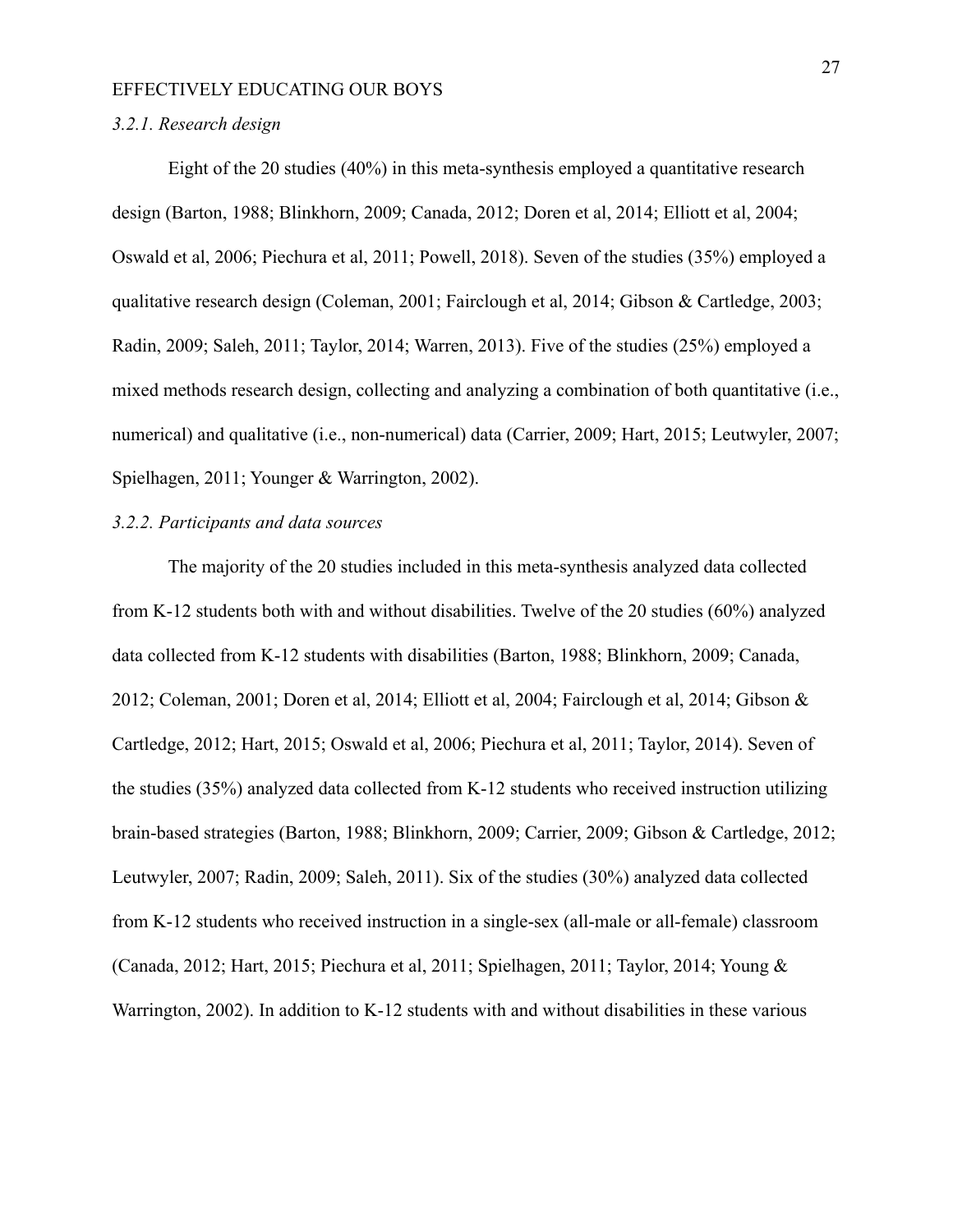settings, data was also analyzed from other participants. These additional participants included K-12 teachers, college teachers in education programs, and parents.

Surveys, interviews, and test results provided the main data sources used in the research studies. Nine of the studies (45%) used surveys to collect data (Carrier, 2009; Doren et al, 2014; Leutwyler, 2007; Oswald et al, 2006; Piechura et al, 2011; Powell, 2018; Radin, 2009; Spielhagen, 2011; Warren, 2013). Eight of the studies (40%) used data collected from pre-tests/post-tests and state assessments (Barton, 1988; Blinkhorn, 2009; Canada, 2012; Carrier, 2009; Gibson & Cartledge, 2012; Hart, 2015; Oswald et al, 2006; Saleh, 2011). Seven of the studies (35%) used data collected from interviews (Coleman, 2001; Doren et al, 2014; Radin, 2009; Spielhagen, 2011; Taylor, 2014; Warren, 2013; Younger & Warrington, 2002). Other data sources were also used in the research studies, including database analysis, direct observations, and scale-based assessments.

#### *3.2.3. Findings of the studies*

1. Academic success for boys- Boys, especially boys with disabilities, are falling further behind girls in reading and math; and, boys with disabilities from culturally and ethnically diverse backgrounds have the lowest reading scores and highest dropout rates. Boys respond well to direct, explicit instruction and opportunity for more kinesthetic activity rather than just sitting down and being quiet; but boys demonstrated fewer academic and study skills that would enable them to achieve academic success. They thrive when they are in an environment where there is a relaxed atmosphere with trust, humor, and someone who helps them organize their time and tasks. There are also key non-cognitive variables which have shown to have significant impact on the academic achievement for boys. A positive self-concept was the number one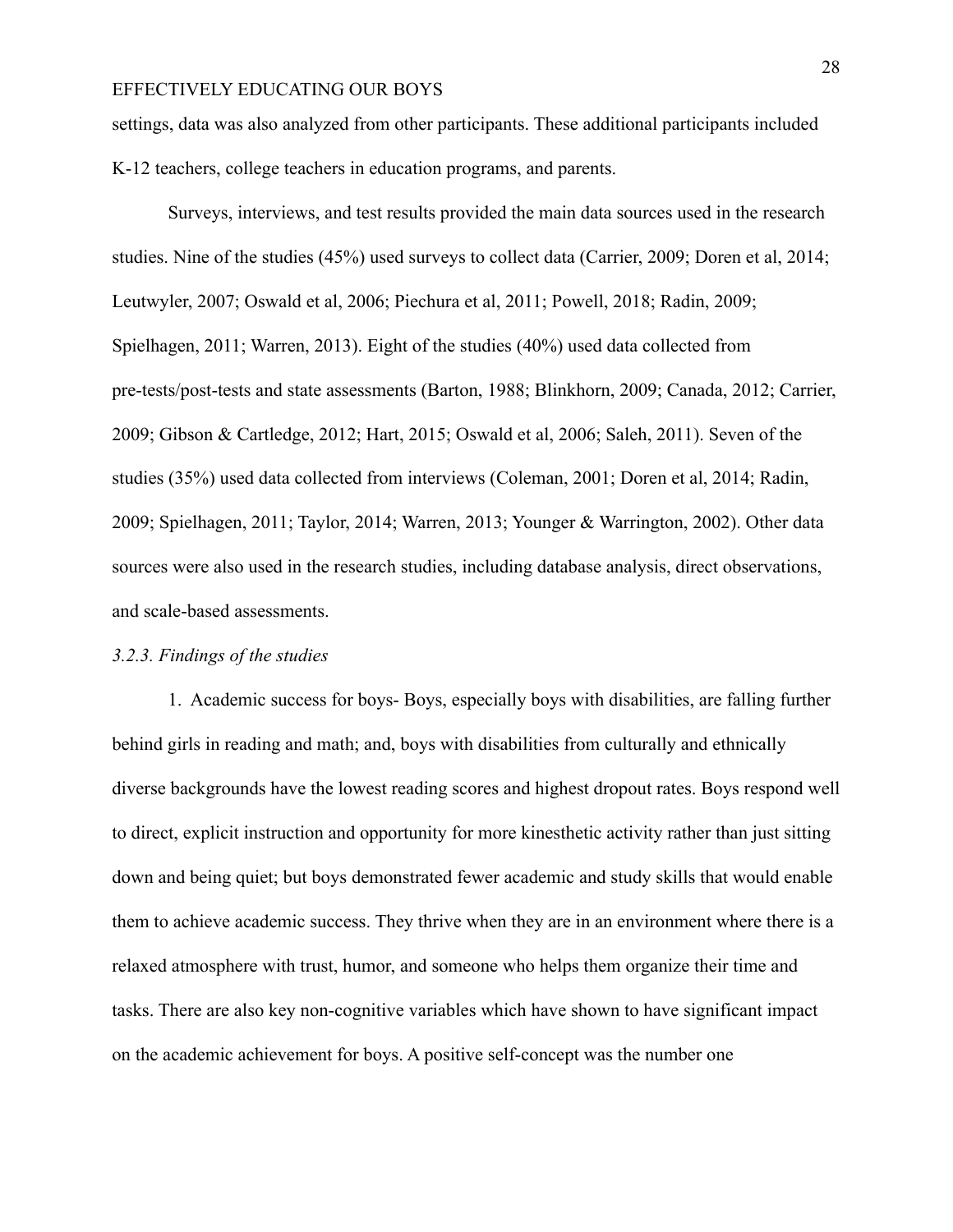non-cognitive factor that affected academic success for Black males, as well as a good relationship with teachers and peers; also, a reliable support person to provide accountability, encouragement, and help with homework.

2. Brain-based instruction – While there were differing results across the various settings and types of strategies used, boys demonstrated the most promising results, even the youngest boys with learning disabilities showed improvement. The studies showed that students in math and science courses benefited from the implementation of brain-based strategies. Education theorists reported that brain-based or brain-compatible instruction includes five characteristics: emotional involvement for both teacher and student; the physical systems of the room, which includes seating arrangements, traffic patterns, lighting, and noise level; lowered stress and threat levels; variety of experiences in the classroom; challenges, problem-solving, and authentic, realistic work. Classroom teachers and college education instructors agree that on-going training and professional development in brain science will facilitate more brain-friendly instruction.

3. Single-sex classrooms – Administrators that recognize that the boys are not experiencing academic success, or districts and schools that have not demonstrated adequate yearly progress (AYP) are trying different methods to improve test scores. Some have implemented district-wide initiatives for single-sex classrooms in an attempt to focus on instruction that may better meet the learning needs of the neediest students. Parents could choose to opt out, but feedback from parents, students, and teachers was largely favorable. Some districts and schools did not see the magnitude of results they had hoped for, but the positive response and recommendations for keeping it as an option may prove beneficial in the long-term. Boys and girls both responded in favor of their experience, were willing to try it again, and felt it

29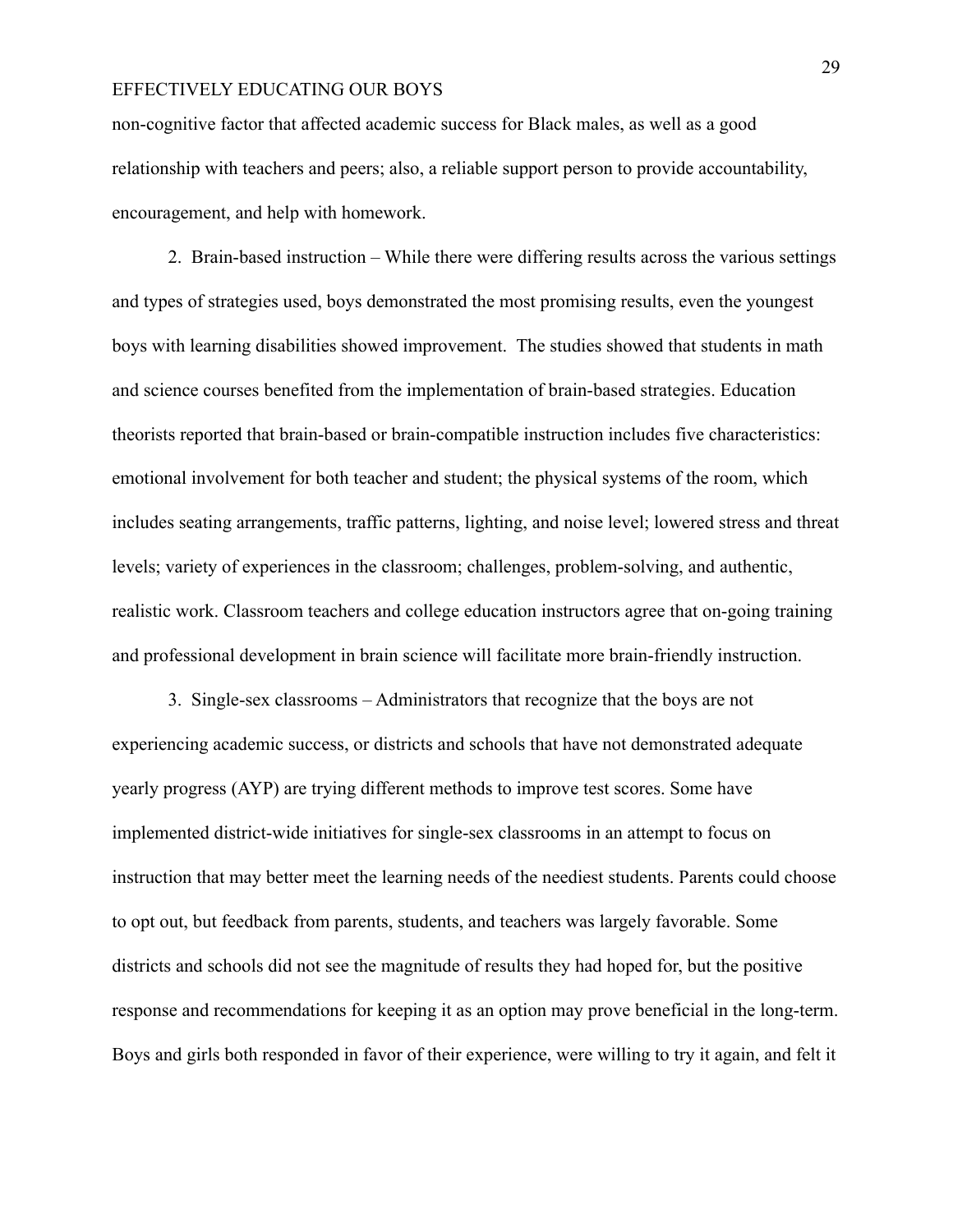was easier to learn than in a coeducational classroom. Parents reported that their sons had

improved grades, but more importantly, they showed improved attitudes towards school and

learning. Girls also reported that it felt like a "safe" learning environment; teachers reported that

the girls demonstrated greater investment in deeper inquiry in the single-sex environment.

Teachers also felt like it was easier to teach in the single-sex environment and they had a lot less

classroom drama.

| <b>Theme Clusters</b>       | <b>Formulated Meanings</b>                                                                                                                                                                                                                                                                                                                                                                                                                                                                                                                                                                                                                                                                                                                                                                                                                                                                                                                                                                                                                                                                                                                                                                                                                                                                                                                                                                                        |
|-----------------------------|-------------------------------------------------------------------------------------------------------------------------------------------------------------------------------------------------------------------------------------------------------------------------------------------------------------------------------------------------------------------------------------------------------------------------------------------------------------------------------------------------------------------------------------------------------------------------------------------------------------------------------------------------------------------------------------------------------------------------------------------------------------------------------------------------------------------------------------------------------------------------------------------------------------------------------------------------------------------------------------------------------------------------------------------------------------------------------------------------------------------------------------------------------------------------------------------------------------------------------------------------------------------------------------------------------------------------------------------------------------------------------------------------------------------|
| Academic                    | On average, boys are slower to learn to read than girls of the same<br>$\bullet$                                                                                                                                                                                                                                                                                                                                                                                                                                                                                                                                                                                                                                                                                                                                                                                                                                                                                                                                                                                                                                                                                                                                                                                                                                                                                                                                  |
| Underachievement<br>of Boys | biological age.<br>Boys read less than girls and show less enthusiasm for reading.<br>$\bullet$<br>Boys reported that they were 48% more likely to be on the computer<br>$\bullet$<br>than read; 24% more likely to watch TV; 70% more likely to do<br>something physical or be on the computer than spend time reading.<br>A boy's typical criteria for a book was that it was "short".<br>$\bullet$<br>By high school, 50% of boys classify themselves as "non-readers".<br>Boys rank behind girls on all standardized tests.<br>$\bullet$<br>Students with LD typically have lower social skills.<br>Boys demonstrated fewer academic enabling skills than girls.<br>$\bullet$<br>Students with disabilities demonstrated weaker and fewer academic<br>$\bullet$<br>enablers than students without disabilities.<br>Boys have lower aspirations for themselves than girls.<br>$\bullet$<br>On average, boys expend less energy and effort on academic<br>$\bullet$<br>achievement than girls.<br>Boys typically have lower grades than their female peers.<br>$\bullet$<br>Boys typically have more discipline referrals.<br>$\bullet$<br>Misunderstood development of boys can lead to them being labeled<br>$\bullet$<br>as "lazy".<br>The lowest reading scores in the nation are among Black males in the<br>$\bullet$<br>lowest socio-economic status, and they are at the most risk for<br>dropping out. |
|                             | Delayed academic progress is $#1$ reason for boys being referred for<br>$\bullet$<br>evaluation for special education services.<br>Lack of academic progress and behavioral concerns was second most<br>$\bullet$<br>frequent reason for referral.                                                                                                                                                                                                                                                                                                                                                                                                                                                                                                                                                                                                                                                                                                                                                                                                                                                                                                                                                                                                                                                                                                                                                                |

### *3.3. Emergent themes*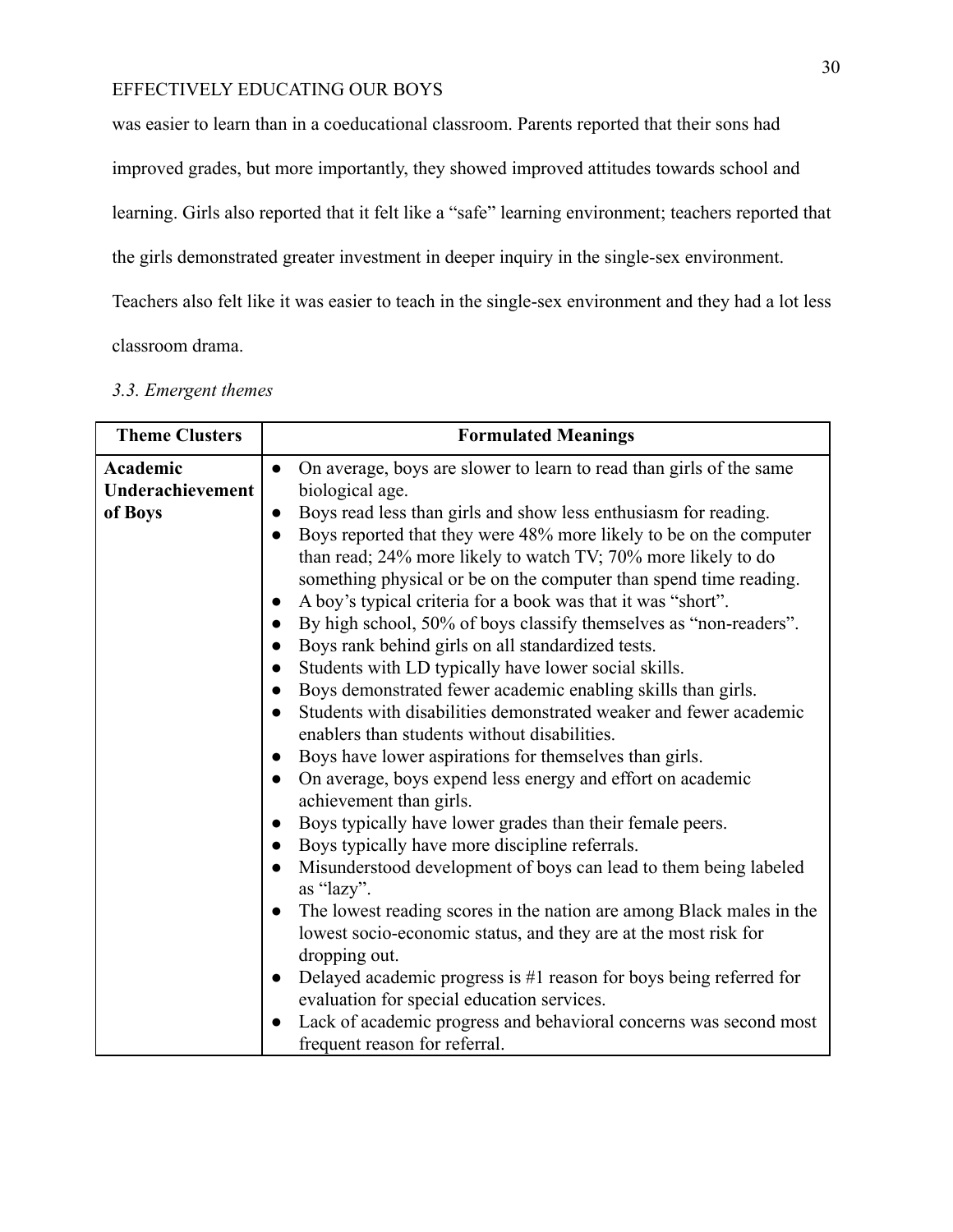|                           | Maladaptive behaviors in Black male students was shown to be a<br>$\bullet$         |
|---------------------------|-------------------------------------------------------------------------------------|
|                           | strong indicator of family conflict, much more so than for female                   |
|                           | students.                                                                           |
|                           | Boys with LD are at greater risk than girls for dropping out of high                |
|                           | school.                                                                             |
|                           | Low grades, poor social skills, risk behaviors, and having been                     |
|                           | arrested are predictors of increased risk for dropping out of high                  |
|                           | school.                                                                             |
|                           | Twice exceptional boys, those identified as both gifted and with a                  |
|                           | learning disability, say that they need help coping with content and                |
|                           | the process of learning.                                                            |
|                           | Gifted boys with learning disabilities have a difficult time in<br>$\bullet$        |
|                           | environments that are noisy.                                                        |
|                           | Gifted boys with disabilities frequently struggle with taking tests due             |
|                           | to lack of appropriate accommodations in place due to                               |
|                           | misperceptions about their abilities versus their intelligence.                     |
| <b>Brain Differences</b>  | According to fMRI, boys perform better in spatial attention tasks.<br>$\bullet$     |
| <b>Between the Sexes</b>  | According to fMRI, girls perform better on word generation tasks and<br>$\bullet$   |
|                           | emotive functioning.                                                                |
|                           | Boys' brains have more cortical areas dedicated to spatial-mechanical<br>$\bullet$  |
|                           | functioning.                                                                        |
|                           | On average, boys use half the brain space that females use for<br>$\bullet$         |
|                           | verbal-emotive functioning.                                                         |
|                           | Most boys experience words and feelings differently than girls do.                  |
|                           | Boys have less serotonin and oxytocin than girls, this makes them<br>$\bullet$      |
|                           | more prone to be impulsive and restless or fidgeting to fight off                   |
|                           | "sleep" mode.                                                                       |
|                           | According to neurologists, boys' brains recharge by going into a "rest<br>$\bullet$ |
|                           | state", typically observed when their eyes droop while they are at the              |
|                           | back of a class or by fidgeting restlessly to avoid sleep.                          |
|                           | Boys' brains are structured to compartmentalize or focus on a single                |
|                           | task and have difficulty transitioning quickly from one task, lesson,               |
|                           | or class to another.                                                                |
|                           | With a prefrontal cortex that is more active and develops earlier than              |
|                           | in boys' brains, girls are less likely to make impulsive decisions.                 |
|                           | The corpus callosum is the bundle of tissues connecting the two                     |
|                           | hemispheres of the brain; it is 25% larger in girls than boys by the                |
|                           | time they reach adolescence.                                                        |
|                           | The larger corpus callosum in girls enables more activity in the<br>$\bullet$       |
|                           | language areas of her brain, on average girls are better able to                    |
|                           | connect words with emotions and articulate what they are feeling.                   |
| <b>Single-sex Schools</b> | Parents and teachers reported improved behaviors for boys<br>$\bullet$              |
| and Classrooms            | participating in single-sex classrooms.                                             |
|                           | Parents reported that their sons demonstrated improved attitudes                    |
|                           | towards school and interest in learning.                                            |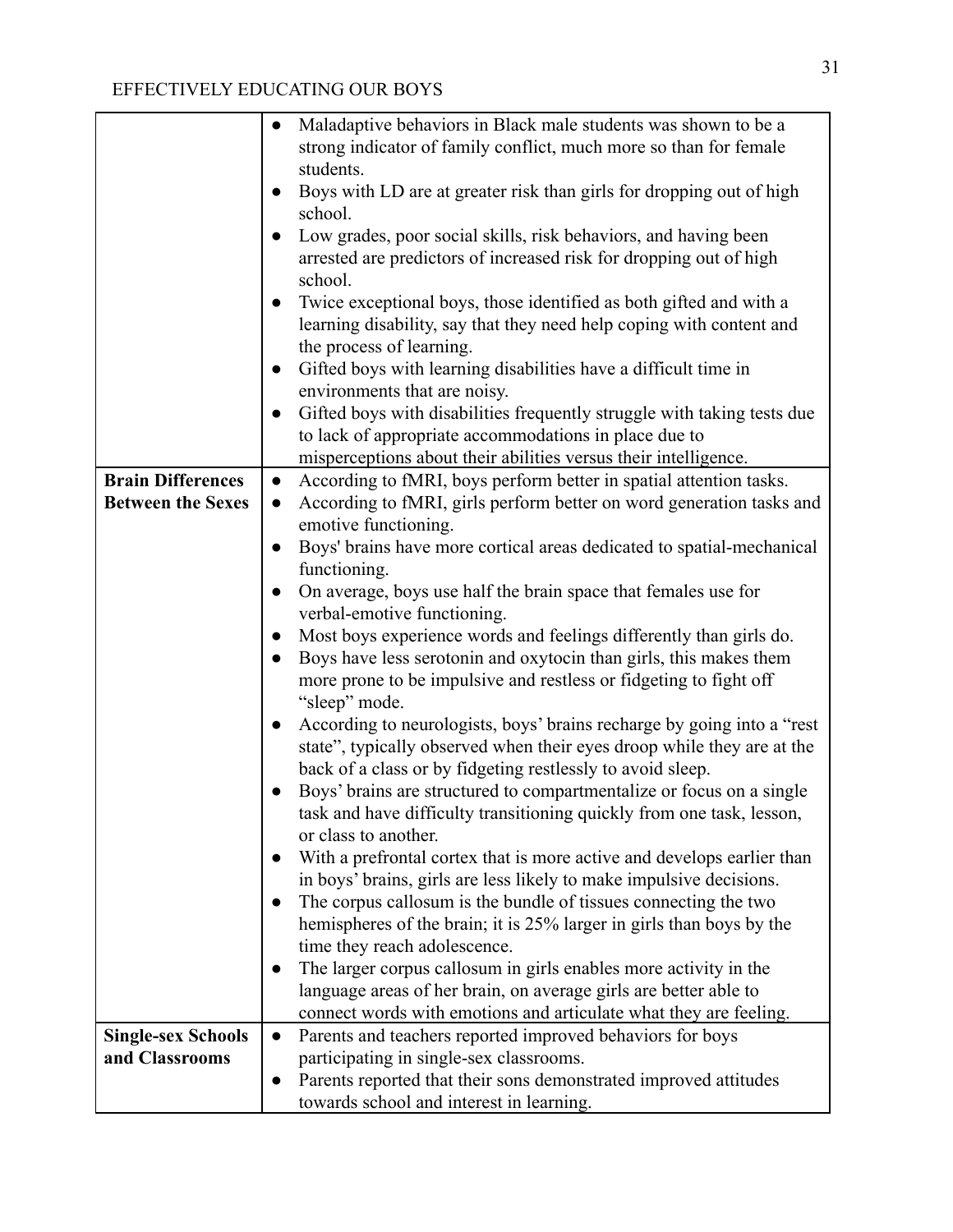|                                                                                        | Teachers reported that it seemed easier to teach the students in a<br>$\bullet$<br>single-sex classroom and provided more opportunity to focus on<br>individual needs.<br>Teachers reported that there was less "drama".<br>$\bullet$<br>There were fewer reported incidents of bullying.<br>Boys indicated that they were more interested in trying new ways to<br>learn.<br>Among middle school students, boys and girls who participated in<br>single-sex classrooms indicated that they enjoyed the experience and<br>wanted to do it again.<br>Boys were more focused on learning activities and demonstrated<br>longer spans of time at a task than peers in coeducational classrooms.<br>Boys reported that they liked learning with their friends without girl<br>"drama".<br>Middle school girls in single-sex classrooms expressed more positive<br>attitudes about school than their peers in coeducational classrooms.<br>Girls reported that the classroom felt more academically "safe".<br>Teachers reported that girls engaged in deeper intellectual risk-taking<br>$\bullet$<br>in math and science classes than had been observed previously in the<br>coeducational classroom.<br>Teachers reported that they saw girls grow in confidence and greater<br>$\bullet$ |
|----------------------------------------------------------------------------------------|-----------------------------------------------------------------------------------------------------------------------------------------------------------------------------------------------------------------------------------------------------------------------------------------------------------------------------------------------------------------------------------------------------------------------------------------------------------------------------------------------------------------------------------------------------------------------------------------------------------------------------------------------------------------------------------------------------------------------------------------------------------------------------------------------------------------------------------------------------------------------------------------------------------------------------------------------------------------------------------------------------------------------------------------------------------------------------------------------------------------------------------------------------------------------------------------------------------------------------------------------------------------------------------------|
|                                                                                        | self-esteem in the single-sex classroom.<br>Students with lower academic abilities showed more significant                                                                                                                                                                                                                                                                                                                                                                                                                                                                                                                                                                                                                                                                                                                                                                                                                                                                                                                                                                                                                                                                                                                                                                              |
|                                                                                        | growth in the single-sex environment versus their peers learning the<br>same material in a coeducational environment.                                                                                                                                                                                                                                                                                                                                                                                                                                                                                                                                                                                                                                                                                                                                                                                                                                                                                                                                                                                                                                                                                                                                                                   |
| <b>Planning Effective</b><br><b>Instruction to</b><br>meet the needs of<br><b>Boys</b> | Elementary and middle school boys with learning disabilities<br>$\bullet$<br>improved problem-solving abilities when taught questioning<br>techniques alongside non-disabled peers.<br>Boys find greater interest in reading when allowed to choose the<br>topic.<br>Boys expressed more interest in reading when exposed to culturally<br>relevant reading options, such as race/ethnic identity or social<br>situations.<br>Boys expressed greater value for reading when there was opportunity<br>for critical conversations in a safe environment to discuss deeply<br>emotional or sensitive topics.<br>Boys' performance improved when lesson concepts were paired with<br>use of spatial-visual representation and/or manipulatives.<br>The use of visual dictionaries and picture charts to illustrate a process<br>were beneficial.<br>The use of mnemonic strategies, music, and rap facilitate transference<br>to long-term memory and facilitate recall.<br>Boys demonstrate increased engagement when lessons have practical,<br>real-life purpose.                                                                                                                                                                                                                        |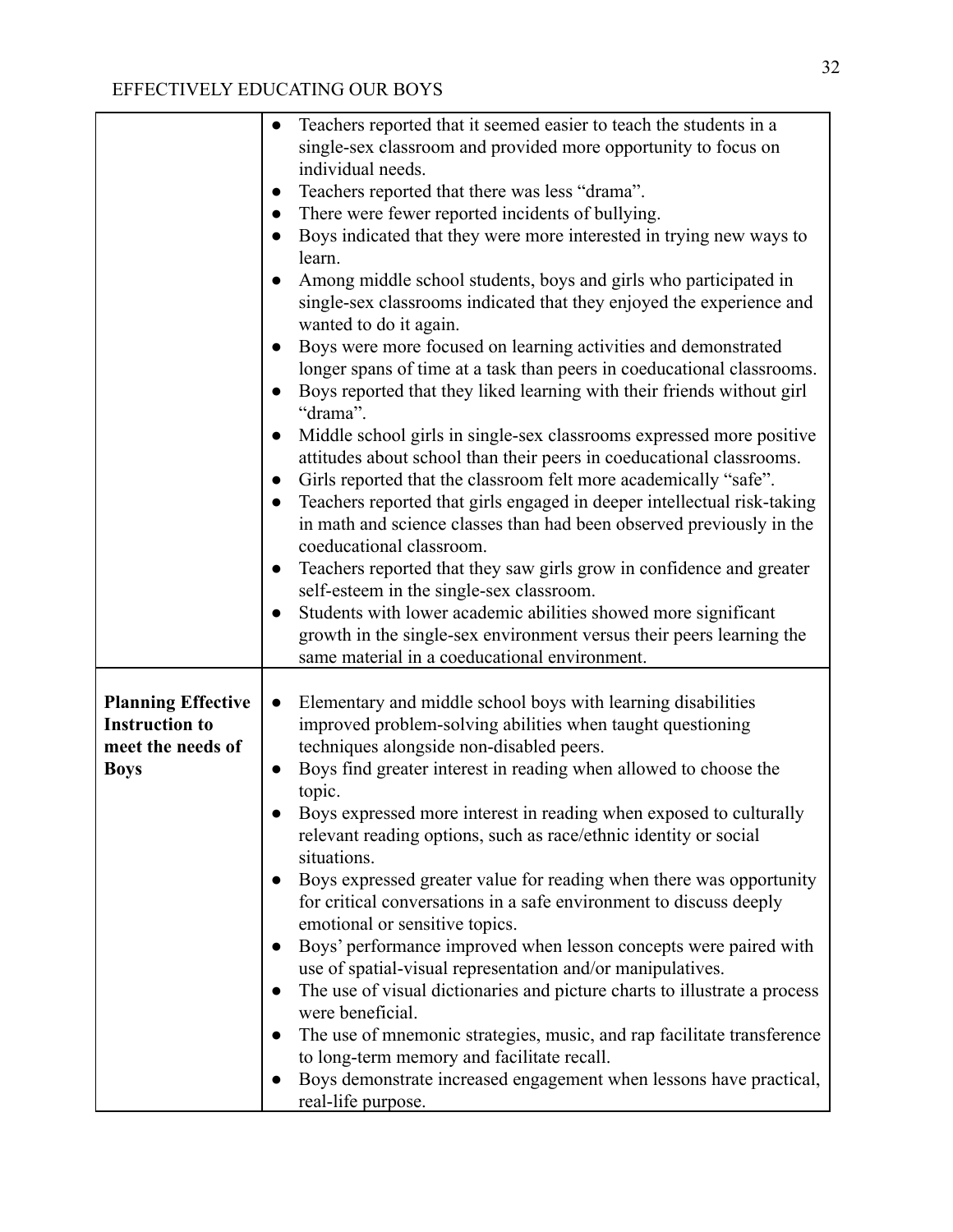|                         | Boys demonstrate increased engagement in classroom activity where<br>competition is permitted and/or encouraged.<br>Humor and relaxed atmosphere showed positive effect for reducing<br>$\bullet$<br>behavior issues in all-male classrooms.<br>Boys benefit when given opportunities for autonomy through<br>self-directed practice and decision-making rather than an entirely<br>autocratic instructional environment.<br>Boys respond positively when they have male role models who share<br>$\bullet$<br>about their own writing and reading habits.<br>Female teachers who expressed empathy and a non-confrontational<br>approach for establishing rapport with boys reported dramatic<br>decrease in referrals and maladaptive behaviors. |
|-------------------------|----------------------------------------------------------------------------------------------------------------------------------------------------------------------------------------------------------------------------------------------------------------------------------------------------------------------------------------------------------------------------------------------------------------------------------------------------------------------------------------------------------------------------------------------------------------------------------------------------------------------------------------------------------------------------------------------------------------------------------------------------|
| <b>Implications for</b> | Learning engages the whole physiology (body and brain).<br>$\bullet$                                                                                                                                                                                                                                                                                                                                                                                                                                                                                                                                                                                                                                                                               |
| <b>Connecting the</b>   | The brainstem and the associated regions are responsible for basic<br>$\bullet$                                                                                                                                                                                                                                                                                                                                                                                                                                                                                                                                                                                                                                                                    |
| <b>Brain Science to</b> | biological functions and reflexes that keep us safe in the presence of                                                                                                                                                                                                                                                                                                                                                                                                                                                                                                                                                                                                                                                                             |
| <b>Classroom</b>        | threat or danger.                                                                                                                                                                                                                                                                                                                                                                                                                                                                                                                                                                                                                                                                                                                                  |
| <b>Instruction and</b>  | The brain will "shut down" when threatened, which inhibits learning.<br>$\bullet$                                                                                                                                                                                                                                                                                                                                                                                                                                                                                                                                                                                                                                                                  |
| Learning                | Stress complicates higher-order thinking skills.<br>$\bullet$                                                                                                                                                                                                                                                                                                                                                                                                                                                                                                                                                                                                                                                                                      |
|                         | Chronic stress impairs the brain's ability to sort and prioritize.<br>$\bullet$                                                                                                                                                                                                                                                                                                                                                                                                                                                                                                                                                                                                                                                                    |
|                         | The limbic system is the portion of the brain associated with<br>$\bullet$                                                                                                                                                                                                                                                                                                                                                                                                                                                                                                                                                                                                                                                                         |
|                         | emotional response, basic memory and motivation, rich connections                                                                                                                                                                                                                                                                                                                                                                                                                                                                                                                                                                                                                                                                                  |
|                         | to the other regions of the brain.                                                                                                                                                                                                                                                                                                                                                                                                                                                                                                                                                                                                                                                                                                                 |
|                         | Emotions are critical to patterning or making connections with new                                                                                                                                                                                                                                                                                                                                                                                                                                                                                                                                                                                                                                                                                 |
|                         | information.                                                                                                                                                                                                                                                                                                                                                                                                                                                                                                                                                                                                                                                                                                                                       |
|                         | Learning is enhanced by challenge.                                                                                                                                                                                                                                                                                                                                                                                                                                                                                                                                                                                                                                                                                                                 |
|                         | The cerebral cortex region is where the brain makes sense of                                                                                                                                                                                                                                                                                                                                                                                                                                                                                                                                                                                                                                                                                       |
|                         | information from the senses, language, conscious behavior, complex                                                                                                                                                                                                                                                                                                                                                                                                                                                                                                                                                                                                                                                                                 |
|                         | memory, judgment, and reasoning.                                                                                                                                                                                                                                                                                                                                                                                                                                                                                                                                                                                                                                                                                                                   |
|                         | Learning involves both focused attention and peripheral perception.                                                                                                                                                                                                                                                                                                                                                                                                                                                                                                                                                                                                                                                                                |
|                         | The brain processes "wholes" and "parts" simultaneously.                                                                                                                                                                                                                                                                                                                                                                                                                                                                                                                                                                                                                                                                                           |
|                         | Repetition or exposure to similar information potentially increases                                                                                                                                                                                                                                                                                                                                                                                                                                                                                                                                                                                                                                                                                |
|                         | development of dendrites.                                                                                                                                                                                                                                                                                                                                                                                                                                                                                                                                                                                                                                                                                                                          |
|                         | Neuroimaging reveals that dendrites are "use it or lose it"; too long                                                                                                                                                                                                                                                                                                                                                                                                                                                                                                                                                                                                                                                                              |
|                         | between exposure to info often reduces ability to recall (i.e. memory                                                                                                                                                                                                                                                                                                                                                                                                                                                                                                                                                                                                                                                                              |
|                         | loss).                                                                                                                                                                                                                                                                                                                                                                                                                                                                                                                                                                                                                                                                                                                                             |
|                         | Revisiting and repeating information and tasks promote active                                                                                                                                                                                                                                                                                                                                                                                                                                                                                                                                                                                                                                                                                      |
|                         | processing (looping) and foster long-term memory and retrieval.                                                                                                                                                                                                                                                                                                                                                                                                                                                                                                                                                                                                                                                                                    |
|                         | When learning a new physical skill, the frontal lobe, the motor                                                                                                                                                                                                                                                                                                                                                                                                                                                                                                                                                                                                                                                                                    |
|                         | cortex, and the cerebellum are all in use (activated) until the skill is                                                                                                                                                                                                                                                                                                                                                                                                                                                                                                                                                                                                                                                                           |
|                         | mastered then control for the activity shifts to the cerebellum because                                                                                                                                                                                                                                                                                                                                                                                                                                                                                                                                                                                                                                                                            |
|                         | the skill has become automatic.                                                                                                                                                                                                                                                                                                                                                                                                                                                                                                                                                                                                                                                                                                                    |
|                         | The brain has cycles of learning which, according to the                                                                                                                                                                                                                                                                                                                                                                                                                                                                                                                                                                                                                                                                                           |
|                         | primacy-recency effect, what is taught or discussed during the "prime"                                                                                                                                                                                                                                                                                                                                                                                                                                                                                                                                                                                                                                                                             |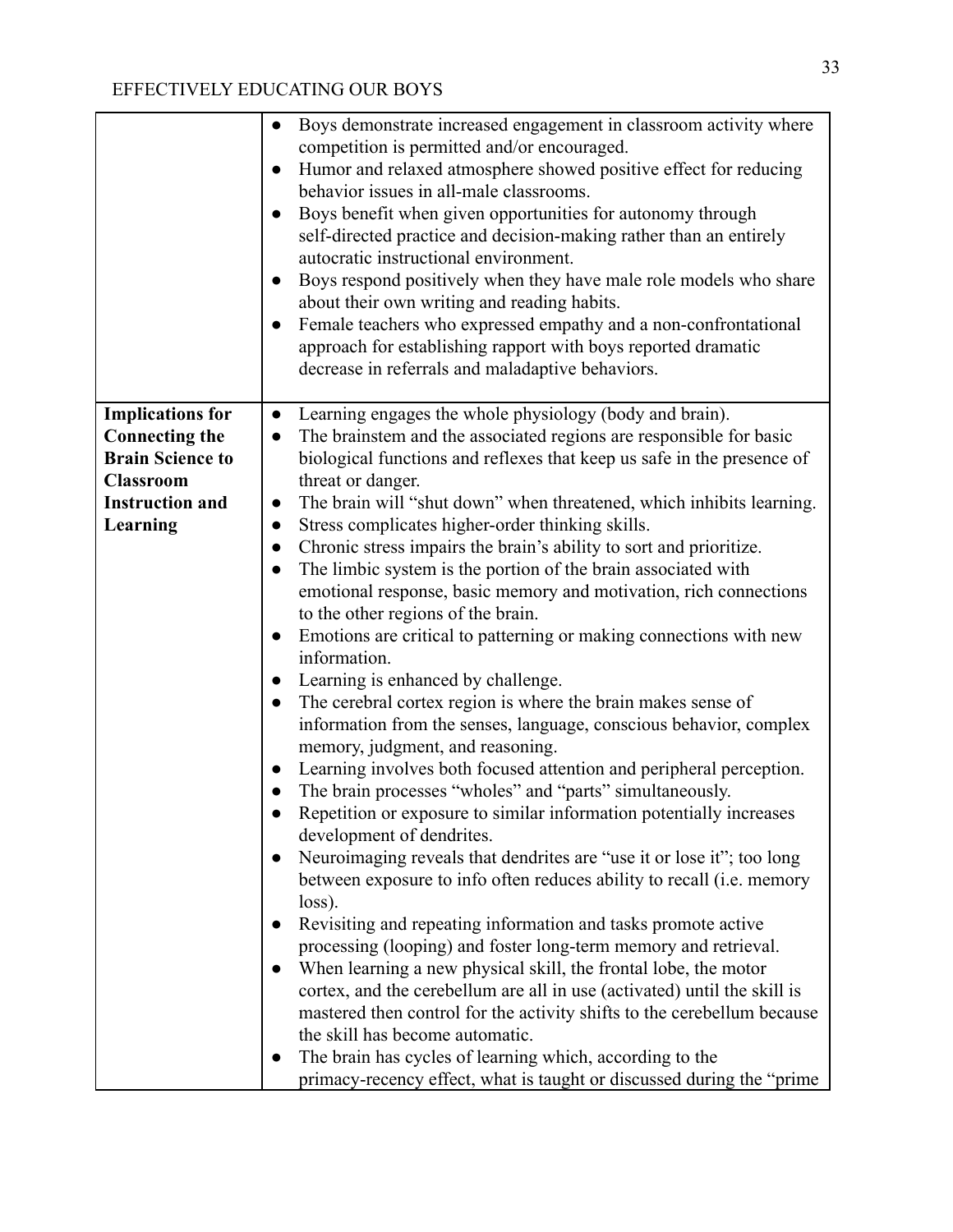|  | time" or up part of the cycle is what is most easily recalled (as on a                                                                           |
|--|--------------------------------------------------------------------------------------------------------------------------------------------------|
|  | test).                                                                                                                                           |
|  | Using multiple modes of input (visual, auditory, kinesthetic)                                                                                    |
|  | increased students' retention of information and understanding of<br>complex concepts.                                                           |
|  | Similar to experiencing violence and trauma, males who were                                                                                      |
|  | exposed to violent media, games, and TV experienced activity in the                                                                              |
|  | brain regions as if they had actually experienced the event.                                                                                     |
|  | Extended and prolonged screen time exposure through the use of<br>$\bullet$                                                                      |
|  | smartphones, tablets, computers, and video games contributes to                                                                                  |
|  | brain damage.                                                                                                                                    |
|  | The brain images of children who had several hours of screen time                                                                                |
|  | per day showed structural and functional changes associated with the                                                                             |
|  | regions for processing emotions, executive attention,                                                                                            |
|  | decision-making, impulse control, and moodiness.                                                                                                 |
|  | Brain scans reveal that cognitive developmental delays and<br>$\bullet$                                                                          |
|  | impairments associated with the neurotoxic effect of alcohol and                                                                                 |
|  | cannabis use has shown to impair learning, memory, attention, and                                                                                |
|  | decision-making.                                                                                                                                 |
|  | The neurotoxic effect of increased cannabis use (without additional<br>$\bullet$<br>alcohol consumption) showed additional deficits in cognitive |
|  | functions such as perceptual reasoning, memory recall, working                                                                                   |
|  | memory, and inhibitory control.                                                                                                                  |
|  |                                                                                                                                                  |
|  |                                                                                                                                                  |

### **4. Discussion**

I this section, I summarized the major themes that emerged from my analysis of the 48 articles included in this meta-synthesis. I then connected these emergent themes to my teaching practice as a special education teacher in a resource English class in a Title I school.

### *4.1. Academic underachievement of boys*

A review of the literature and the statistical data clearly revealed that there is a severe

decremental trend in the academic performance of boys compared to girls. The percentage of the

boys identified with learning disabilities, the lowest reading skills, and overall

underachievement, are red flags that any educator would address if these boys were in their

classroom; how much more urgent is the need to examine the data more closely in order to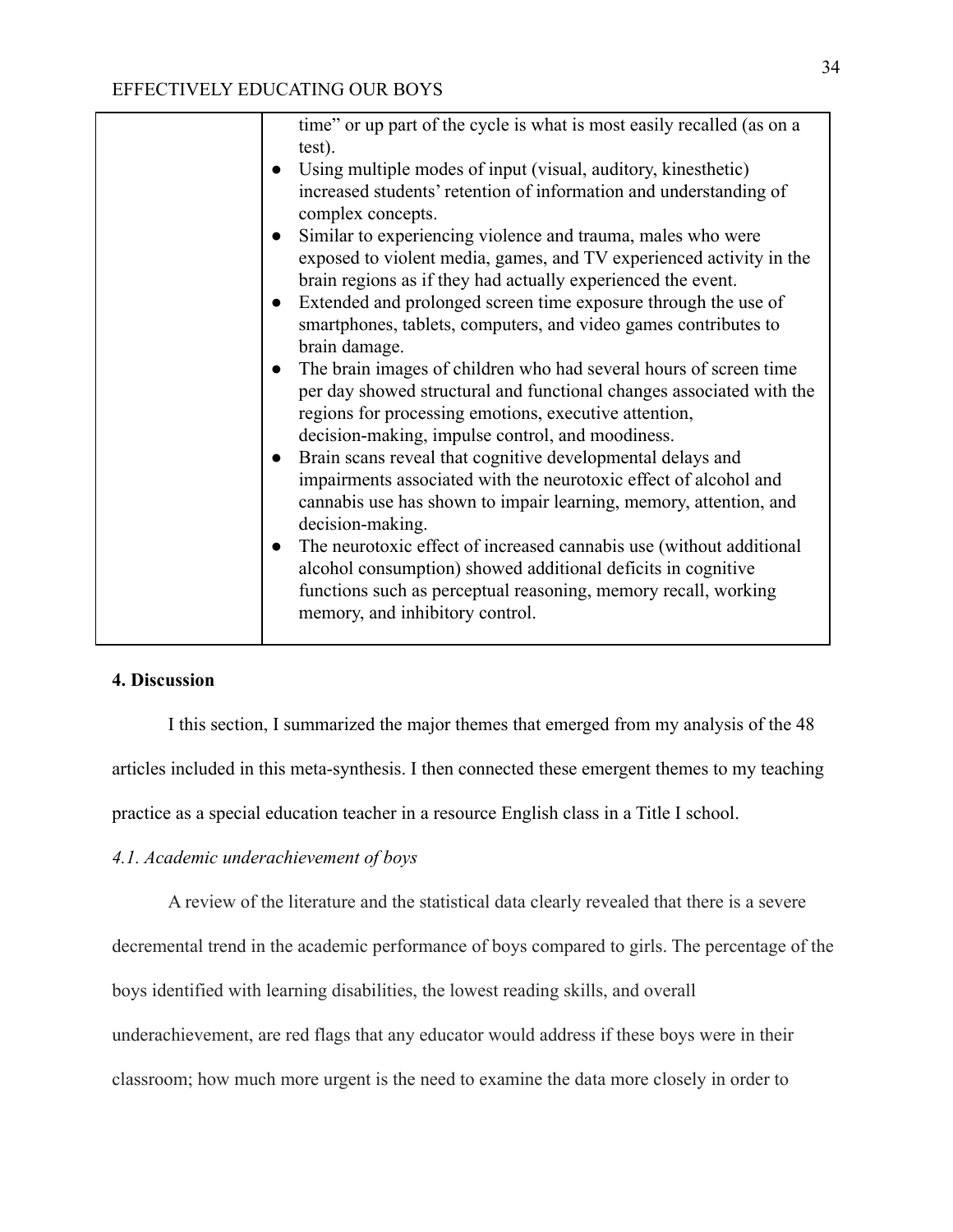formulate a plan for more appropriately meeting the academic needs of boys. It was surprising that I had not previously been aware of this critical state of male underachievement.

I teach reading to high schoolers with reading and writing disabilities, I face these statistics every year; these statistics are right on the other side of my desk. The ratio of boys to girls in my classes ranges from 5:1 to 8:1, so this puts new emphasis on my need for thoroughly researching their records and IEPs to make sure nothing gets missed. Some boys who demonstrate maladaptive behaviors in the classroom, have low or failing grades, and are involved in risky behaviors have at times been an enigma to me.

Now that I have a broader perspective of the severity and extent of this issue, I feel more determined to evaluate the individual academic needs of the boys in my classes in order to increase the possibility for their academic improvement. I must ask more questions of them, of the data, and I cannot wait on a district supervisor or other leader to bring me information. I am their teacher, case manager, advocate—their voice. I must continue to research information in order to ameliorate this negative trend so they are not among those negative statistics.

#### *4.2. Brain differences between the sexes*

Despite what some may claim, recent brain images clearly show that there are physical and biological differences between the brains of boys and girls. The advent of fMRI imaging has extended scientists' understanding of which regions of the brain are activated during different types of physical and cognitive activities. The research reveals that the brain is activated in different regions for boys and girls when performing the exact same tasks or cognitive activities. Additionally, the differences in brain chemistry and neurotransmitter uptake between boys and girls could also contribute to differences in how they process information. As the science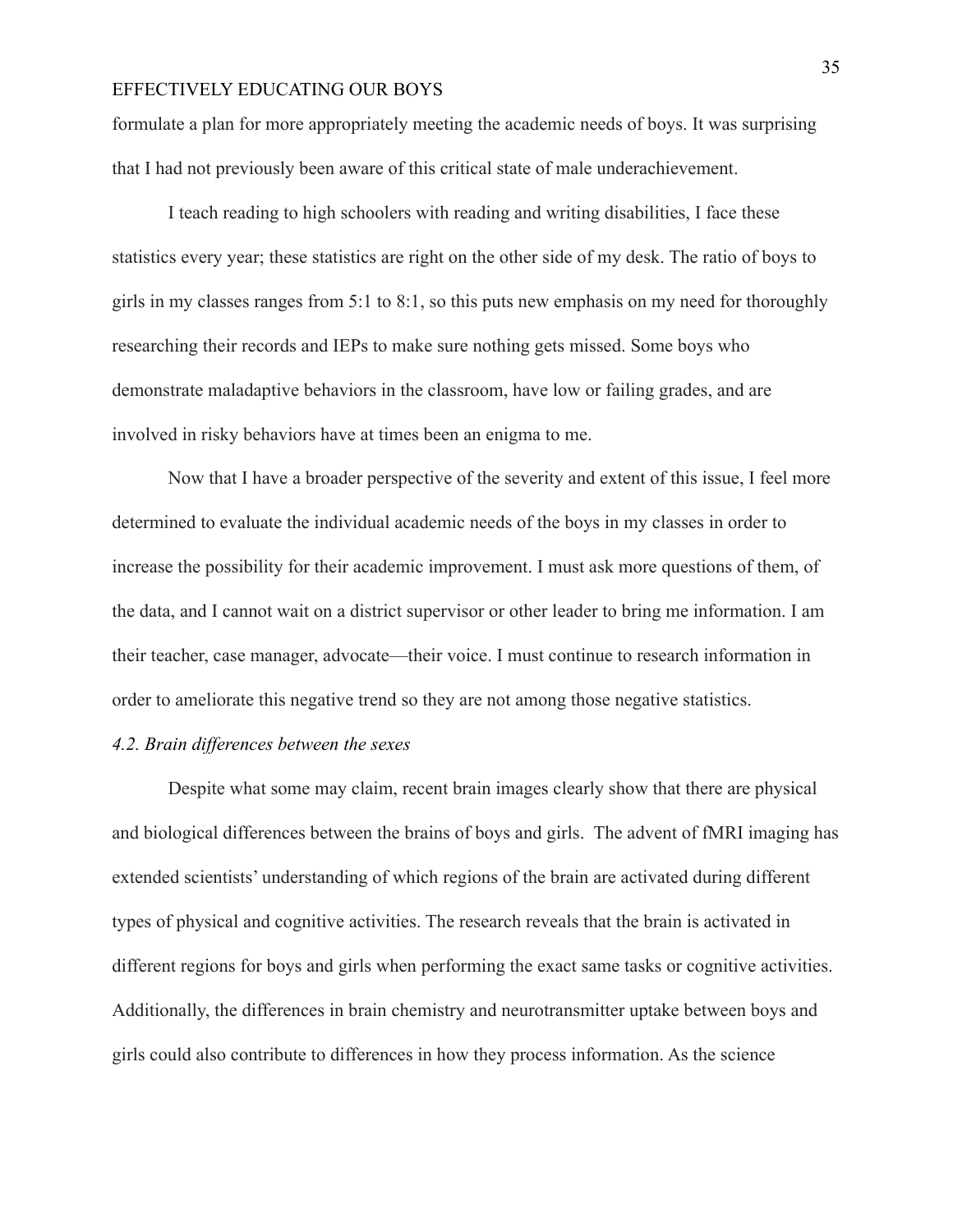continues to develop, and the research on brains and brain differences between the sexes continues to unfold, there will be more and more insight to better equip counselors and educators to understand students and the unique abilities, talents, and challenges of both boys and girls in an equitable fashion suitable for each.

After discovering the alarming statistics, the look at the neuroscience that reveals differences between the brains of boys and the brains of girls was highly eye-opening. While the actual science may not have a direct impact on my classroom or practice, the fact that there are physiological and developmental differences that affect maturity, processing speed, communication style and rate, and many other factors, *does* play a role in the educational process in my classroom. Having an awareness of these differences and keeping them in mind during lesson planning, instruction, wait time, or when making accommodations will have an impact on the potential outcome and benefits for both the boys and girls in my classroom. According to the research, even understanding the differences in the circadian rhythms between males and females with regards to biologic age can affect the pacing of instruction over the course of the day. Additionally, as an educator of children with varying exceptionalities, it is vital that I not only understand the different disabilities, but that I continue to pursue understanding of the science of learning and cognition as well.

#### *4.3. Single-sex classrooms and schools*

Under the requirements of the *No Child Left Behind* law, schools and districts that have not made AYP have been mandated to develop a plan of improvement. A large portion of the students in those schools and districts are students with disabilities and other at-risk populations. As their Response to Intervention (RTI), a number of districts have added classrooms and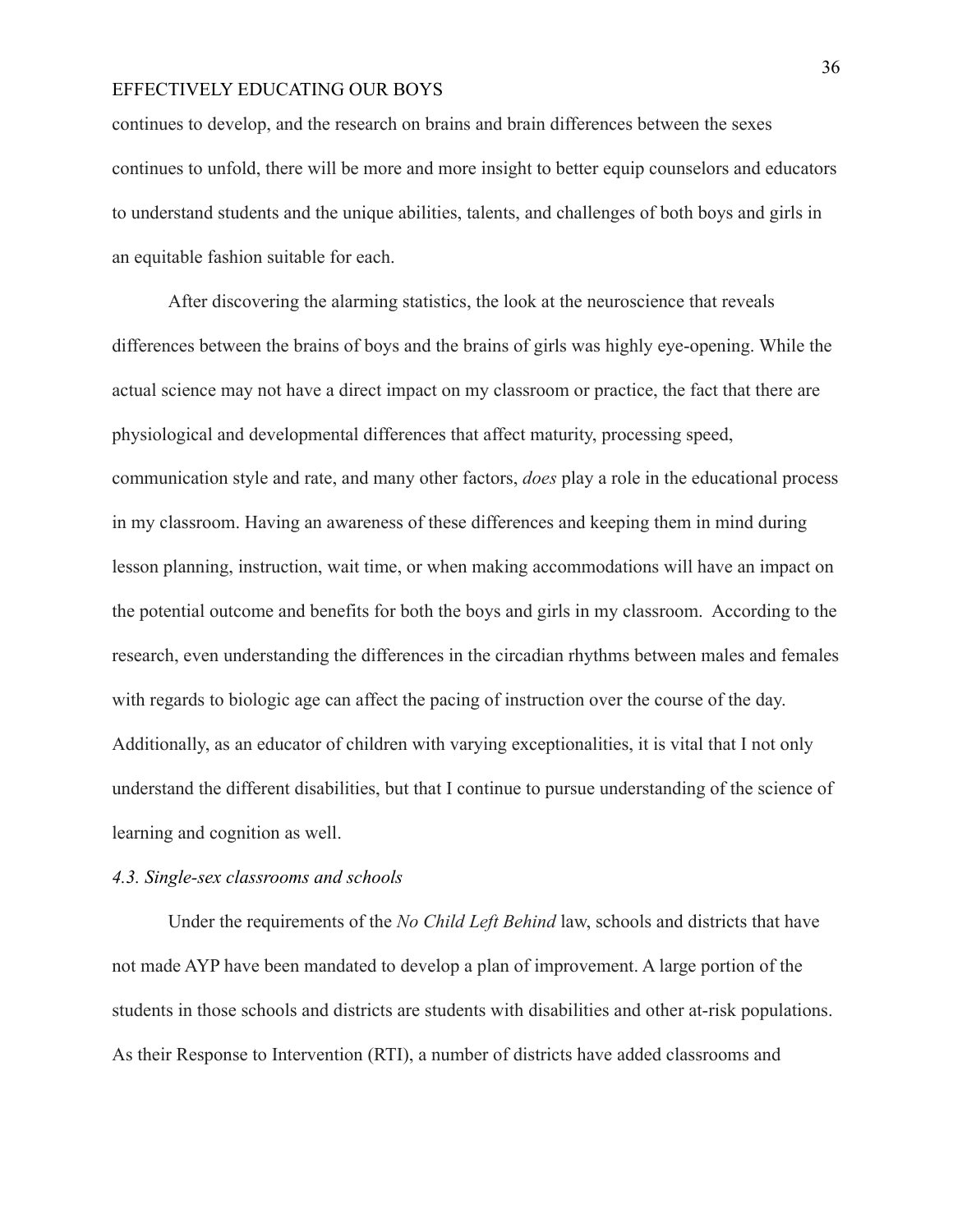programs that provide separate instruction for all boys or all girls. Different locations have experienced different degrees of success. These mixed results do not provide a clear answer as to whether or not single-sex classrooms are an effective solution. If a district is implementing this strategy without thorough planning, that may be why they did not achieve as significant results as they had hoped. Much of the feedback from teachers who had taught in single-sex classrooms expressed the need for ongoing training, timely feedback, and more time for planning in collaboration with their team members. The same needs are frequently expressed by teachers in coeducational classrooms, so the question remains as to why administrators failed to respond to the needs of their teachers.

The response from students who participated in single-sex classrooms was largely positive. Boys and girls alike expressed enjoyment in the environment and felt that there was less drama and conflict to interfere with their learning. Teachers also commented that it was easier to teach to a single gender because drama and discipline problems were significantly reduced. Parents also reported that their boys seemed to enjoy school more, expressed improved attitude towards learning and academic activities. There was a high percentage of boys and girls alike who responded that they would like to continue being in a single-sex classroom again the following year. Parents and teachers both were largely in favor of continuing to keep single-sex classrooms as an option at their school.

A single-sex classroom has not been a part of my practice to date, however there have been a couple of classes over the course of the years where there was only one or two girls on the roster with several boys. There have been a few occasions where the females may have been absent and only boys were present. Due to the nature of a resource classroom and the various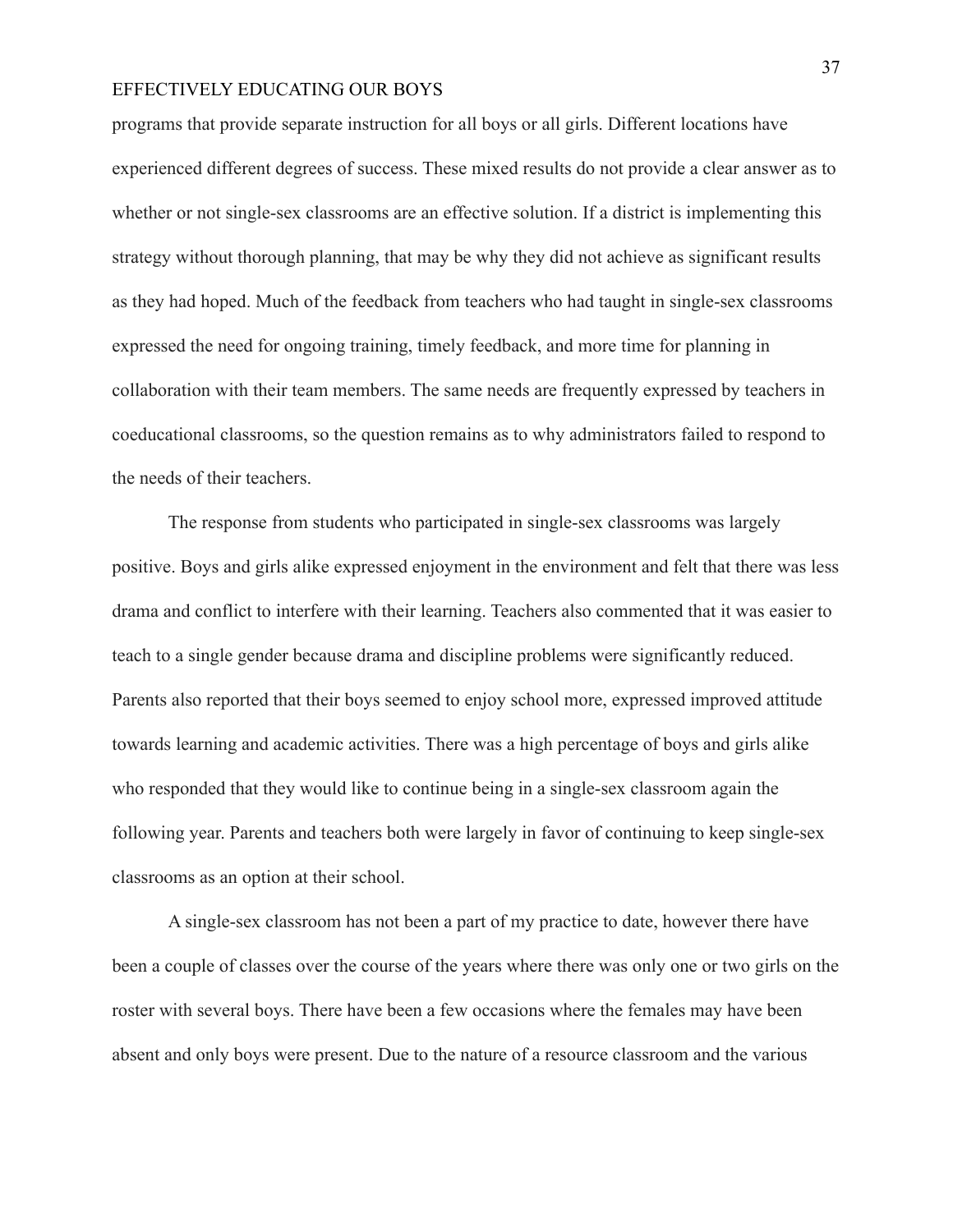disabilities, personalities, and behaviors, any student with a strong personality or maladaptive behavior can disrupt the daily routine; therefore, on a day when that particular student was absent the change is distinctly different. In the wake of learning this new information about the educational needs of boys, I have been curious as to whether or not a classroom with only males would be beneficial at the high school level. The literature that I had read in the course of this meta-synthesis primarily discussed this scenario at the elementary or middle school level.

#### *4.4. Planning effective instruction to meet the needs of boys*

When planning effective instruction that meets the academic needs of boys and especially boys with learning disabilities, the research studies identified several key characteristics. Their studies reveal that boys seem more focused during the lesson and demonstrate greater enthusiasm for learning when there is a classroom with a relaxed atmosphere and a touch of humor. This reflects the brain research which has identified that the brain releases chemicals under stress, which inhibit cognitive processes. When boys were in an all-boy classroom, or an environment where competition was permitted or encouraged; they demonstrated greater engagement in the learning activities. They also responded positively when there was realistic, hands-on activities or manipulatives associated with the lesson. In the studies, boys responded well to clear instructions, high expectations, indirect and explicit instruction for using a strategy. Boys reported enjoying an environment that was free of what they termed "girl drama" and demonstrated fewer maladaptive behaviors and a reduced number of discipline referrals. Increased engagement, more interest in learning, and reduced problematic behaviors and referrals— these sound like positive and effective factors that would be appealing to any teacher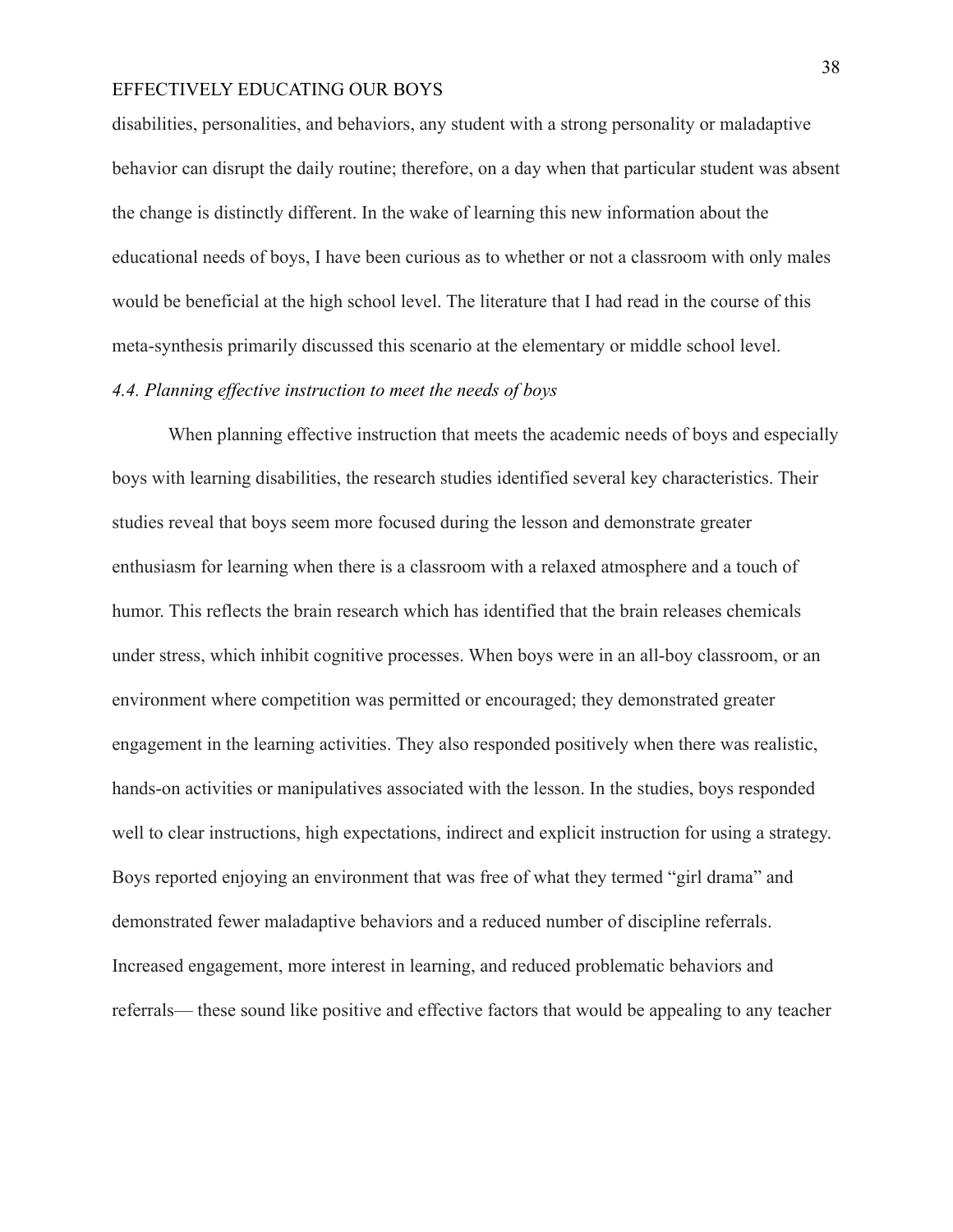or administrator for addressing issues with their male students in order to promote academic improvements.

This information has contributed to shift in my perspective and how I can better prepare my lessons to have a greater academic benefit for my male students. It has been a work in progress as I have researched this topic. In addition to this research project of effective instructions for boys, our school also implemented a literacy methodology based on cultivating students' awareness of their own metacognitive process through inquiry, explicit modeling, and academic discussions. The purpose of the literacy framework was to cultivate higher-order thinking and improve reading comprehension. This new methodology paired ideally with the information I had discovered about boys' academic deficits and needs, so I planned the lessons utilizing different strategies from the suggestions in this literature. Cooperative learning is a frequent activity, but not simply just "pair-n-share" but they had increased opportunity for motor activity, competition, and incorporated novelty activities to generate interest through investigation and problem-solving. I staged each lesson as a question, inviting them to help gather data in our "reading lab" to investigate how their brains worked. There was a subtle, yet distinct shift in the dialogue of our classroom from frequent responses of "I don't know" or a shrug, to a becoming a forum for questioning because "it's ok to be confused, for now." Based on the progress they have demonstrated thus far, our classroom is becoming a boy-friendly, enriched learning environment.

#### *4.5. Implications for connecting brain science to classroom instruction and learning*

A search for literature addressing the relevance between neuroscience discoveries for how the brain learns and applications for the classroom produced a modest quantity; however,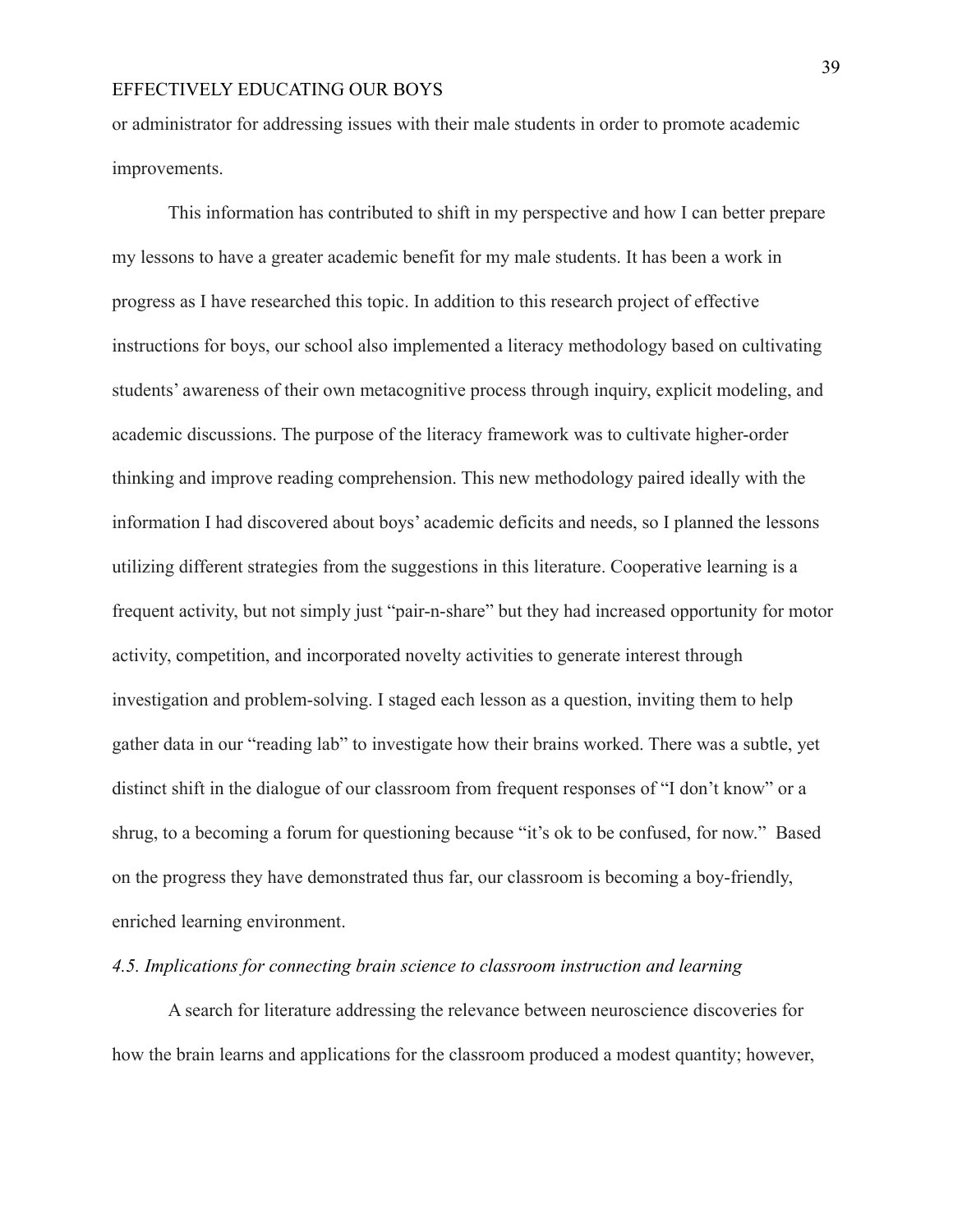the opinions about the relevance and application were must more expansive. The opinions are primarily divided between three distinct perspectives. Opponents, or skeptics, of the relevance claim that educators are not scientists and the leap from the lab to the classroom is just too far. The advocates for brain-based instruction see clear, applicable ties between current neuroscience discoveries about the brain to instruction in the classroom. The third perspective come from within the science community itself.

The opinion of the neuroscientists was that their findings, while relevant to education, advised that it needed to be mediated through one of the other social sciences such as cognitive or behavioral psychology. The critics of "brain-based instruction" indicated that the advocates seemed to be more driven from a commercial motivation rather than actual scientific validity. They further argued that products were rushed to market as early as the 1990s, ahead of any clear explanations and applicability from the scientific community. They disdained the claims of brain-friendly strategies for improving student performance as false advertising and not scientifically based. In fairness to the brain-based advocates, much of the criticism was published in the late 1990s to early 2000s, so the criticism may have been justified at the time, but the imaging technology and studies have continued to advance with further discoveries. Additionally, more recent literature has been published from the social sciences, and even the medical community, that have discussed numerous discoveries from neuroscience and shown them to be valid for educational application.

The findings and reports from cognitive, behavioral, and educational psychology indicate that learning engages the whole physiology, both the body and the brain. Stress or threat can shut down the brain, inhibiting learning because the brain goes into "survival" mode. The limbic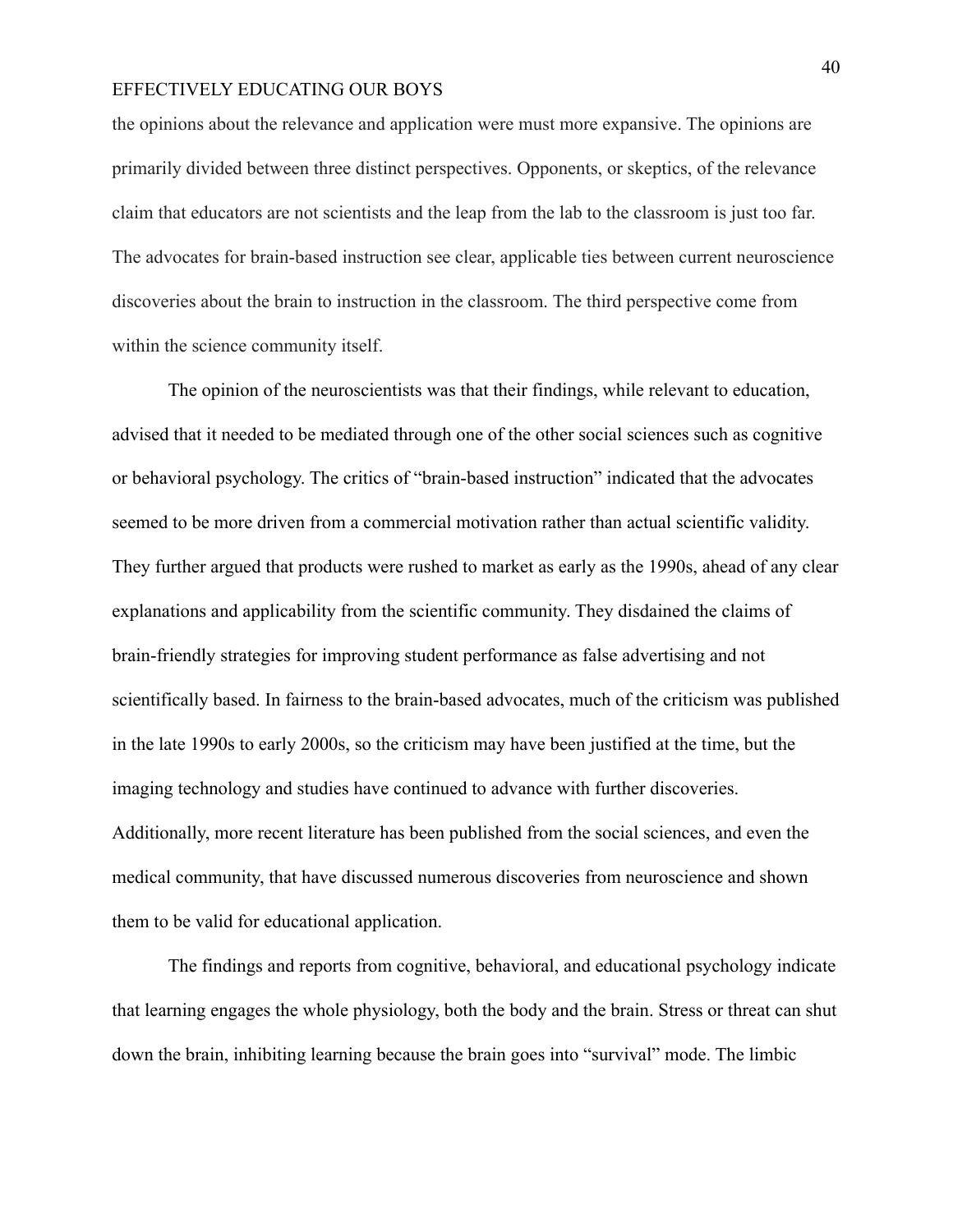system is shown to facilitate the linking of emotions to learning, as well as memory, and motivation. This region of the brain also is a connector between the other regions at processing and attaching emotions to input. The cerebral cortex region is where the brain makes sense of incoming information from the senses, through language, conscious behavior, complex memory, judgement and reasoning. This is the area responsible for what is called executive functioning, or is the "boss" for organizing, assimilating, storing, and overall processing of information.

Other findings from neuroscience reveal the value of repetition, or exposure to similar information at repeated intervals for continued development of dendrites. Neuro-imaging reveals that dendrites appear to have a "use it or lose it" quality as evidenced by memory loss; therefore, revisiting and repeating information promotes active processing or looping thus fostering long-term memory and retrieval. This scientific discovery was merely validation for practice that had been in play for many years in classrooms around the world, memorization through repetition to develop automaticity.

In other studies it was discovered that when learning a new physical skill, the frontal lobe, the motor cortex, and the cerebellum are all in use or activated at the same time until the skill has become mastered. Once the skill has become mastered the control center for the activity shifts to just the cerebellum so that working memory is freed up to learn new information. The brain also has cycles of learning, the up part of the cycle is the "prime time" for learning to occur. These three discoveries about how the brain functions demonstrate to educators that learning is more than just content, but pacing, repetition, and orchestrated "multi-tasking" activities in order to optimize learning opportunities.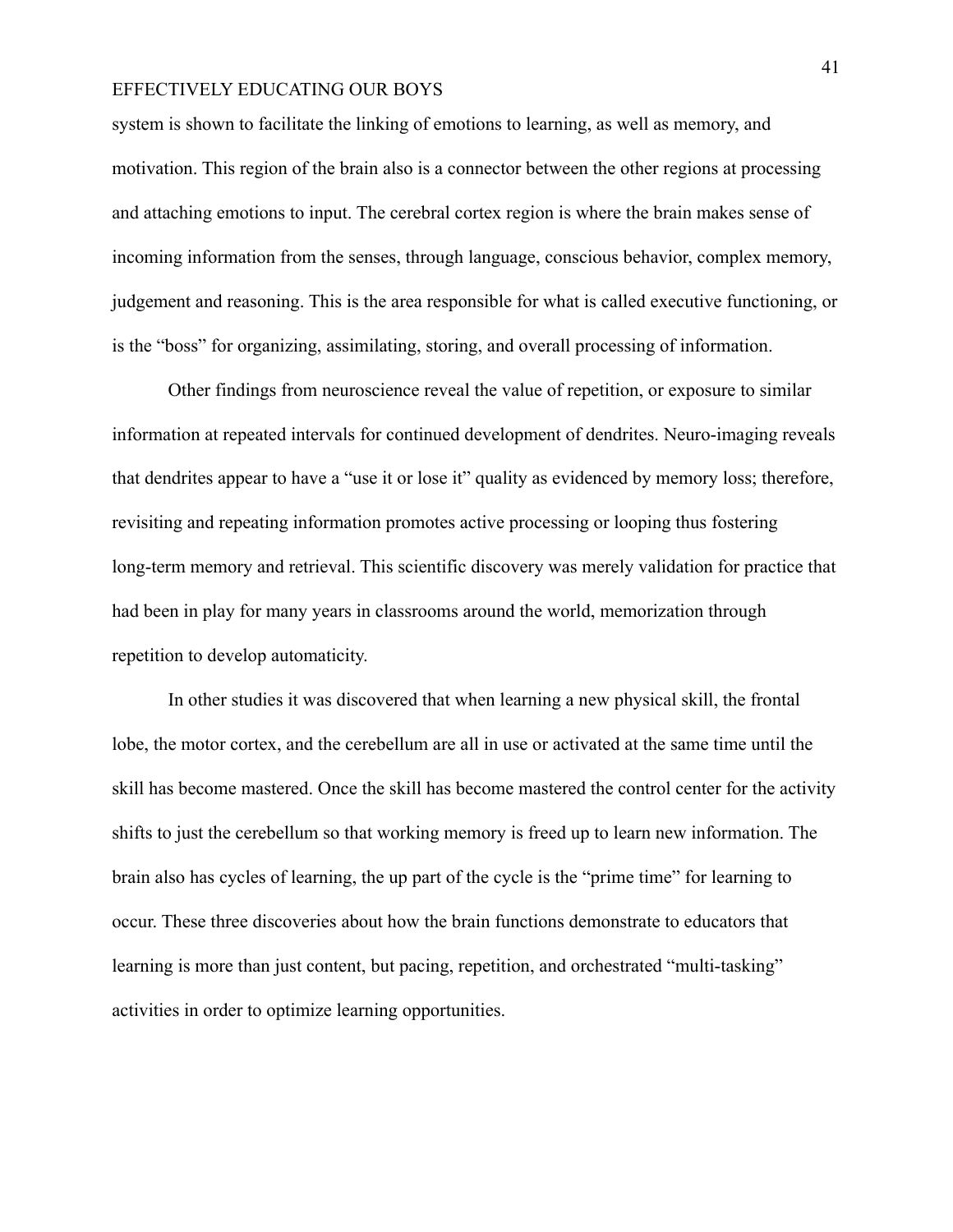Additional research findings from the neuroscience community were not directly related to brain-based instruction, but had implications for barriers to learning. The findings about the effect of viewing violence in movies and games is directly relevant to the demographics in my classroom. The brain responds to these visions as if it had actually experienced the events. Along with the negative structural and functional changes that occur through extended exposure to screen time create a scenario where students have unwittingly subjected themselves to trauma and are suffering brain damage. This brings a whole other dimension to trauma-informed care. Furthermore, findings on the neuro-toxic effect of alcohol and cannabis use—both consequential and causal—revealed developmental delays, impaired memory including working memory and recall, attention, perceptual reasoning, and inhibitory control.

This small sample of scientific findings holds significant implications for my practice in a high school classroom of students with learning disabilities in a Title I school. I recognize the need for more knowledge about my students to better understand the what barriers stand in the way of academic progress in my room. An ESER or IEP often fails to reveal pertinent health facts from birth difficulties or exposure to neuro-toxic substances. Each year begins with some "get acquainted" activities, but it will now include questions about hobbies and activities revolving around screen time for iPads, games, computers, and smartphones.

#### **5. Conclusion**

The findings of the meta-synthesis highlight the serious underachievement of boys across K-12 education. The evidence shows that boys and girls approach education differently, learn differently, and respond differently to non-cognitive variables such as family composition or socio-economic status. The review of literature from the science community reveals that there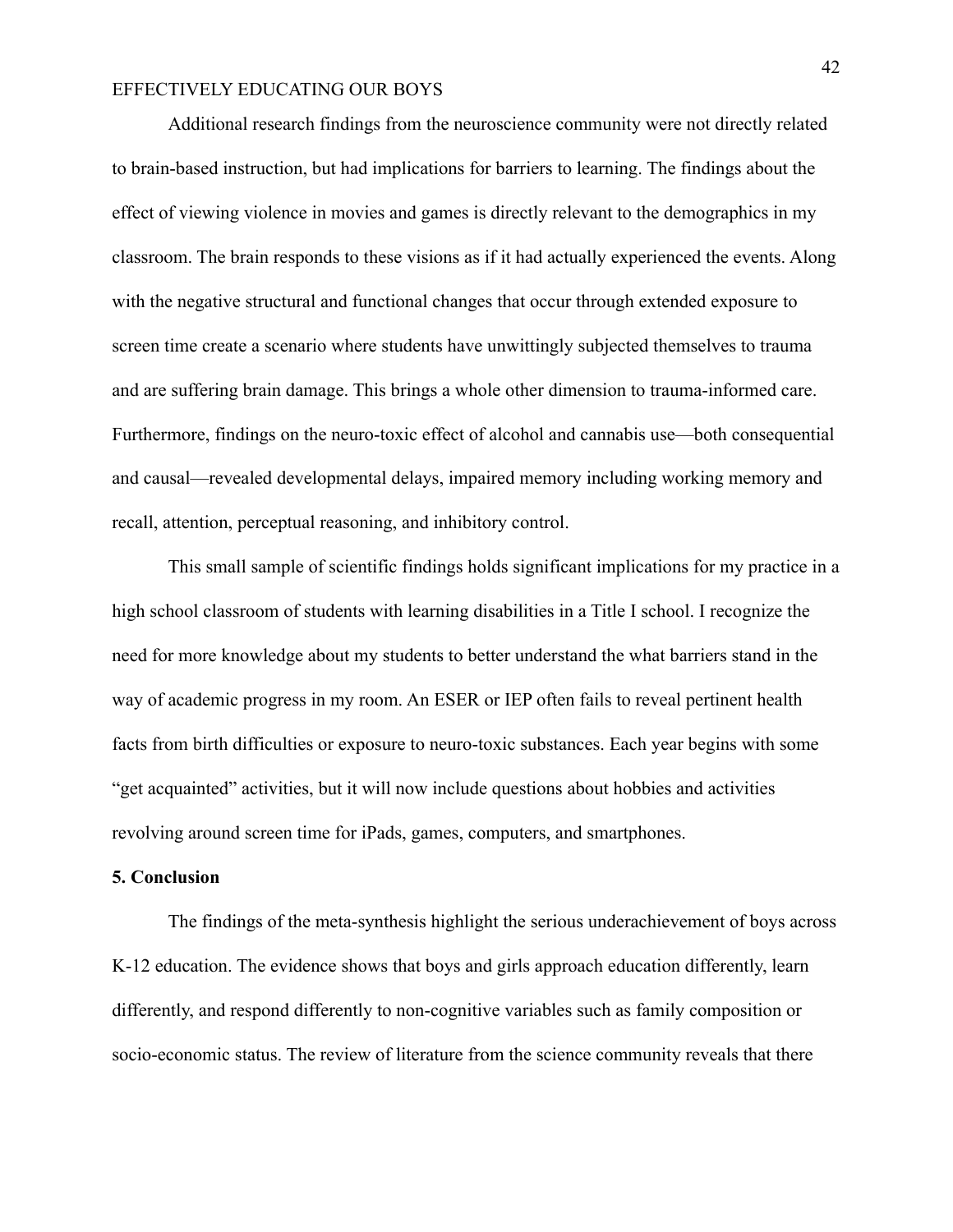are developmental, structural, and functional differences between the brains of boys and girls however, the degree to which these differences impact or contribute to this gap in achievement was not clearly established but highlights a potential area for future research.

The advances in neuroscience, specifically fMRI, have provided images of the brain while an individual performs various physical and cognitive tasks. While these images are expanding scientists' understanding of how the brain functions and learns, it takes further evaluation and mediation from the work of behavioral, cognitive, and educational psychologists to translate the images into information usable for classroom instruction. Consequently, other findings about the neurotoxic effect of alcohol and cannabis usage on the brain highlight the deficits that may also be a part of the negative performance and underachievement for boys. The structural and functional changes to the brain may not respond to instructional strategies with the same results; thus, this may be an area that requires further research as the neurotoxic changes may affect the neuroplasticity of the brain that has been touted in recent years.

As the body of literature on brain function has continued to grow, so has the expansion of brain-based or brain-compatible methodology. With the increased focus in some regions of the country on the academic needs of boys, some schools have implemented brain-based strategies and even all-boy classrooms in an effort to see academic improvement. The results have been mixed, and not as successful as administrators had hoped to achieve. Brain-based strategies have also shown to be successful in some situations, but the findings were mixed for both boys and girls across the different sample sizes and research settings. Some developers of brain-based programs and curricular materials emphasize the utilization of computerized learning and support applications with tutorials, instructional videos, and games to "appeal to boys" or help

43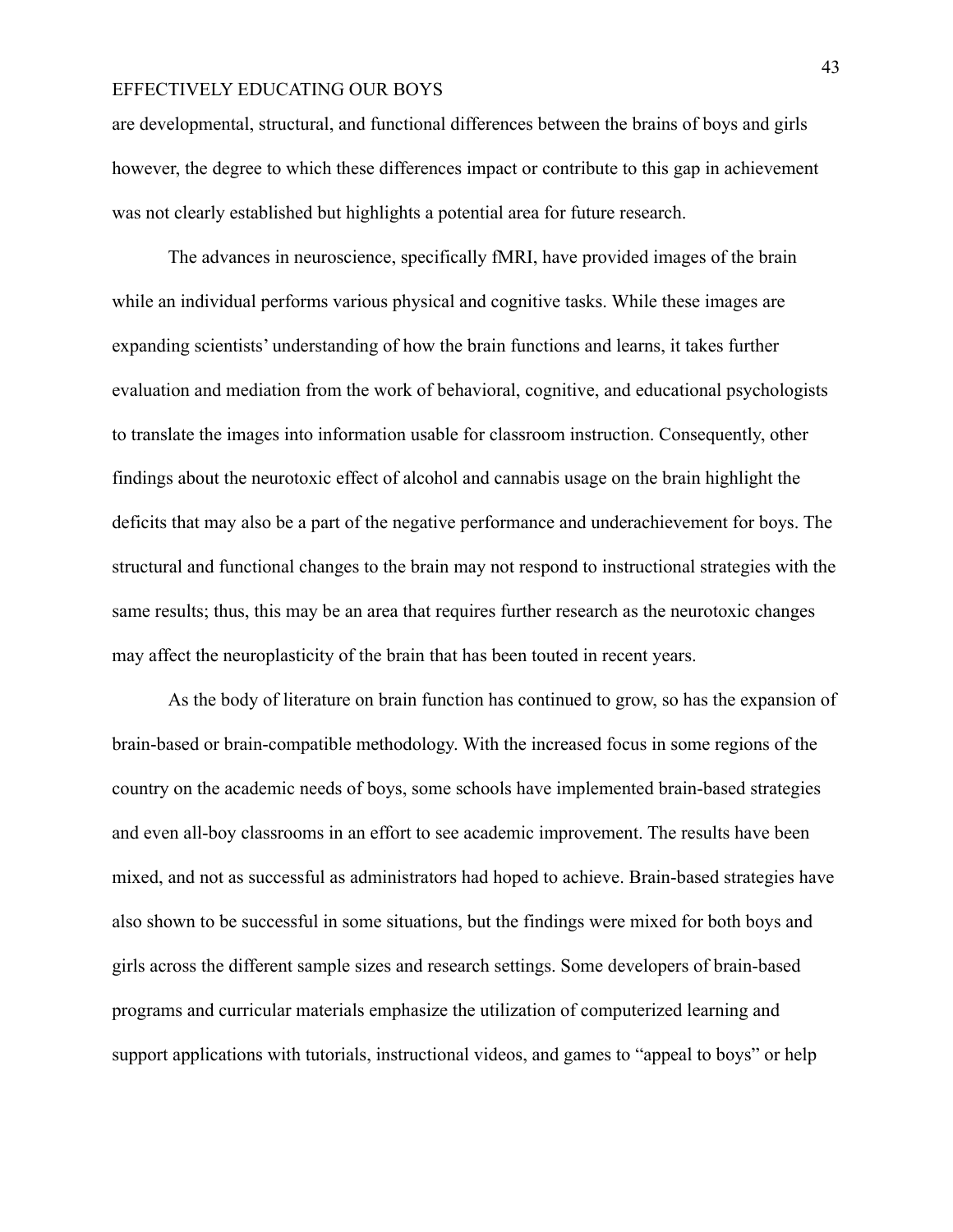"struggling readers". This seems to be in direct conflict with the neuroscience that demonstrated the structural and functional changes in the brains of children who had been exposed to extended periods of screen time via computers, videos, TV, tablets, and smartphones.

The methods that seemed to realize the most significant impact were the non-cognitive variables of empathy, humor, extended time to work, and a relaxed pace or non-pressured atmosphere. When boys had a role model or teacher who demonstrated genuine caring and high expectations with a pattern of consistence in their life, they demonstrated increased interest in education, thus realizing improved academic performance. These were not just emotional or behavioral methods, they were *brain-based* in that they created a dopamine response to acceptance and affirmation in a safe learning environment. Human engagement through direct conversations, authentic interest, and genuine caring is the most effective brain-based instruction for boys and girls alike, for those with and without disabilities.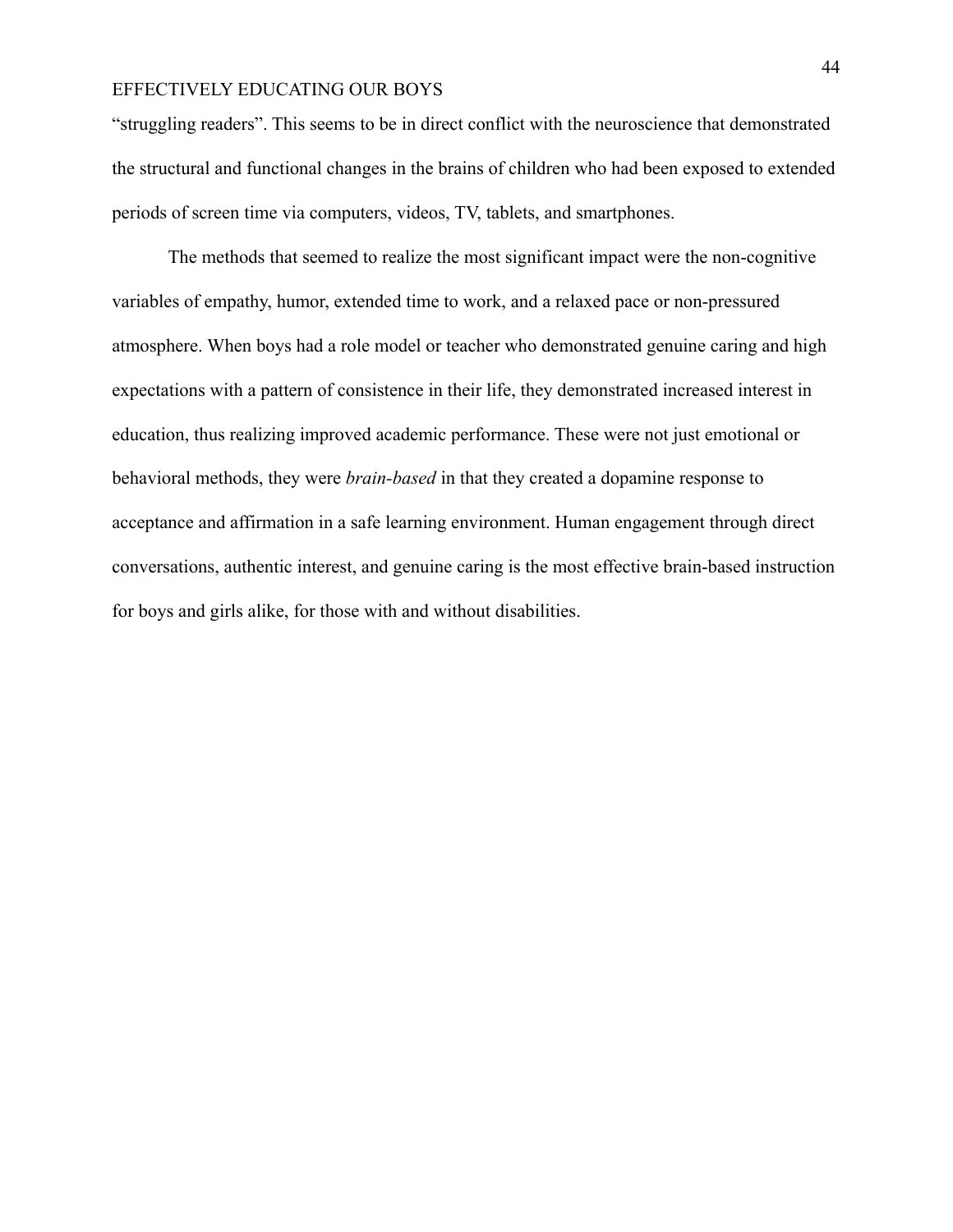#### **References**

- Barton, J. A. (1988). Problem-solving strategies in learning disabled and normal boys: Developmental and instructional effects. *Journal of Educational Psychology,80*(2), 184-191. doi:10.1037//0022-0663.80.2.184
- Baum, J. (2006, May). *Education Update.* Retrieved April 2019, from Education Update Online: http://www.educationupdate.com/archives/2006/May/html/cen-drmartha.html
- Bell, E. C., Willson, M. C., Wilman, A. H., Dave, S., & Silverstone, P. H. (2006). Males and females differ in brain activation during cognitive tasks. *NeuroImage,30*(2), 529-538. doi:10.1016/j.neuroimage.2005.09.049
- Blinkhorn, D. L. (2009, June 22). Reading comprehension difficulties among students with disabilities and students at-risk (Doctoral dissertation, Thesis / Dissertation ETD, 2009)
- Busso, D., & Pollack, C. (2015). No brain left behind: Consequences of Neuroscience Discourse for Education. *Learning, Media and Technology, 40*(2), 168-186.
- Caine, R. N., & Caine, G. (1990). Understanding a Brain-based Approach to Learning and Teaching. *Educational Leadership,October*, 66-70. Retrieved March 14, 2019.
- Canada, P. (2012, July 23). Comparison of Pass Assessment Scores in Single-Gender and Heterogeneous Middle Schools in South Carolina (Doctoral dissertation, Liberty University, 2012). Retrieved April 5, 2019.
- Carrier, S. J. (2009, Spring). Environmental Education in the Schoolyard: Learning Styles and Gender. *The Journal of Environmental Education, 40*(3), 2-12.
- Chick, N. (2019). *Center For Teaching.* Retrieved April 2019, from Vanderbilt University: https://cft.vanderbilt.edu/guides-sub-pages/metacognition/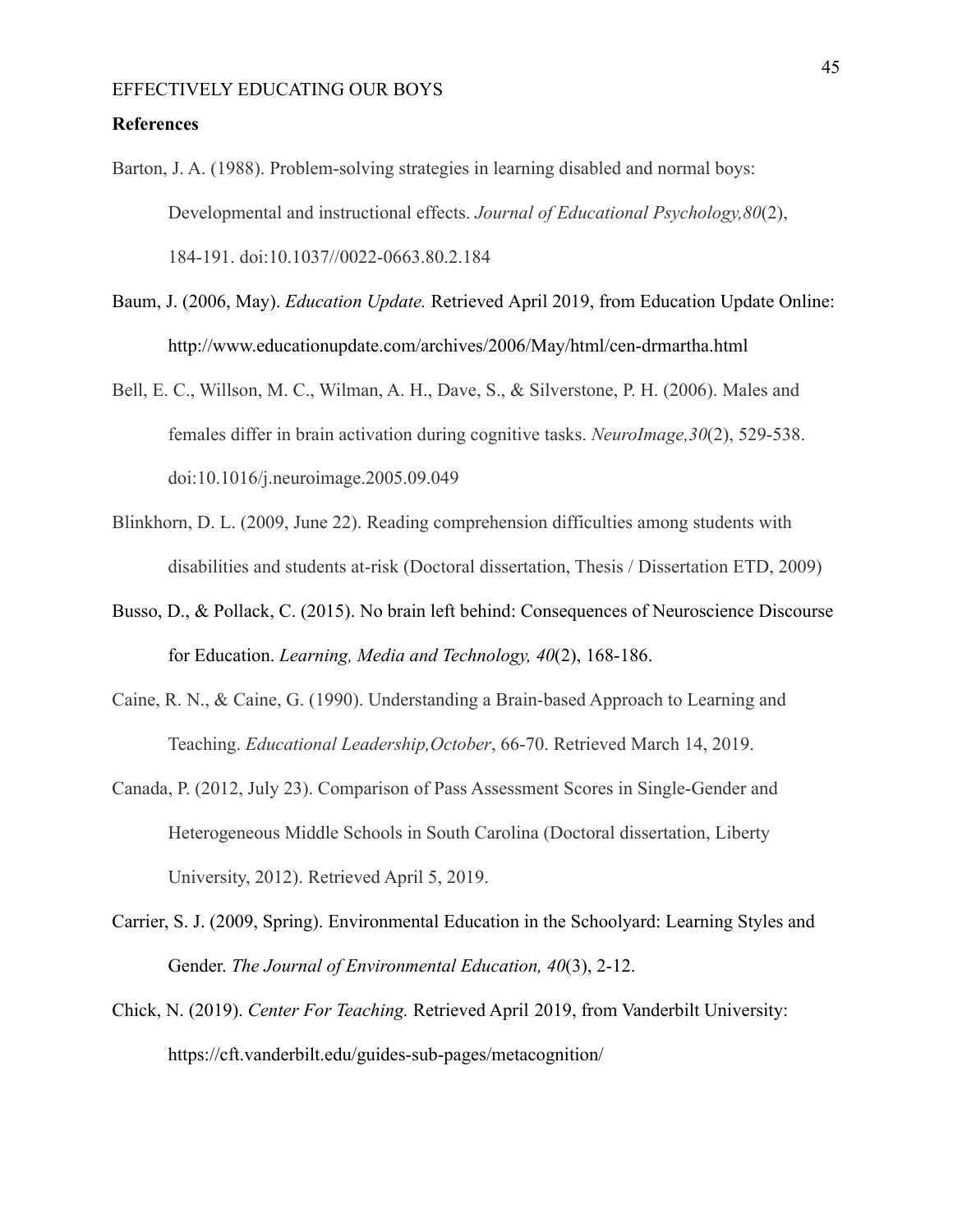- Clement, N., & Lovat, T. (2012). Neuroscience and Education: Issues and Challenges for Curriculum. *Curriculum Inquiry, 42*(4), 534-557.
- Coleman, M. R. (2001). Surviving or Thriving? 21 Gifted boys with learning disabilities share their school stories. *Gifted Childe Today,24*(3), 56-63. Retrieved September 19, 2018.
- Curcio, G. M. (2006). Science Direct. *Sleep Medicine Reviews, 10*(5), 323-337. Retrieved from https://www.sciencedirect.com/science/article/pii/S1087079205001231?via%3Dihub
- Doren, B., Murray, C., & Gau, J. M. (2014). Salient Predictors of School Dropout among Secondary Students with Learning Disabilities. *Learning Disabilities Research & Practice,29*(4), 150-159. doi:10.1111/ldrp.12044
- Duke, T. S., & Ward, J. D. (2009). Preparing information literate teachers: A metasynthesis. Library & Information Science Research, 31, 247-256.
- Fairclough, S., Toldson, I., & Lucio, R. (2014). *Decreasing Dropout Rates for Minority Male Youth with Disabilities from Culturally and Ethnically Diverse Backgrounds.* (M. Grady, & L. W. Bost, Eds.) Clemson, SC: National Dropout Prevention Center.
- Elliott, S. N., DiPerna, J. C., Mroch, A. A., & Lang, S. C. (2004). Prevalence and Patterns of Academic Enabling Behaviors: An Analysis of Teachers' and Students' Ratings for a National Sample of Students. *School Psychology Review,33*(2), 302-309. Retrieved December 13, 2018.
- Gibson, L., Jr., & Cartledge, G. (2012). The Effects of Fluency Instruction on the Oral Reading Fluency and Comprehension of First-grade African American Males with Reading Risk. *Journal of Special Education Apprenticeship,1*(2), 1-19. Retrieved June 3, 2018.
- Hardiman, M. (2001). Connecting Brain Research with Dimensions of Learning. *Educational Leadership,November*, 52-55. Retrieved April 6, 2019.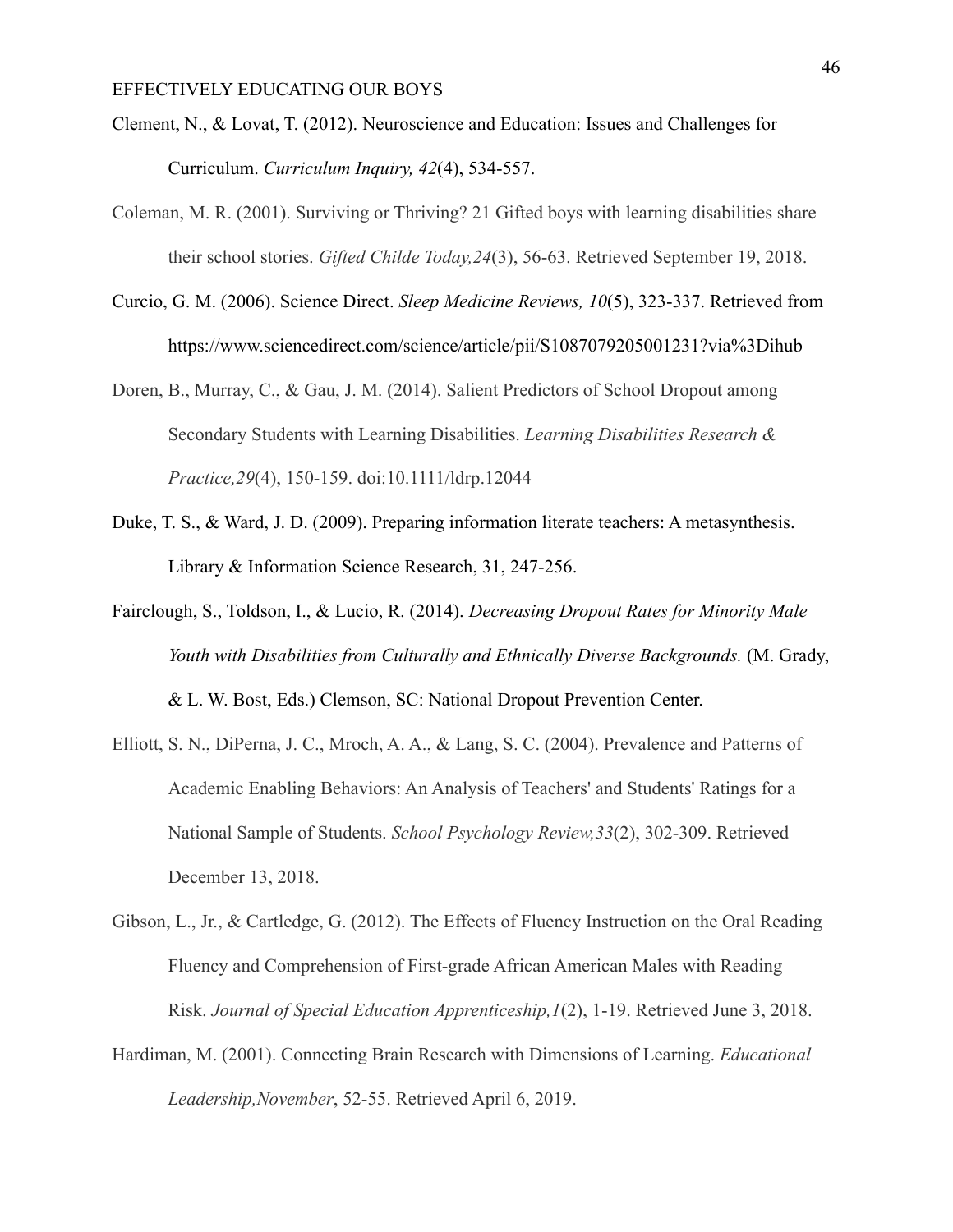- Hart, L. C. (2015). Benefits Beyond Achievement? A comparison of Academic Attitudes and School Satisfaction for Adolescent Girls in Single-Gender and Coeducational Classrooms. *Middle Grades Research Journal, 10*(2), 33-48.
- King, K., & Gurian, M. (2006). Teaching to the Minds of Boys. *Educational Leadership,September*, 56-61. Retrieved March 19, 2019.
- Kleinfeld, J. (1998). *The Myth That Schools Shortchange Girls: Social Science in the Service of Deception* (Rep.). Washington, DC: Women's Freedom Network. Retrieved August 31, 2018.
- Konecki, L. R., & Schiller, E. (2003). *Brain-based Learning and Standards-based Elementary Science*(p. 21). Retrieved January 3, 2019. (ERIC Document Reproduction Service No. ED 472 624)
- Laxman, K., & Chin, Y. (2010). Brain-based Education: Its Pedagogical Implications and Research Relevance. *I-manager's Journal on Educational Psychology, 4*(2), 1-5.
- Leutwyler, B. (2009). Metacognitive learning strategies: Differential development patterns in high school. *Metacognition and Learning,4*(2), 111-123. doi:10.1007/s11409-009-9037-5
- Masson, S., & Foisy, L. (2014). Fundamental Concepts Bridging Education and the Brain. *McGill Journal of Education,49*(2), 501-512. Retrieved April 4, 2019, from www.researchgate.net/publication/270507506
- National Archives. (2016, August 20). Documents Related to Brown v. Board of Education. Retrieved September 4, 2018, from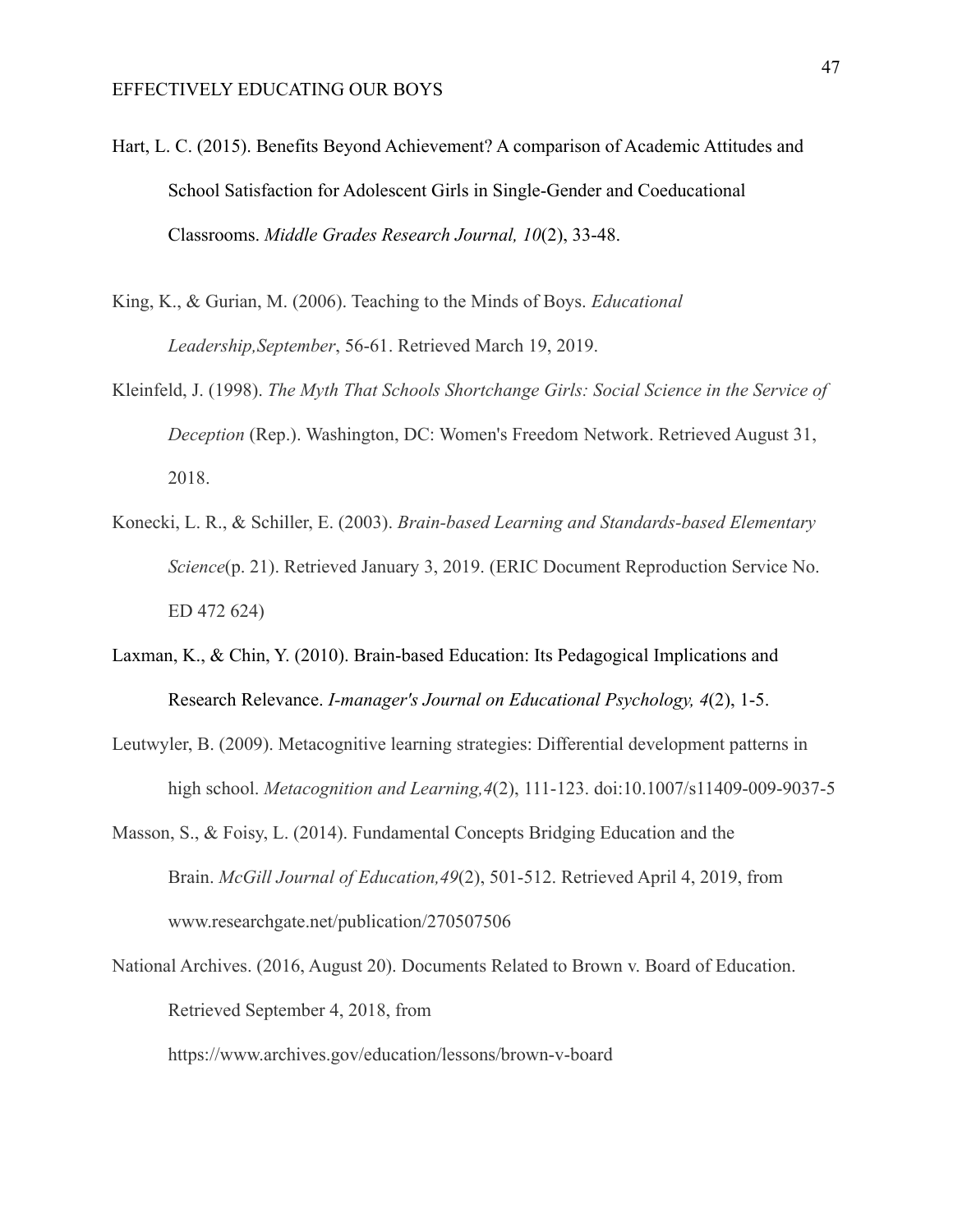Oswald, D. P., Best, A. M., & Coutinho, M. J. (2006). Individual, Family, and School Factors Associated with the Identification of Female and Male Students for Special Education. *International Journal of Special Education, 21*(3), 120-137.

Overview of Title IX Of The Education Amendments Of 1972, 20 U.S.C. A§ 1681 Et. Seq. (2015, August 07). Retrieved August 4, 2018, from https://www.justice.gov/crt/overview-title-ix-education-amendments-1972-20-usc-1681-e t-seq

- Pagnani, A. R. (2013). Gifted Male Readers: Current Understandings and Suggestions for Future Research. *Roeper Review,35*(1), 27-35. doi:10.1080/02783193.2013.740600
- Piechura-Couture, K., Heins, E., & Tichenor, M. (2011). The Boy Factor: Can Single-Gender Classes Reduce the Over-Representation of Boys in Special Education? *Journal of Instructional Psychology,38*(4), 255-262. Retrieved December 20, 2018.
- Poorni, I., & Makris, S. (2010). *Develepmental and Reproductive Toxicology of Pesticides.* (Elsevier, Ed.) Retrieved April 6, 2019, from Science Digest: www.sciencedirect.com/science/article/pii/89780123743671000124
- Powell, H. O. (2018). The Influence of Selected Noncognitive Variables on the Academic Success of African American High School Males. *Journal of African American Males in Education, 9*(1), 40-70.
- Radin, J. (2009). Brain-compatible teaching and learning: Implications for Teacher Education. *Educational Horizons,Fall*, 40-50. Retrieved February 1, 2019.

Reichert, M. C. (2016, September). Unlocking Boys' Potential. *Educational Leadership*, 22-26.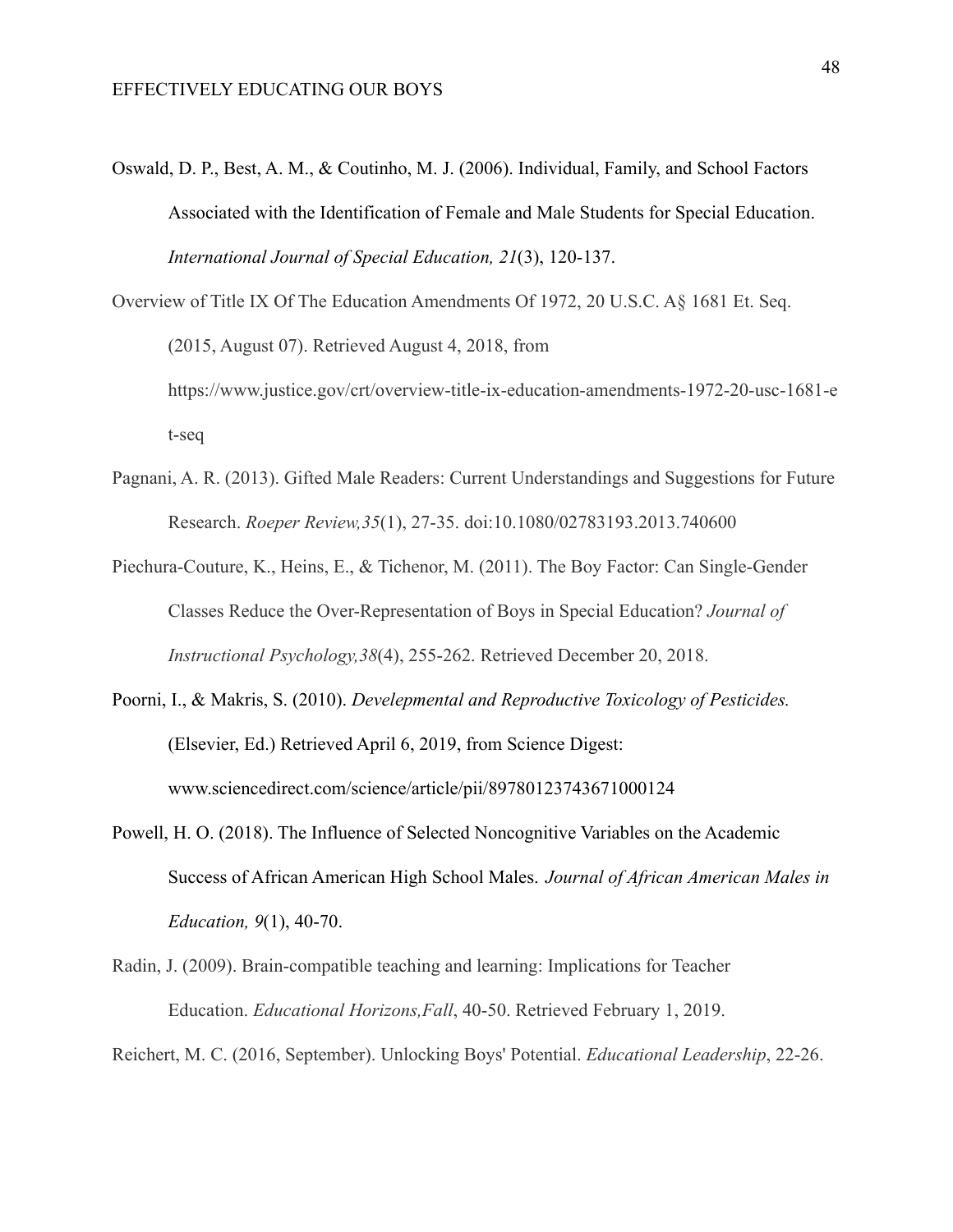Retrieved April 7, 2019.

- Saleh, S. (2012). The effectiveness of Brain-Based Teaching Approach in dealing with the problems of students' conceptual understanding and learning motivation towards physics. *Educational Studies,38*(1), 19-29. doi:10.1080/03055698.2011.570004
- Sax, L. (2016). *Boys Adrift: The Five Factors Driving the Growing Epidemic of Unmotivated Boys and Underachieving Young Men.* New York, New York: Basic Books.
- Senn, N. (2012). Effective approaches to motivate and engage reluctant boys in literacy. *The Reading Teacher*, *66*(3), 211-220. Retrieved December 19, 2018.
- Spielhagen, F. R. (2011). "It all depends…": Middle School Teachers Evaluate Single-Sex Classes. *RMLE Online,34*(7), 1-12. doi:10.1080/19404476.2011.11462080
- Taylor, L. N., III. (2014, February). Teachers' and Students' Perceptions of Genderdifferentiated Reading Instruction at the High School Level (Doctoral dissertation, Walden University, 2014) [Abstract]. Retrieved January 19, 2019.
- Taylor, D., & Lorimer, M. (2002). Helping Boys Succeed. *Educational Leadership,December*, 68-70. Retrieved March 21, 2019.
- U.S. Department of Education. (2010, December 06). The Elementary and Secondary Education Act (The No Child Left Behind Act of 2001). Retrieved July 22, 2018, from https://www2.ed.gov/policy/elsec/leg/esea02/index.html
- Warren, C. A. (2013). The Utility of Empathy for White Female Teachers' Culturally Responsive Interactions with Black Male Students. *Interdisciplinary Journal of Teaching and Learning,3*(3), 175-2013. Retrieved November 19, 2018.

Whitehead, D. (2011). Can neuroscience construct a literate gendered culture? *English Teaching:*